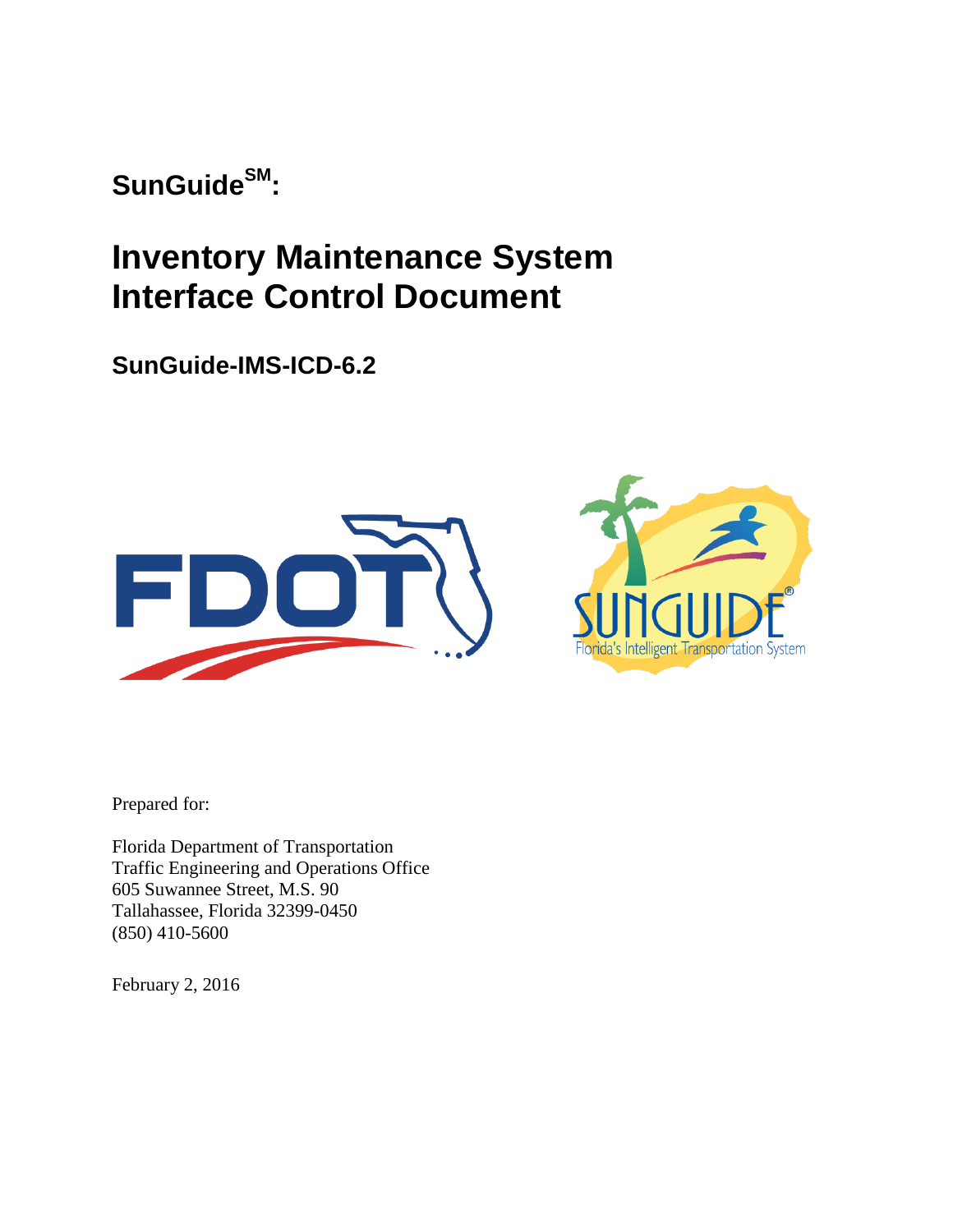| <b>Document Control Panel</b> |                            |                |             |  |  |  |
|-------------------------------|----------------------------|----------------|-------------|--|--|--|
| File Name:                    | SunGuide-IMS-ICD-6.2.doc   |                |             |  |  |  |
| File Location:                | SunGuide CM Repository     |                |             |  |  |  |
| CDRL:                         | $2 - 7.1$                  |                |             |  |  |  |
|                               | <b>Name</b>                | <b>Initial</b> | <b>Date</b> |  |  |  |
| Created By:                   | Lynne Randolph, SwRI       | LAR            | 06/29/05    |  |  |  |
|                               |                            |                |             |  |  |  |
| Reviewed By:                  | Steve Dellenback, SwRI     | <b>SWD</b>     | 07/05/05    |  |  |  |
|                               | <b>Steve Novosad, SwRI</b> | <b>SEN</b>     | 07/05/05    |  |  |  |
|                               |                            |                |             |  |  |  |
|                               |                            |                |             |  |  |  |
|                               |                            |                |             |  |  |  |
|                               |                            |                |             |  |  |  |
|                               |                            |                |             |  |  |  |
|                               |                            |                |             |  |  |  |
|                               |                            |                |             |  |  |  |
|                               |                            |                |             |  |  |  |
| Modified By:                  |                            |                |             |  |  |  |
|                               |                            |                |             |  |  |  |
|                               |                            |                |             |  |  |  |
|                               |                            |                |             |  |  |  |
| Completed By:                 |                            |                |             |  |  |  |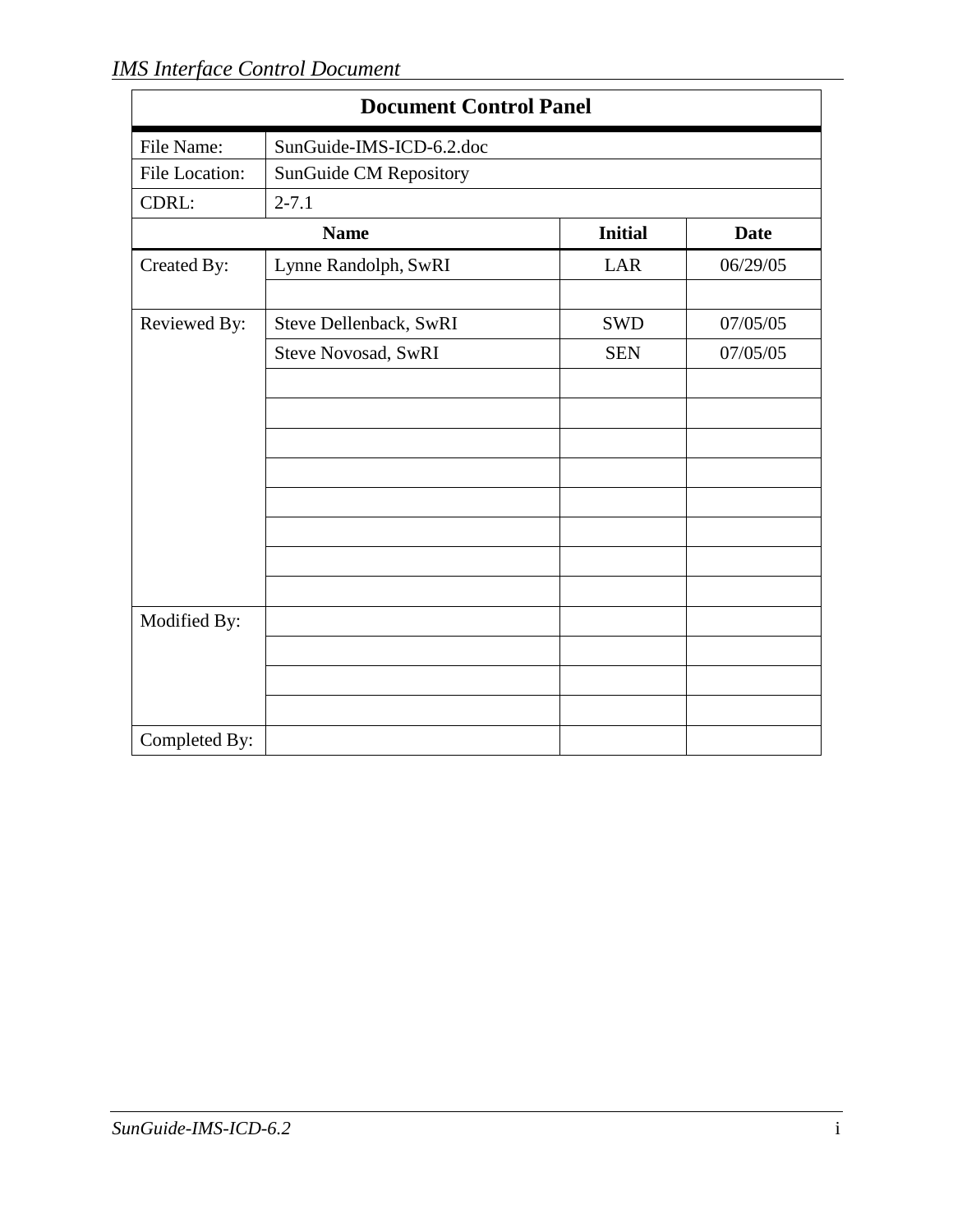## **Table of Contents**

| 1. |              |       |  |  |  |
|----|--------------|-------|--|--|--|
|    | 1.1          |       |  |  |  |
|    | 1.2          |       |  |  |  |
|    | 1.3          |       |  |  |  |
|    | 1.4          |       |  |  |  |
| 2. |              |       |  |  |  |
|    | 2.1          |       |  |  |  |
|    |              | 2.1.1 |  |  |  |
|    |              | 2.1.2 |  |  |  |
|    | 2.2          |       |  |  |  |
|    | 2.3          |       |  |  |  |
|    | 2.4          |       |  |  |  |
| 3. |              |       |  |  |  |
|    |              |       |  |  |  |
|    |              |       |  |  |  |
|    |              |       |  |  |  |
|    | A.1          |       |  |  |  |
|    | A.2          |       |  |  |  |
|    | A.3          |       |  |  |  |
|    | A.4          |       |  |  |  |
|    | A.5          |       |  |  |  |
|    | A.6          |       |  |  |  |
|    | A.7          |       |  |  |  |
|    | A.8          |       |  |  |  |
|    | A.9          |       |  |  |  |
|    | A.10         |       |  |  |  |
|    | A.11         |       |  |  |  |
|    | A.12         |       |  |  |  |
|    | A.13         |       |  |  |  |
|    | A.14         |       |  |  |  |
|    | A.15         |       |  |  |  |
|    | A.16         |       |  |  |  |
|    | A.17         |       |  |  |  |
|    | A.18         |       |  |  |  |
|    | A.19         |       |  |  |  |
|    | A.20         |       |  |  |  |
|    | A.21         |       |  |  |  |
|    | A.22         |       |  |  |  |
|    | A.23         |       |  |  |  |
|    | A.24<br>A.25 |       |  |  |  |
|    | A.26         |       |  |  |  |
|    | A.27         |       |  |  |  |
|    |              |       |  |  |  |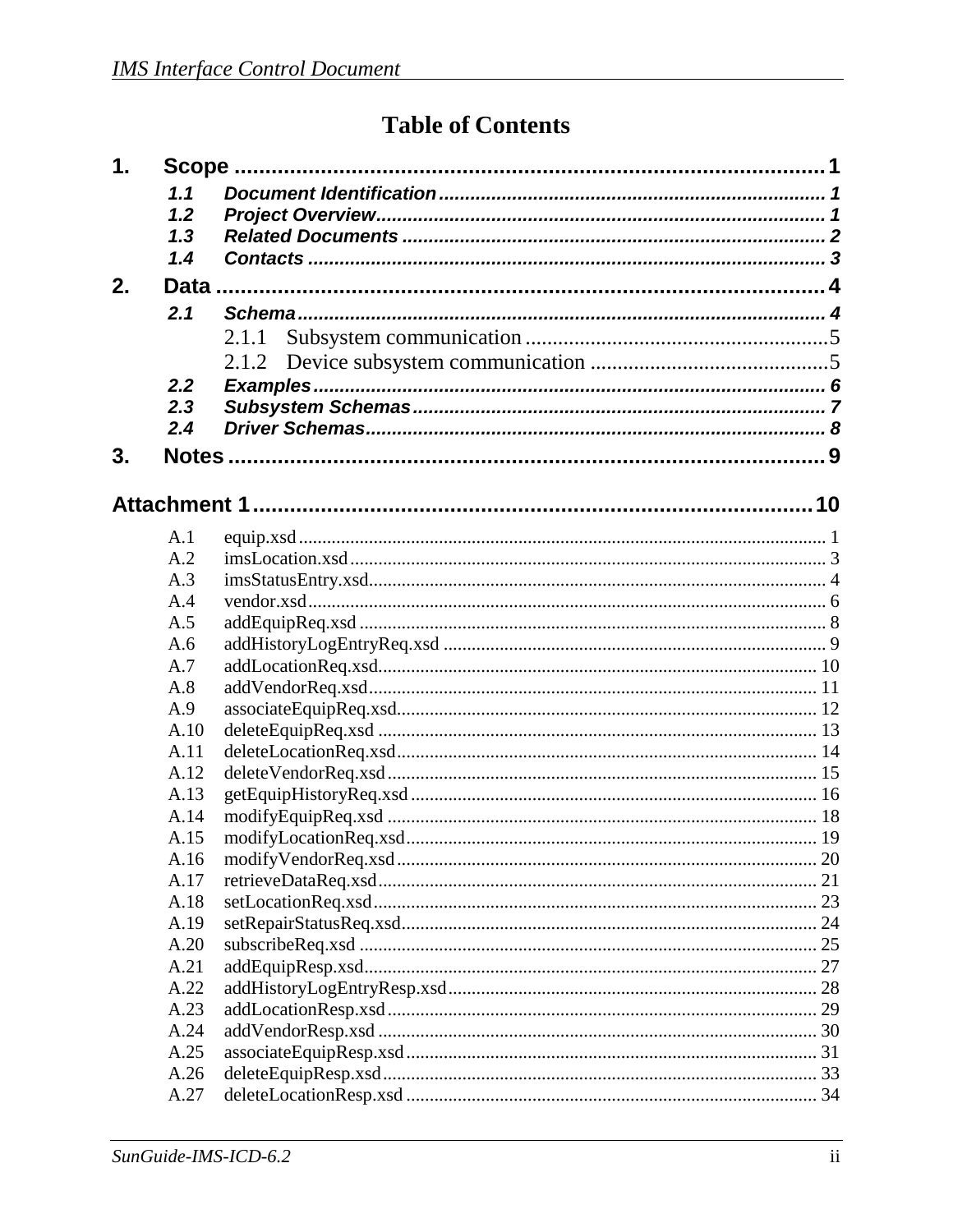| A.29 |  |
|------|--|
| A.30 |  |
|      |  |
|      |  |
|      |  |
|      |  |
|      |  |
|      |  |
|      |  |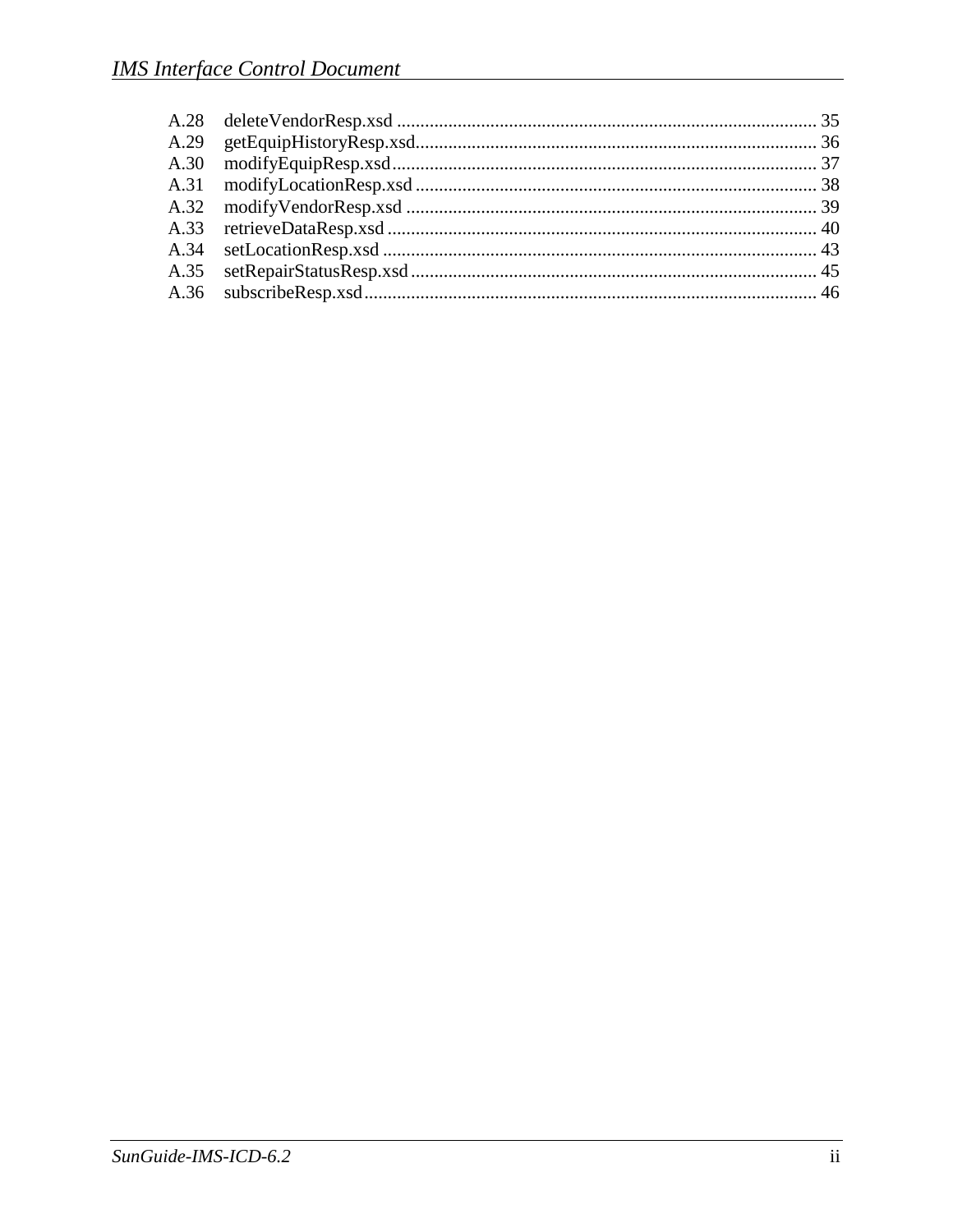# **List of Figures**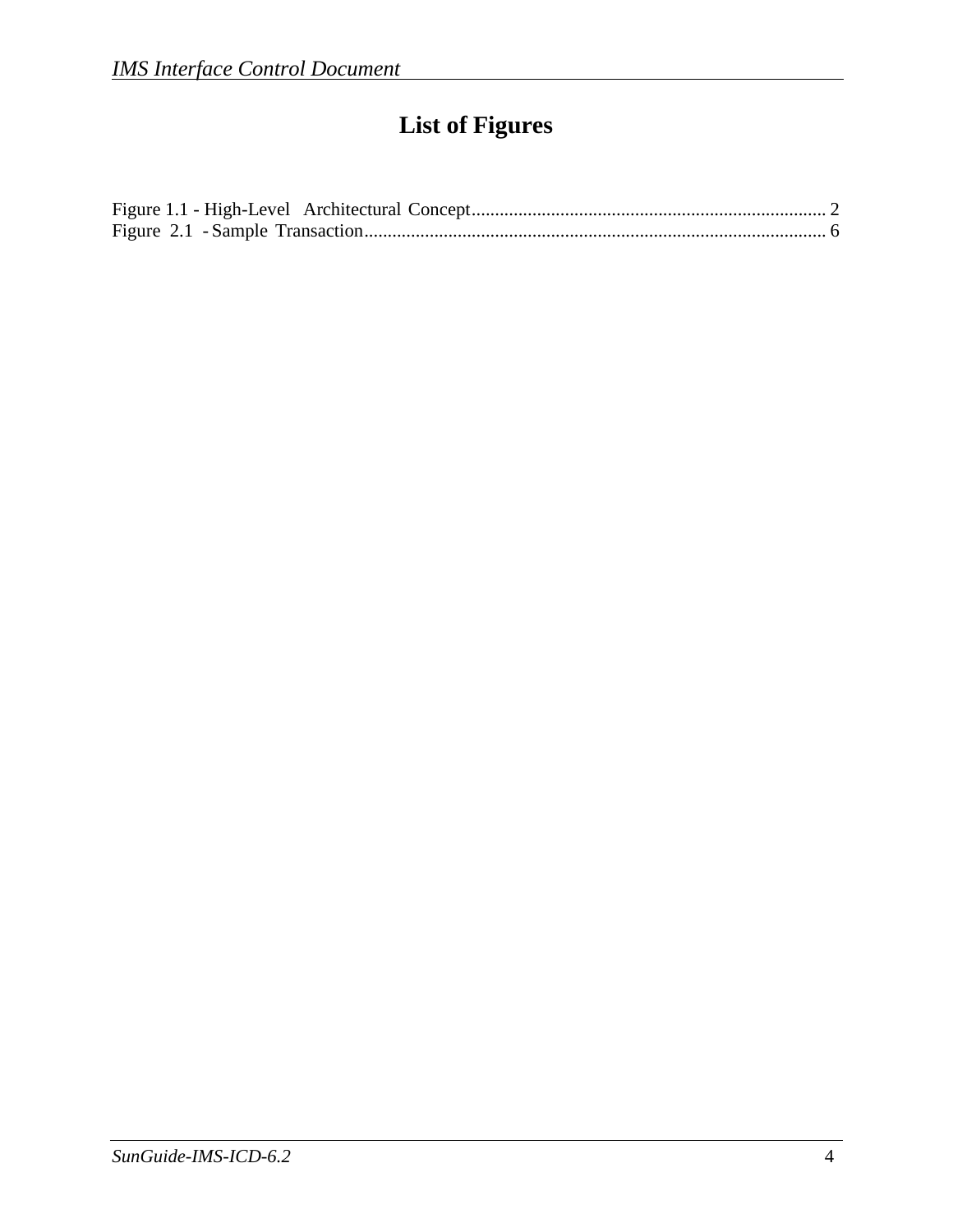# **List of Acronyms**

| <b>ATMS</b> | <b>Advanced Traffic Management System</b> |
|-------------|-------------------------------------------|
| <b>DMS</b>  | Dynamic Message Sign                      |
| <b>DOT</b>  | Department of Transportation              |
| <b>FDOT</b> | Florida Department of Transportation      |
| ΙM          | <b>Incident Management</b>                |
| <b>IMS</b>  | <b>Inventory Maintenance System</b>       |
| <b>ITS</b>  | <b>Intelligent Transportation Systems</b> |
| <b>ITN</b>  | <b>Invitation to Negotiate</b>            |
| SВ          | <b>Safety Barrier</b>                     |
| SwRI        | Southwest Research Institute              |
| <b>TMC</b>  | <b>Traffic Management Center</b>          |
| VS          | Video Switching                           |
| VW          | Video Wall                                |
| XML         | Extensible Markup Language                |
|             |                                           |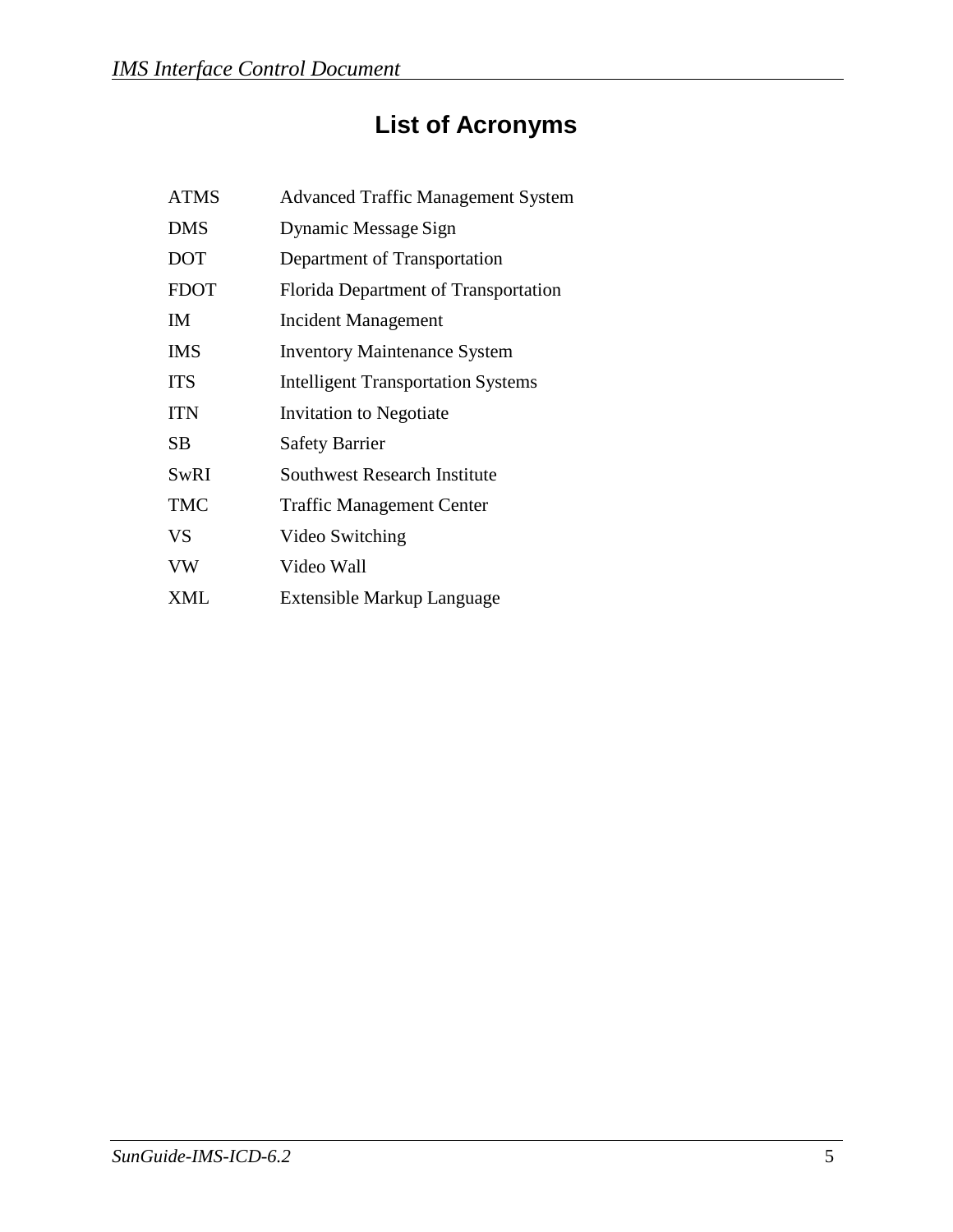## **REVISION HISTORY**

| <b>Revision</b> | Date           | <b>Changes</b>          |
|-----------------|----------------|-------------------------|
| 1.0.0           | July 5, 2005   | <b>Initial Release</b>  |
| 6.2             | March 15, 2016 | Updates for version 6.2 |
|                 |                |                         |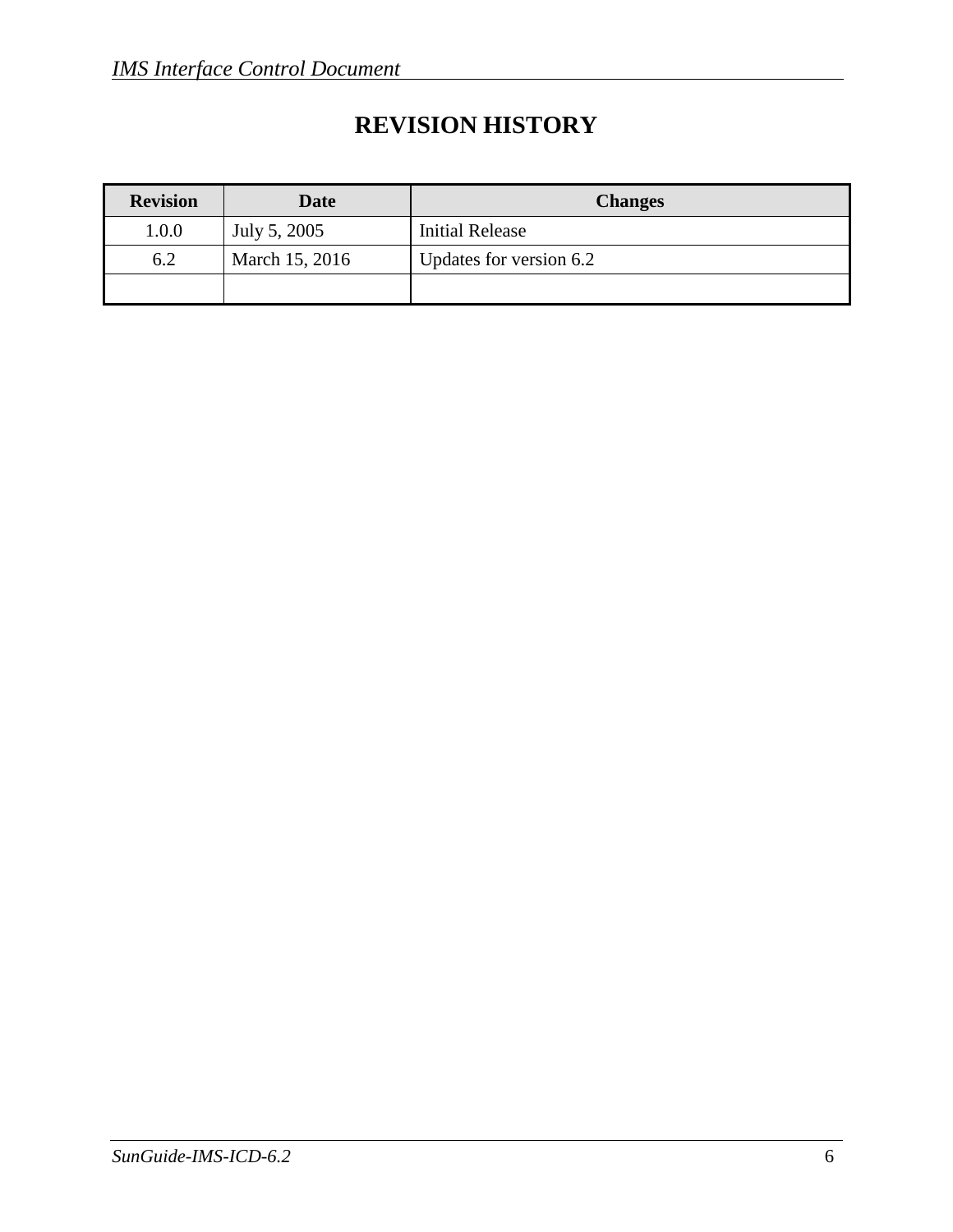## <span id="page-7-0"></span>**1. Scope**

### <span id="page-7-1"></span>*1.1 Document Identification*

This Interface Control Document (ICD) describes the interface between individual SunGuide clients and the Inventory Maintenance System (IMS) subsystem and between the IMS subsystem and the clients. The general base architecture of the XML communications including connection information, byte order and base transaction classes is delineated in the general ICD. This ICD defines Extensible Markup Language (XML) schemas upon which XML requests shall be based in communicating amongst the various processes. Refer to the SunGuide-General-ICD-6.2 document for details regarding data transfer.

## <span id="page-7-2"></span>*1.2 Project Overview*

The Florida Department of Transportation (FDOT) is conducting a program that is developing SunGuide software. The SunGuide software is a set of Intelligent Transportation System (ITS) software that allows the control of roadway devices as well as information exchange across a variety of transportation agencies. The goal of the SunGuide software is to have a common software base that can be deployed throughout the state of Florida. The SunGuide software development effort is based on ITS software available from the state of Texas; significant customization of the software is being performed as well as the development of new software modules. The following figure provides a graphical view of the software to be developed:



**Figure 1.1 - High-Level Architectural Concept**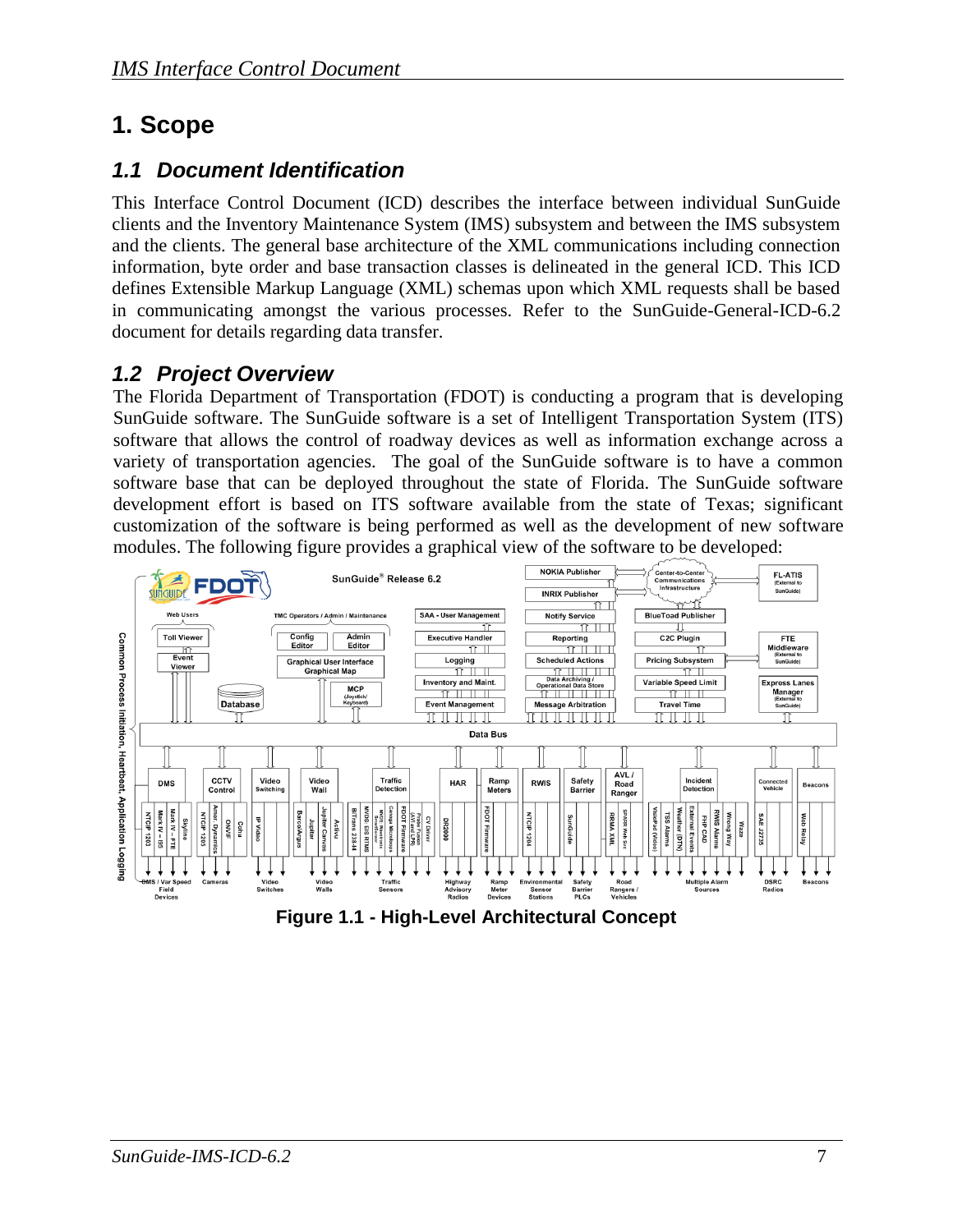## <span id="page-8-0"></span>*1.3 Related Documents*

The following documents were used to develop this document:

- FDOT Scope of Services: *BDQ69, Standard Written Agreement for SunGuide Software Support, Maintenance, and Development, Exhibit A: Scope of Services.* July 1, 2010.
- Notice to Proceed: Letter to Southwest Research Institute<sup>®</sup> (SwRI<sup>®</sup>) for BDQ69, July 1, 2010.
- **EXECUTE:** SunGuide Project website: [http://sunguidesoftware.com.](http://sunguidesoftware.com/)

## <span id="page-8-1"></span>*1.4 Contacts*

The following are contact persons for the SunGuide software project:

- Fred Heery, ITS Section, Traffic Engineering and Operations Office Central Office, [fred.heery@dot.state.fl.us,](mailto:fred.heery@dot.state.fl.us) 850-410-5606
- Derek Vollmer, ITS Section, Traffic Engineering and Operations Office Central Office, [Derek.Vollmer@dot.state.fl.us,](mailto:Derek.Vollmer@dot.state.fl.us) 850-410-5615
- Clay Packard, Atkins Project Manager, [clay.packard@dot.](mailto:clay.packard@dot)state.fl.us, 850-410-5623
- David Chang, Atkins Project Advisor, [david.chang@dot.state.fl.us,](mailto:david.chang@dot.state.fl.us) 850-410-5622
- Tucker Brown, SwRI Project Manager, [tbrown@swri.com,](mailto:tbrown@swri.com) 210-522-3035
- Roger Strain, SwRI Software Project Manager, [rstrain@swri.org,](mailto:rstrain@swri.org) 210-522-6295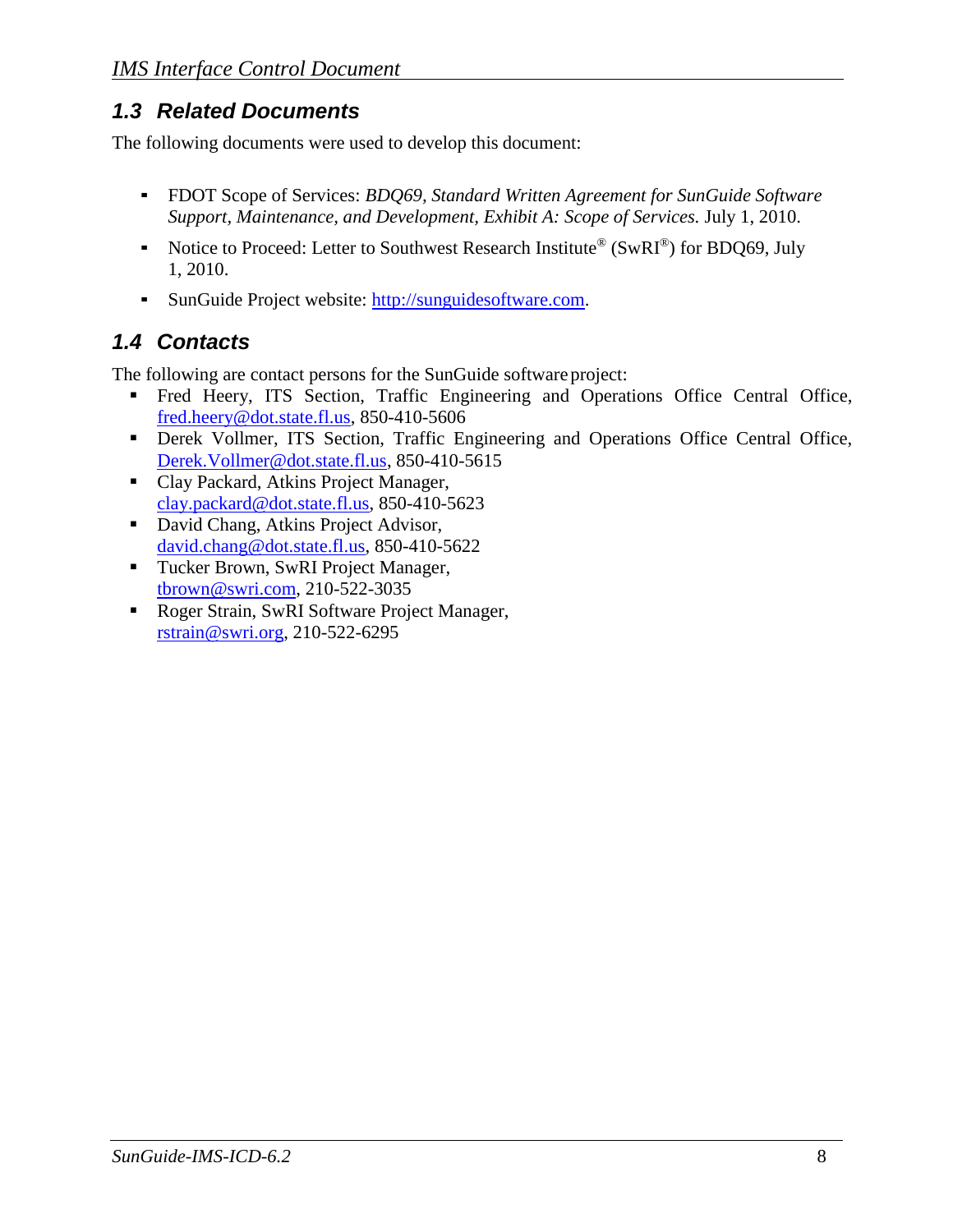## <span id="page-9-0"></span>**2. Data**

The following sections detail the XML transactions that can be exchanged between client and server applications.

### <span id="page-9-1"></span>*2.1 Schema*

The schemas for these transactions may be located in the Schemas1.0 directory. The objects directory contains common data schemas that are used by the various requests, messages, and responses. Schemas are organized in the following tree structure:

- messages
- objects
	- o equip.xsd
	- o equipStatus.xsd
	- o imsLocation.xsd
	- o imsStatusEntry.xsd
	- o vendor.xsd
- requests
	- o addEquipReq.xsd
	- o addHistoryLogEntryReq.xsd
	- o addLocationReq.xsd
	- o addVendorReq.xsd
	- o associateEquipReq.xsd
	- o deleteEquipReq.xsd
	- o deleteLocationReq.xsd
	- o deleteVendorReq.xsd
	- o getEquipHistoryReq.xsd
	- o modifyEquipReq.xsd
	- o modifyLocationReq.xsd
	- o modifyVendorReq.xsd
	- o retrieveDataReq.xsd
	- o setLocationReq.xsd
	- o setRepairStatusReq.xsd
	- o subscribeReq.xsd
- responses
	- o addEquipResp.xsd
	- o addHistoryLogEntryResp.xsd
	- o addLocationResp.xsd
	- o addVendorResp.xsd
	- o associateEquipResp.xsd
	- o deleteEquipResp.xsd
	- o deleteLocationResp.xsd
	- o deleteVendorResp.xsd
	- o getEquipHistoryResp.xsd
	- o modifyEquipResp.xsd
	- o modifyLocationResp.xsd
	- o modifyVendorResp.xsd
	- o retrieveDataResp.xsd
	- o setLocationResp.xsd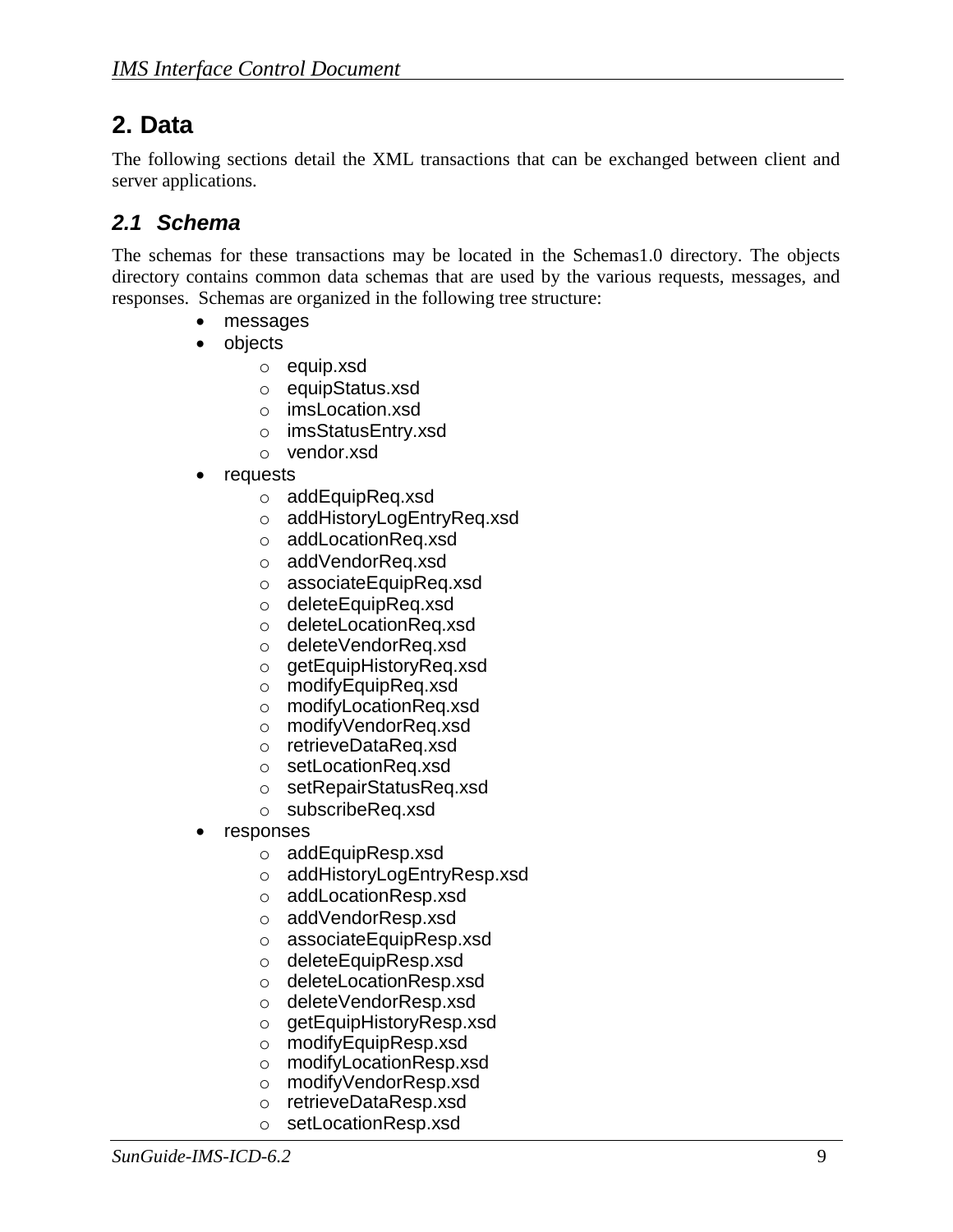#### *IMS Interface Control Document*

- o setRepairStatusResp.xsd
- o subscribeResp.xsd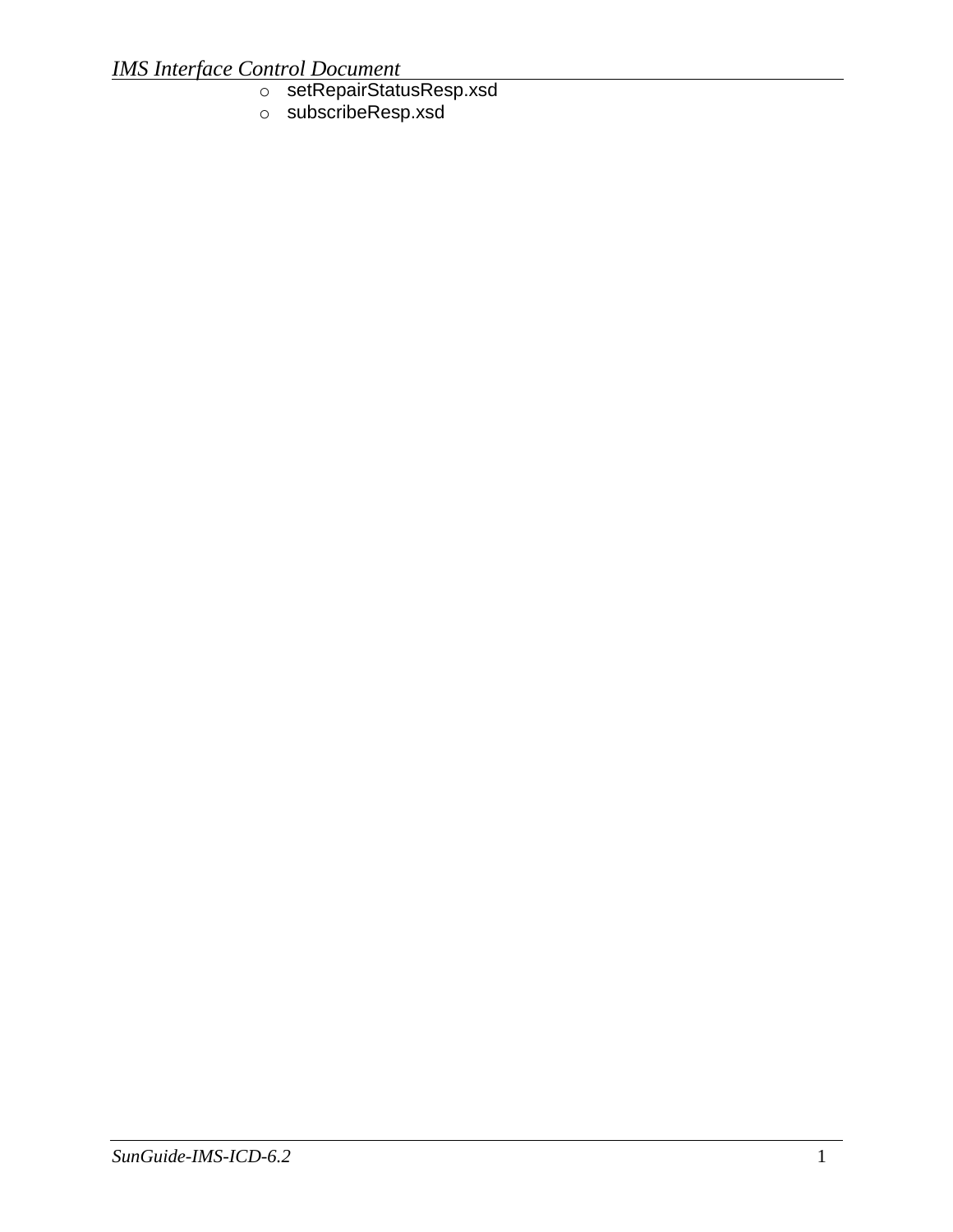- o setRepairStatusResp.xsd
- o subscribeResp.xsd

Requests may be sent from a client to a subsystem or from a subsystem to a driver. Responses may be sent from a driver to a subsystem or a subsystem to a client. A message can be sent from any process to another process.

#### *2.1.1 Subsystem communication*

Initial communication to a subsystem is described in the general ICD. For IMS, the list of equipment, vendors and locations in the system is retrieved from the database on startup. Once a client has initiated the connection to IMS, the following requests may be made:

- Equipment, vendors and locations may be added, modified or deleted,
- The status of a equipment may be modified,
- Log entries may be added for equipment, or
- A list of devices may be retrieved.

The following table shows the various subscriptions a client may request. The last column shows the XML updates that will be received if a client has subscribed to this data.

| <b>Subscription</b> | <b>Description</b>                                                           | <b>Updates Received</b>                                                                                          |
|---------------------|------------------------------------------------------------------------------|------------------------------------------------------------------------------------------------------------------|
| equipData           | Receive notification for new<br>or modified equipment,<br>deleted equipment. | addEquipResp,<br>modifyEquipResp,<br>deleteEquipResp                                                             |
| vendorData          | Receive notification for new<br>or modified vendors, deleted<br>vendors.     | addVendorResp,<br>modifyVendorResp,<br>deleteVendorResp                                                          |
| locationData        | Receive notification for new<br>or modified locations, deleted<br>locations. | addLocationResp,<br>modifyLocationResp,<br>deleteLocationResp                                                    |
| userData            | Receive notification that user<br>permissions have been<br>modified.         | updateSystemDataMsg                                                                                              |
| changeStatus        | Receive notification that<br>status has changed for a piece<br>of equipment. | addHistoryLogEntryResp,<br>associateEquipResp,<br>modifyLocationResp,<br>setLocationResp,<br>setRepairStatusResp |

#### *2.1.2 Device subsystem communication*

There are no device drivers for this subsystem.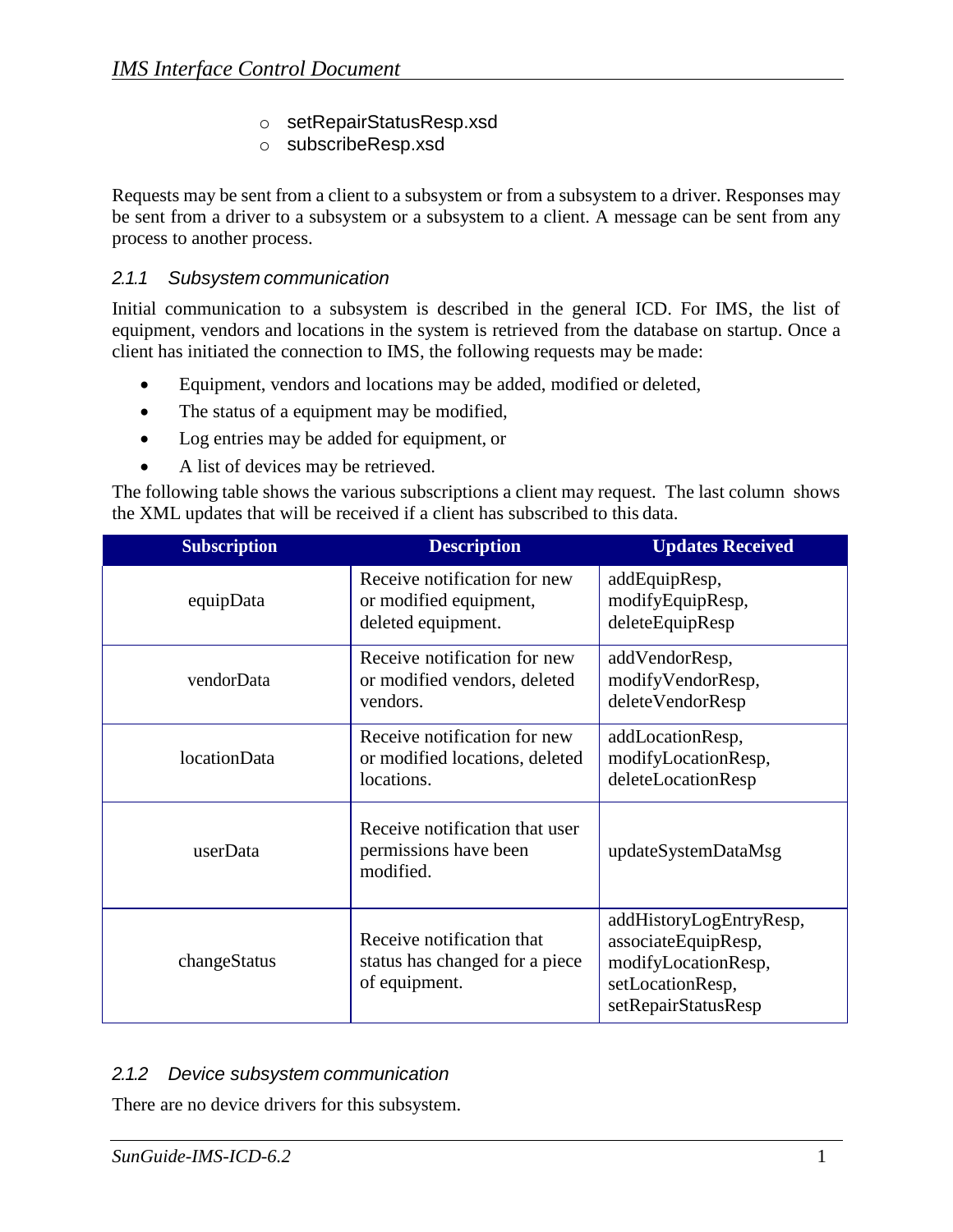### <span id="page-12-0"></span>*2.2 Examples*

For example, if a client wishes to add a piece of equipment to the system, the client sends an addEquipReq to the subsystem. Once the subsystem has verified this is a new piece of equipment, the equipment is added to the database. The subsystem then sends a response back to the appropriate client and to clients who have subscribed to equipment data.



#### **Figure 2.1 - Sample Transaction**

The tables below show which requests can be sent from client to subsystem. Requests and responses that are sent to and received from other subsystems for device control will depend upon the other subsystems. The responses sent from subsystem to client are also specified. Messages are sent instead of requests when a response is not required.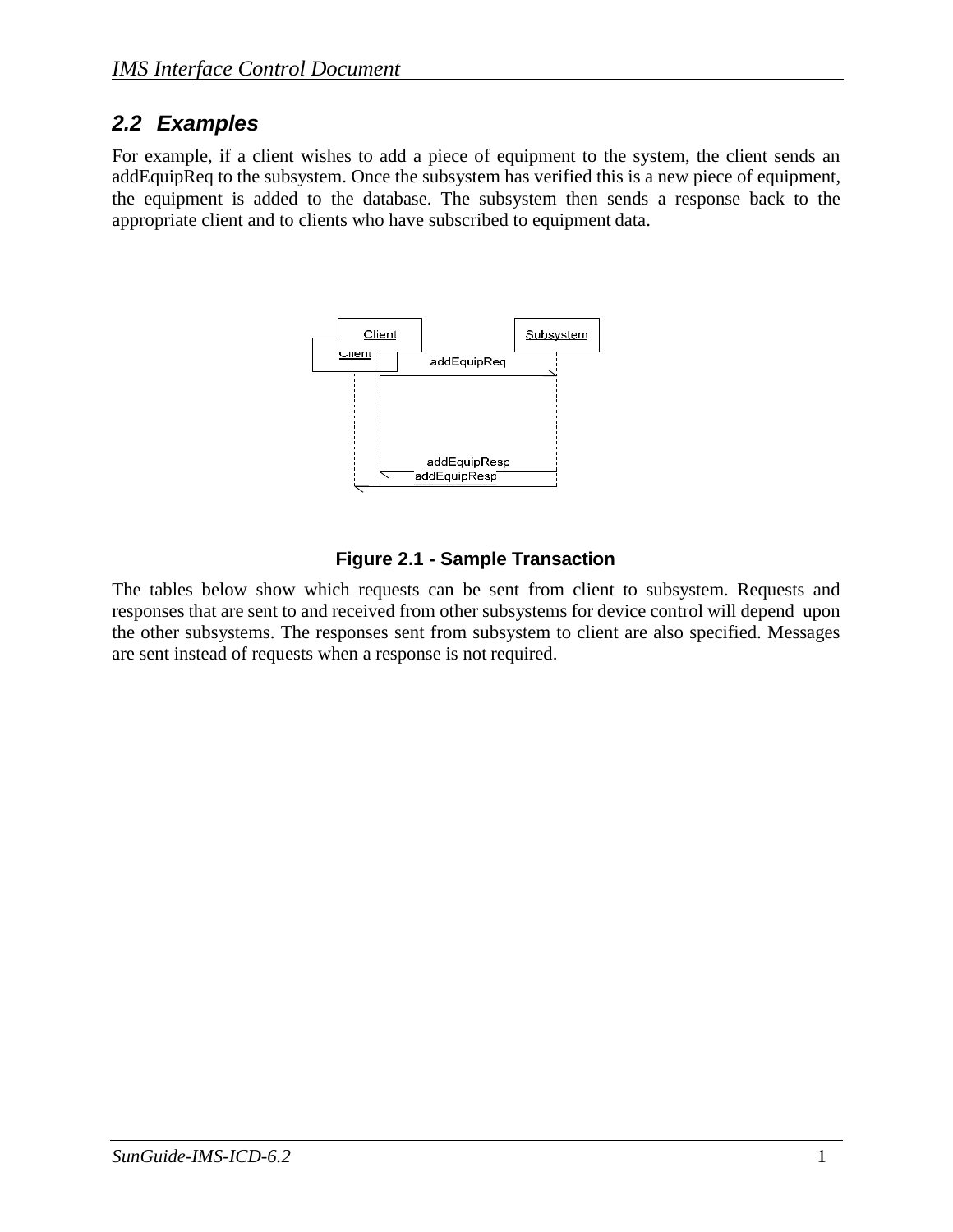## *2.3 Subsystem Schemas*

### *FC (From client),TC (To client)*

<span id="page-13-0"></span>

| <b>Usage Description</b>                                                  | <b>Requests</b>       | FC | <b>Responses</b>       | <b>TC</b> | <b>Messages</b> | <b>TC</b> |
|---------------------------------------------------------------------------|-----------------------|----|------------------------|-----------|-----------------|-----------|
| Used to add a new piece<br>of equipment to the<br>system.                 | addEquipReq           | X  | addEquipResp           | X         |                 |           |
| Used to add a log entry to<br>the history for this piece<br>of equipment. | addHistoryLogEntryReq | X  | addHistoryLogEntryResp | X         |                 |           |
| Used to add a new<br>location to the system.                              | addLocationReq        | X  | addLocationResp        | X         |                 |           |
| Used to add a new vendor<br>to the system.                                | addVendorReq          | X  | addVendorResp          | X         |                 |           |
| Used to associate an<br>inventory item with<br>equipment.                 | associateEquipReq     | X  | associateEquipResp     | X         |                 |           |
| Used to delete a piece of<br>equipment from the<br>system.                | deleteEquipReq        | X  | deleteEquipResp        | X         |                 |           |
| Used to delete a location<br>from the system.                             | deleteLocationReq     | X  | deleteLocationResp     | X         |                 |           |
| Used to delete a vendor<br>from the system.                               | deleteVendorReq       | X  | deleteVendorResp       | X         |                 |           |
| Used to get the history<br>for a piece of equipment.                      | getEquipHistoryReq    | X  | getEquipHistoryResp    | X         |                 |           |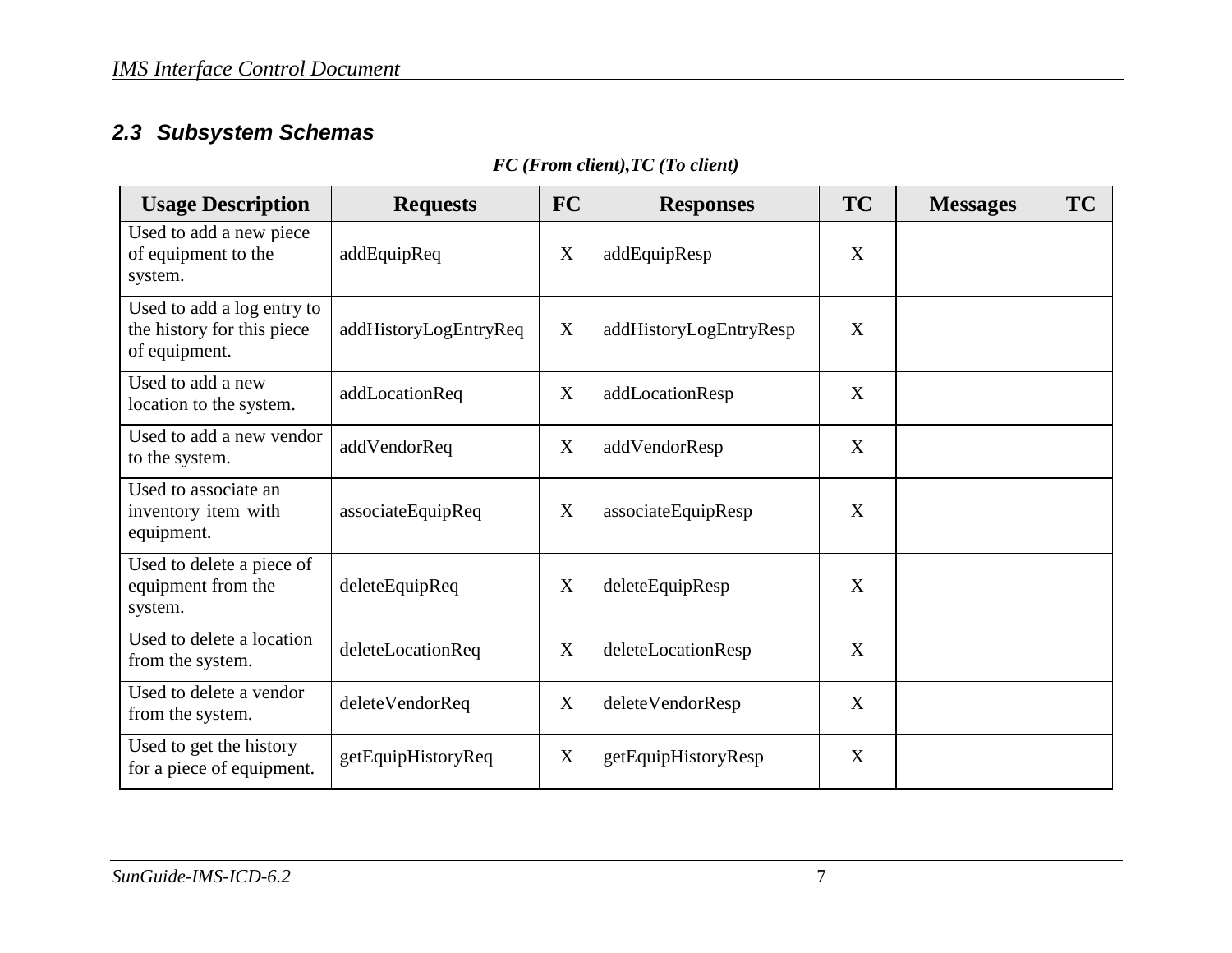| <b>Usage Description</b>                                                                                         | <b>Requests</b>    | <b>FC</b> | <b>Responses</b>    | <b>TC</b> | <b>Messages</b> | <b>TC</b> |
|------------------------------------------------------------------------------------------------------------------|--------------------|-----------|---------------------|-----------|-----------------|-----------|
| Used to modify an<br>existing piece of<br>equipment.                                                             | modifyEquipReq     | X         | modifyEquipResp     | X         |                 |           |
| Used to modify an<br>existing location.                                                                          | modifyLocationReq  | X         | modifyLocationResp  | X         |                 |           |
| Used to modify an<br>existing vendor.                                                                            | modifyVendorReq    | X         | modifyVendorResp    | X         |                 |           |
| Used to retrieve the<br>system's data. Data<br>includes equipment,<br>vendors, locations and<br>users.           | retrieveDataReq    | X         | retrieveDataResp    | X         |                 |           |
| Used to set the location<br>for a piece of equipment.                                                            | setLocationReq     | X         | setLocationResp     | X         |                 |           |
| Used to set the repair<br>status of a piece of<br>equipment.                                                     | setRepairStatusReq | X         | setRepairStatusResp | X         |                 |           |
| Used to subscribe to<br>updates from the system.<br>Data includes equipment,<br>locations, vendors and<br>users. | subscribeReq       | X         | subscribeResp       | X         |                 |           |

## *2.4 Driver Schemas*

<span id="page-14-0"></span>No drivers exist for IMS.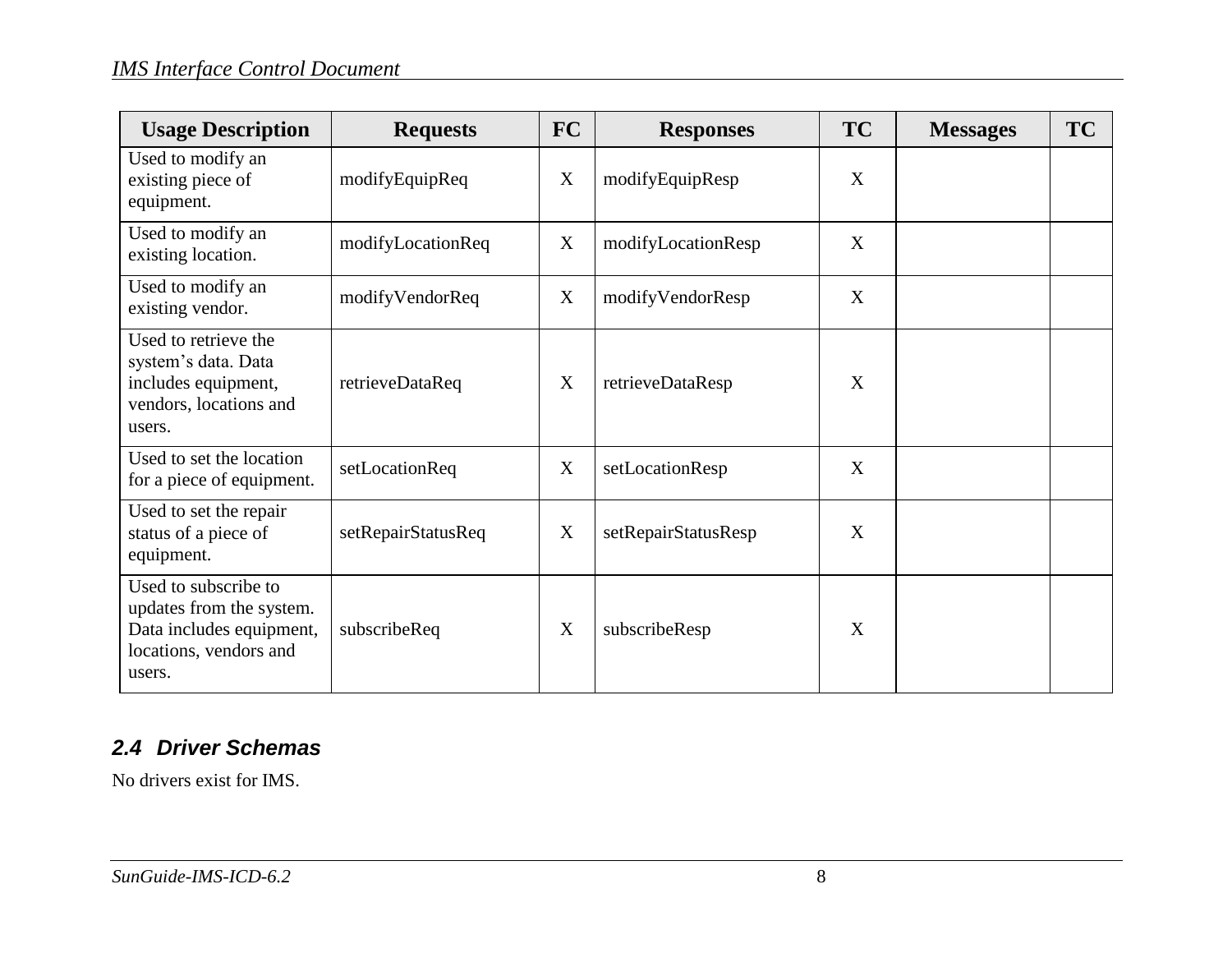## <span id="page-15-0"></span>**3. Notes**

Information about XML and schemas can be found at the World Wide Web Consortium (W3) website at [http://www.w3.org.](http://www.w3.org/)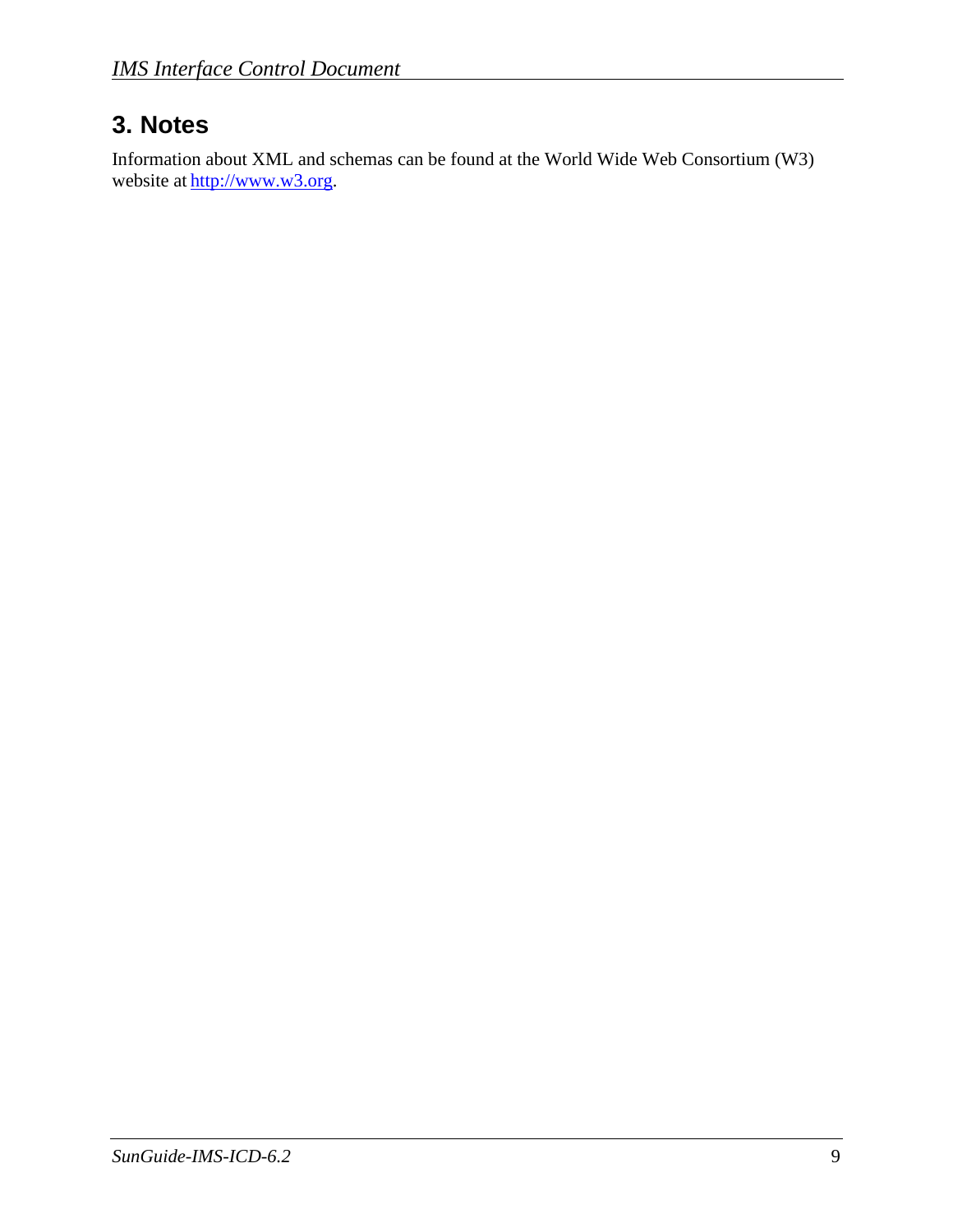# <span id="page-16-0"></span>**Attachment 1**

# **IMS XML Schema**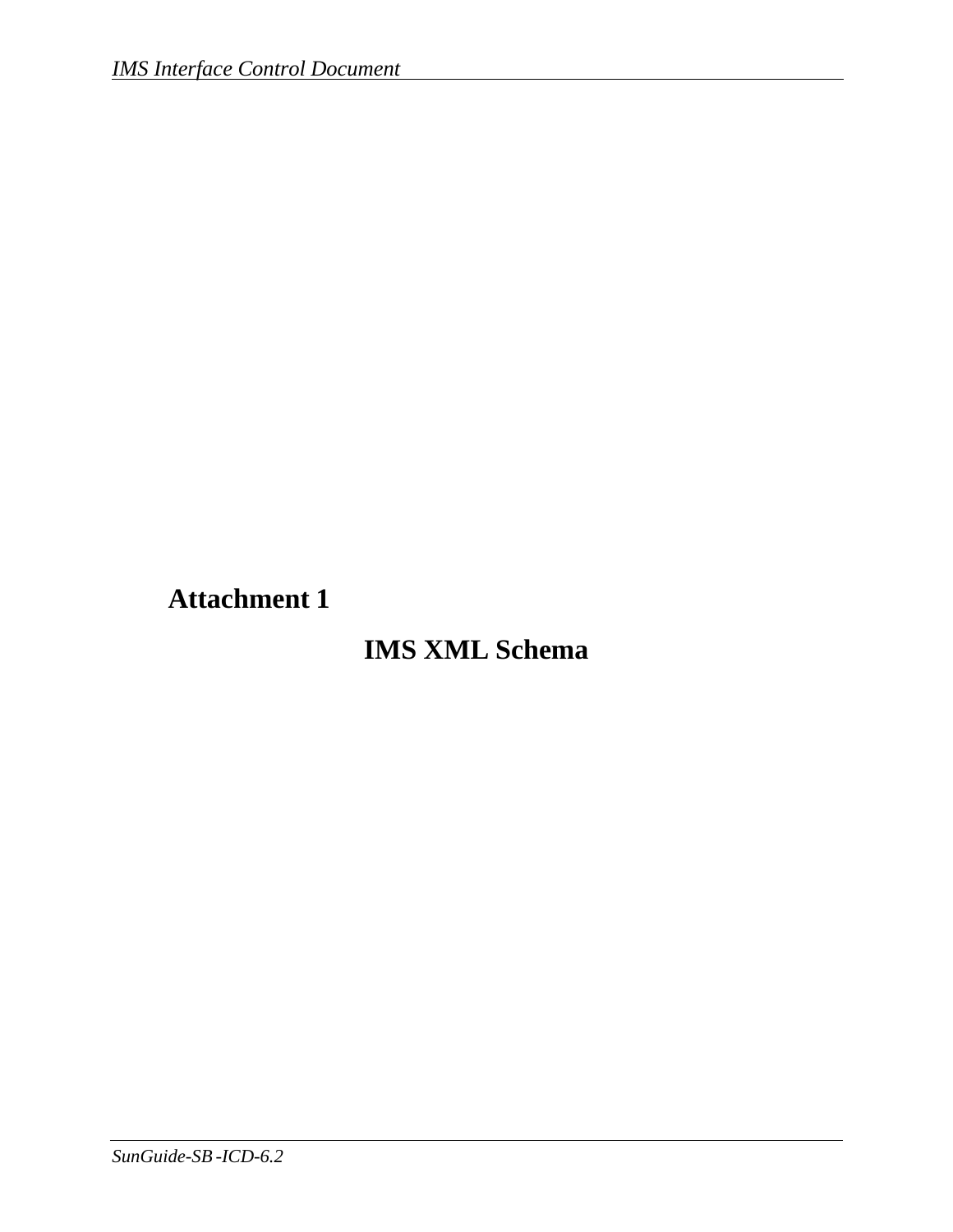#### <span id="page-17-0"></span>**A.1 equip.xsd**

```
<?xml version="1.0" encoding="UTF-8"?>
<xs:schema xmlns:xs="http://www.w3.org/2001/XMLSchema" 
elementFormDefault="qualified" attributeFormDefault="unqualified">
       <xs:element name="equip">
              <xs:annotation>
                     <xs:documentation>Inventory equipment item.</xs:documentation>
              \langle xs: annotation
              <xs:complexType>
                     <xs:sequence>
                            <xs:element ref="equipId" minOccurs="0"/>
                            <xs:element name="resourceType" type="xs:string">
                                    <xs:annotation>
                                           <xs:documentation>Type of resource for this 
equipment (i.e., cctv, detector). </xs:documentation>
                                   </xs:annotation>
                            </xs:element>
                             <xs:element name="equipName" minOccurs="0">
                                    <xs:annotation>
                                           <xs:documentation>The equipment name from the 
associated device table, if one exists for this piece of equipment.\langle x \ranglexs:documentation
                                   \langle xs: annotation\rangle</xs:element>
                             <xs:element name="mfr" type="xs:string">
                                    <xs:annotation>
                                           <xs:documentation>Name of the manufacturer for
this equipment.</xs:documentation>
                                    </xs:annotation>
                            </xs:element>
                             <xs:element name="serialNumber" type="xs:string">
                                    <xs:annotation>
                                           <xs:documentation>The serial number for this
equipment.</xs:documentation>
                                    </xs:annotation>
                            \langlexs:element\rangle<xs:element name="firmwareVersion" type="xs:string">
                                    <xs:annotation>
                                           <xs:documentation>The firmware version currently 
running in this equipment.</xs:documentation>
                                   </xs:annotation>
                             </xs:element>
                             <xs:element name="locationName" type="xs:string"
minOccurs="0">
                                    <xs:annotation>
```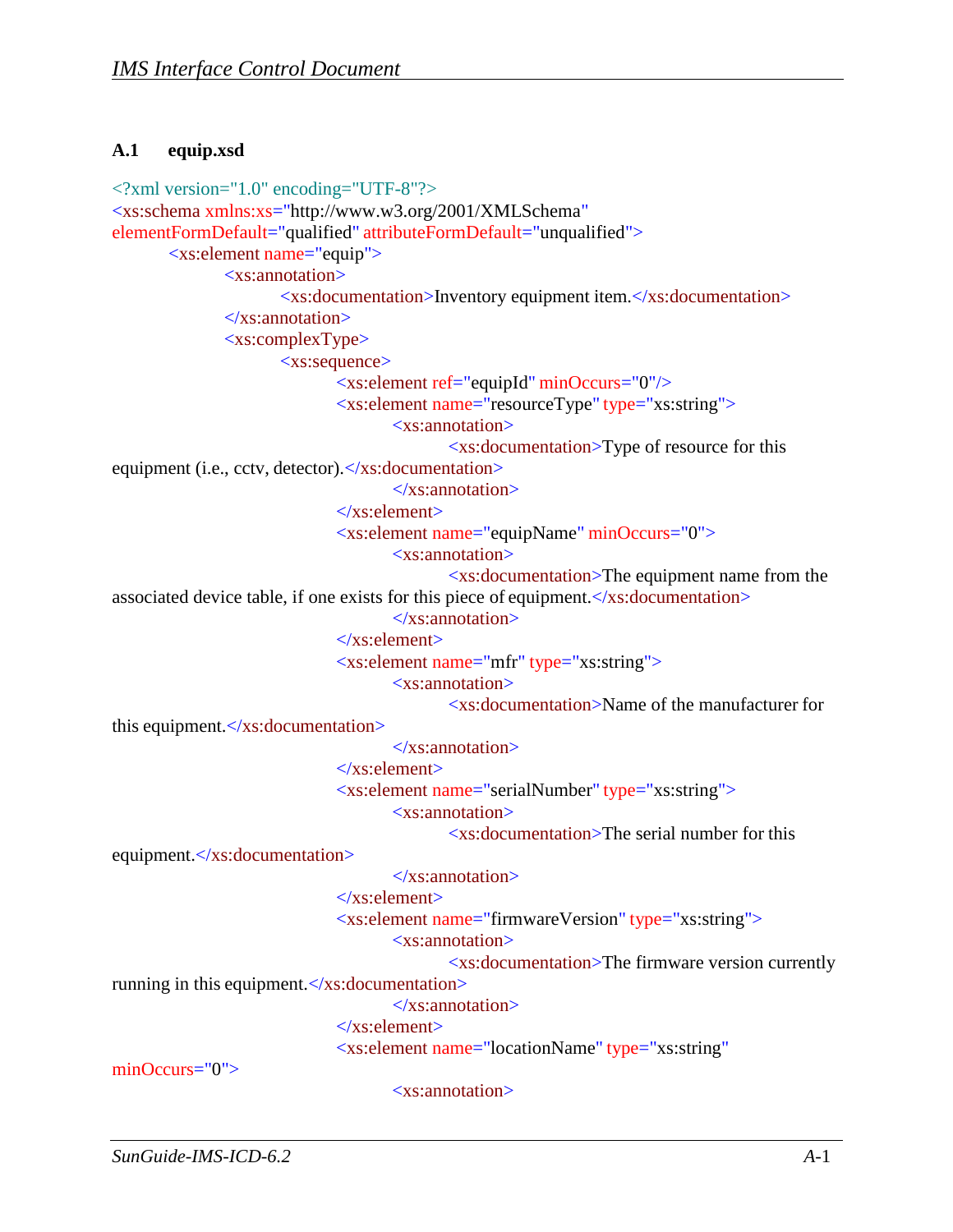<xs:documentation>Name of the location where this equipment resides.  $\langle x \rangle$ xs:documentation>  $\langle x \rangle$ xs: annotation </xs:element> <xs:element name="model" type="xs:string"> <xs:annotation> <xs:documentation>Model number or name for this equipment.</xs:documentation>  $\langle x$ s: annotation $\rangle$ </xs:element> <xs:element name="vendorName" type="xs:string"> <xs:annotation> <xs:documentation>Name of the vendor who supplied this equipment.  $\langle x \rangle$ s: documentation  $\langle x \rangle$ xs: annotation  $\langle$ xs:element $\rangle$ <xs:element name="installDate" type="xs:date" minOccurs="0"> <xs:annotation> <xs:documentation>Date this equipment was installed in the field. $\langle x \rangle$ s: documentation $>$ </xs:annotation> </xs:element>  $\langle x \rangle$ xs:sequence  $\langle xs:complexType\rangle$ </xs:element> <xs:element name="equipId" type="xs:long"> <xs:annotation> <xs:documentation>This is the database primary key. It is not used on an add request, but will be returned in a response.  $\langle x \rangle$ xs: documentation </xs:annotation> </xs:element> </xs:schema>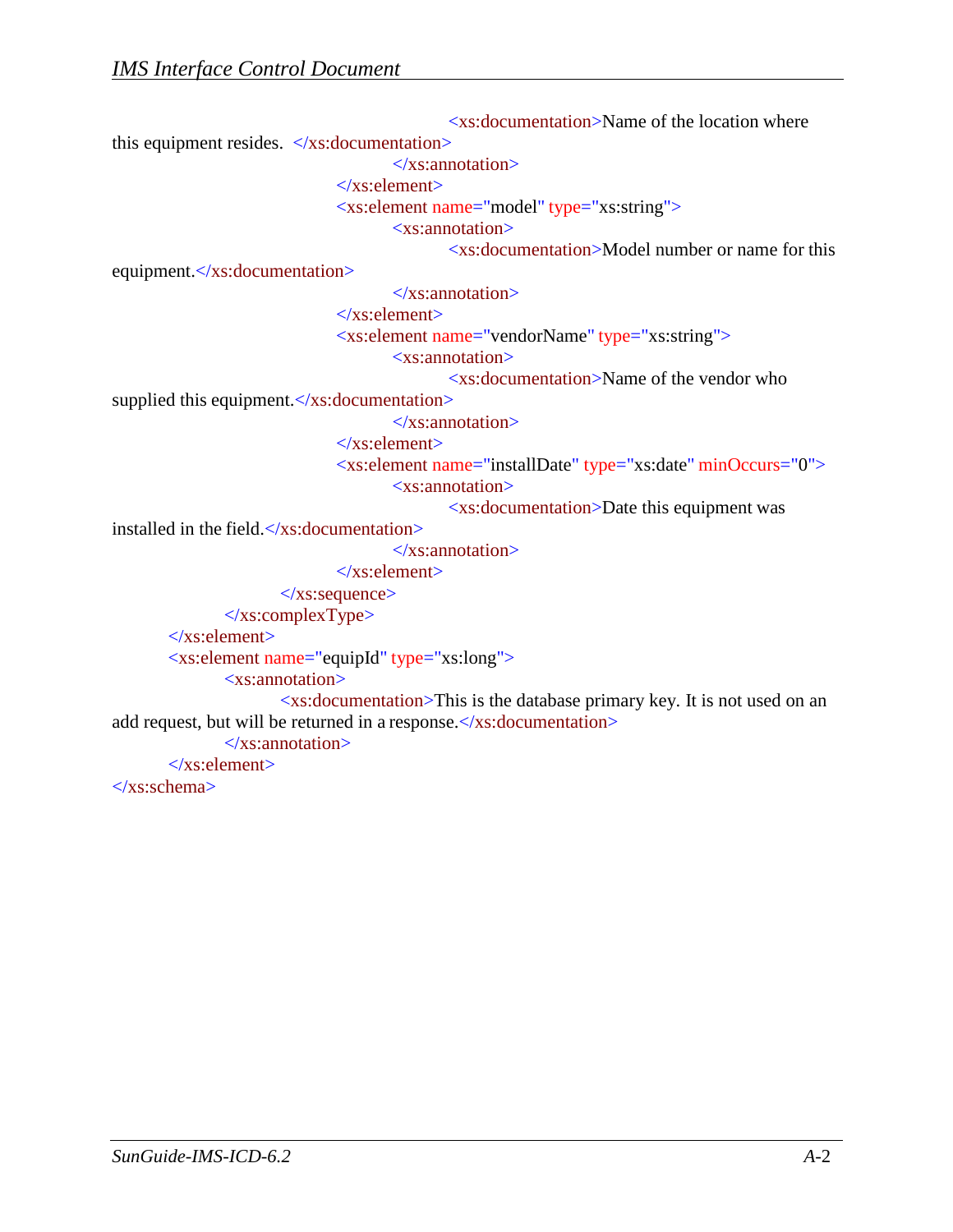#### <span id="page-19-0"></span>**A.2 imsLocation.xsd**

```
<?xml version="1.0" encoding="UTF-8"?>
<xs:schema xmlns:xs="http://www.w3.org/2001/XMLSchema" 
elementFormDefault="qualified" attributeFormDefault="unqualified">
       <xs:include schemaLocation="../../common/objects/equipmentLocation.xsd"/>
       <xs:element name="imsLocation">
               <xs:annotation>
                      <xs:documentation>Location for an inventory item. May be a warehouse, 
repair depot, etc.</xs:documentation>
               </xs:annotation>
               <xs:complexType>
                      <xs:complexContent>
                              <xs:extension base="LocationType">
                                      <xs:sequence>
                                             <xs:element ref="locationName" minOccurs="0"/>
                                             <xs:element name="locationType">
                                                     <xs:annotation>
                                                            <xs:documentation>The type of 
location: warehouse, repair shop, installed, other.</xs:documentation>
                                                     </xs:annotation>
                                                     <xs:simpleType>
                                                            <xs:restriction base="xs:string">
                                                                    <xs:enumeration
value="warehouse"/> 
value="repair shop"/> 
value="install site"/> 
value="other"/>
                                                                    <xs:enumeration
                                                                    <xs:enumeration
                                                                    <xs:enumeration
                                                            \langlexs:restriction>
                                                     \langle x \rangles:simpleType\langle x \rangle</xs:element>
                                     \langle x \ranglexs:sequence
                              </xs:extension>
                      </xs:complexContent>
               \langle xs:complexType\rangle\langlexs:element\rangle<xs:element name="locationName" type="xs:string">
               <xs:annotation>
                      \langle x \rangle xs:documentation Name of this location. \langle x \rangles:documentation
               </xs:annotation>
       </xs:element>
</xs:schema>
```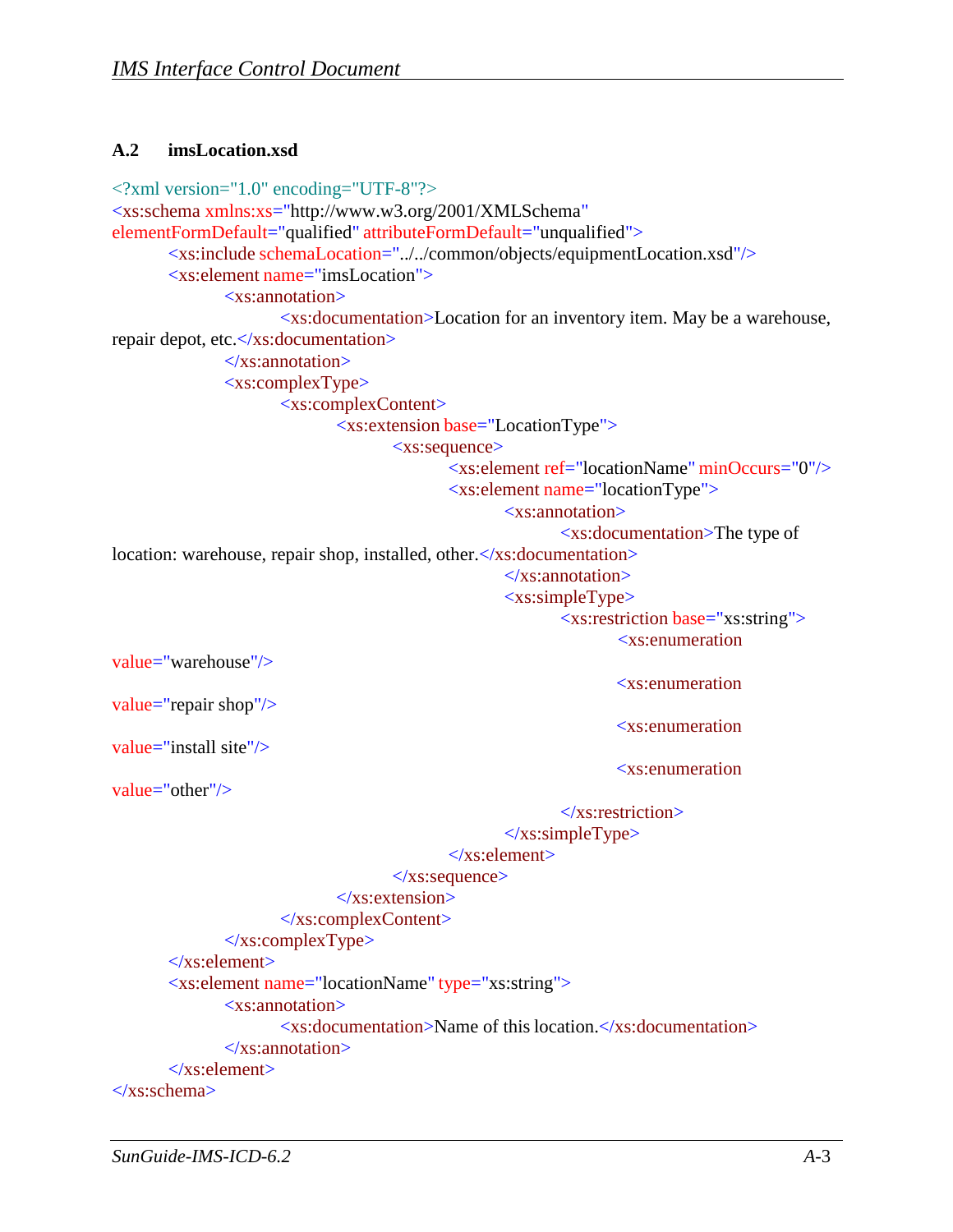#### <span id="page-20-0"></span>**A.3 imsStatusEntry.xsd**

```
<?xml version="1.0" encoding="UTF-8"?>
<xs:schema xmlns:xs="http://www.w3.org/2001/XMLSchema" 
elementFormDefault="qualified" attributeFormDefault="unqualified">
       <xs:include schemaLocation="equip.xsd"/>
       <xs:element name="imsStatusEntry">
              <xs:annotation>
                     <xs:documentation>Status event for inventory 
maintenance.</xs:documentation>
              </xs:annotation>
              <xs:complexType>
                     <xs:sequence>
                            <xs:element name="eventDate" type="xs:date">
                                    <xs:annotation>
                                           <xs:documentation>The date for this
entry.</xs:documentation>
                                    \langle x \ranglexs: annotation
                            \langlexs:element\rangle<xs:element ref="equipId"/>
                             <xs:element ref="equipStatus"/>
                             <xs:element ref="repairStatus" minOccurs="0"/>
                             <xs:element name="workOrder" type="xs:string" minOccurs="0">
                                    <xs:annotation>
                                           <xs:documentation>The work order associated with
this log entry.</xs:documentation>
                                    </xs:annotation>
                             </xs:element>
                             <xs:element name="logEntry">
                                    <xs:annotation>
                                           <xs:documentation>An entry for this logged event.
Information can include repair details, technician anme, parts, etc. </xs:documentation>
                                    </xs:annotation>
```
<xs:simpleType>

<xs:restriction base="xs:string">

<xs:maxLength value="400"/>

</xs:restriction>

#### </xs:simpleType>

```
</xs:element>
```
 $\langle x$ s:sequence>

</xs:complexType>

</xs:element>

```
<xs:element name="equipStatus">
```
<xs:annotation>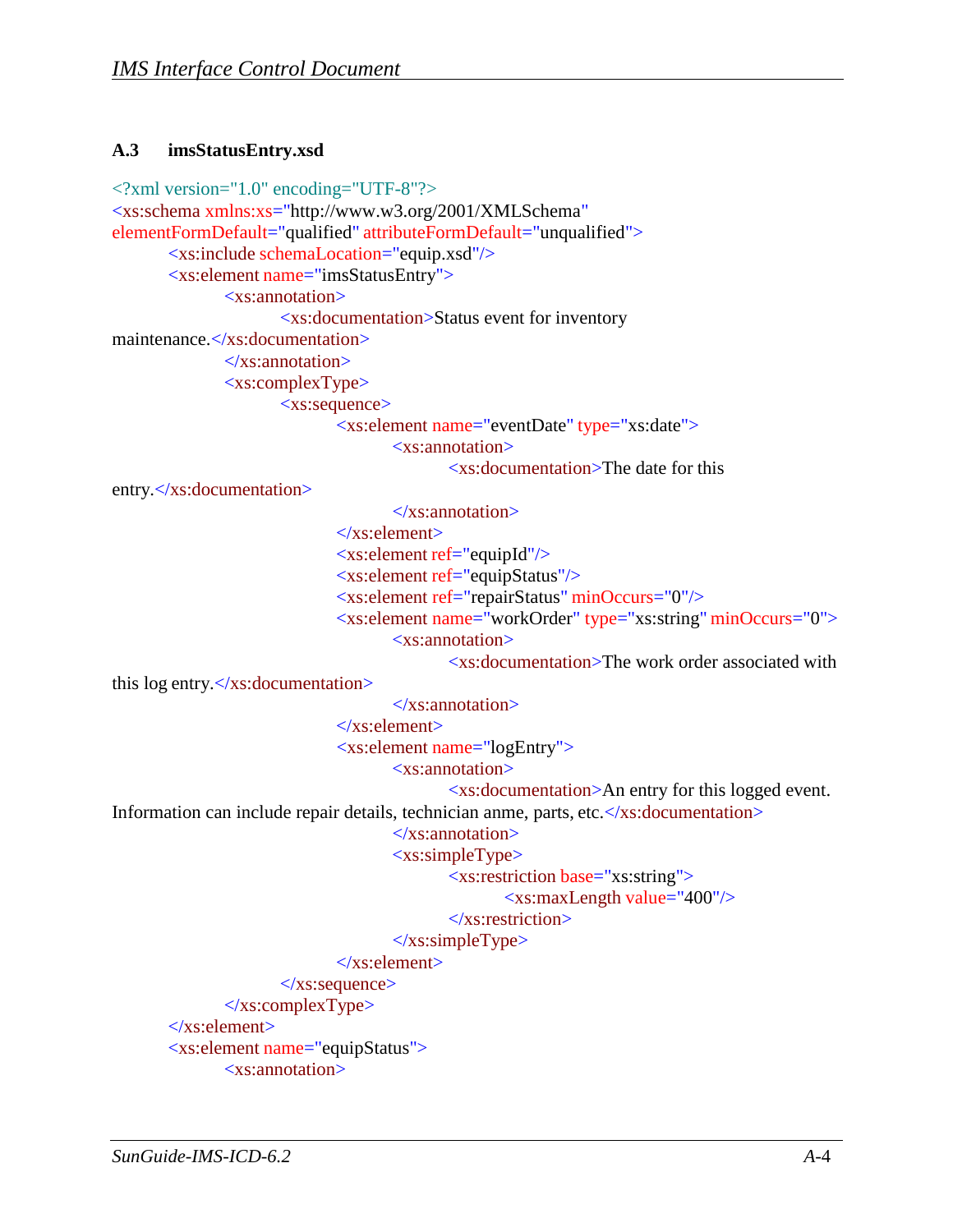```
<xs:documentation>The current location status of the 
equipment.</xs:documentation>
               \langle x \rangles: annotation
               <xs:simpleType>
                       <xs:restriction base="xs:string">
                              <xs:enumeration value="In inventory"/>
                              <xs:enumeration value="Installed"/>
                              <xs:enumeration value="In repair/test"/>
                       </xs:restriction>
               \langle x \rangles:simpleType\langle x \rangle</xs:element>
       <xs:element name="repairStatus">
               <xs:annotation>
                       <xs:documentation>The current repair status of the 
equipment.</xs:documentation>
               </xs:annotation>
               <xs:simpleType>
                       <xs:restriction base="xs:string">
                              <xs:enumeration value="In inventory"/>
                              <xs:enumeration value="In testing at depot"/>
                              <xs:enumeration value="Installed at site"/>
                              \leqxs: enumeration value="In testing at site"/><xs:enumeration value="Failed at site"/>
                              <xs:enumeration value="At repair depot"/>
                              <xs:enumeration value="In repair at depot"/>
                       </xs:restriction>
               \langle xs:simpleType>
       </xs:element>
</xs:schema>
```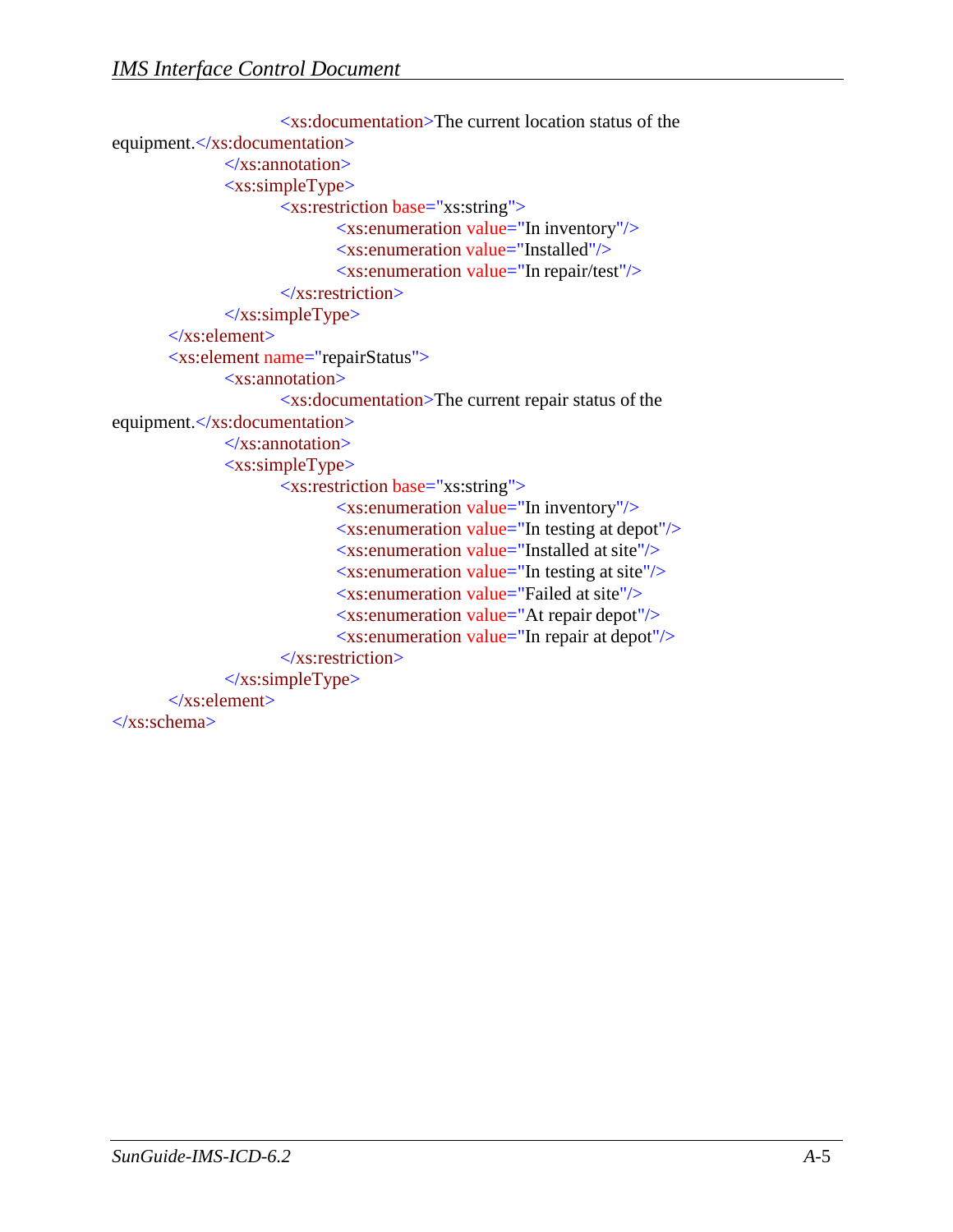#### <span id="page-22-0"></span>**A.4 vendor.xsd**

```
<?xml version="1.0" encoding="UTF-8"?>
<xs:schema xmlns:xs="http://www.w3.org/2001/XMLSchema" 
elementFormDefault="qualified" attributeFormDefault="unqualified">
       <xs:element name="vendor">
              <xs:annotation>
                      <xs:documentation>Information about an equipment 
vendor</xs:documentation>
              </xs:annotation>
              <xs:complexType>
                      <xs:sequence>
                             <xs:element ref="vendorName"/>
                             <xs:element ref="contact"maxOccurs="unbounded"/>
                             <xs:element name="webUrl" type="xs:string" minOccurs="0">
                                     <xs:annotation>
                                            <xs:documentation>The web address for 
purchasing from this vendor.</xs:documentation>
                                     \langle x \ranglexs: annotation
                             </xs:element>
                      \langle x \rangles:sequence
               </xs:complexType>
       </xs:element>
       <xs:complexType name="AddressType">
              <xs:annotation>
                      <xs:documentation>A type which contains address 
information.</xs:documentation>
              </xs:annotation>
              <xs:sequence>
                      <xs:element name="address1" type="xs:string"/>
                      <xs:element name="address2" type="xs:string" minOccurs="0"/>
                      <xs:element name="city" type="xs:string"/>
                      <xs:element name="stateOrProvince" type="xs:string"/>
                      <xs:element name="country" type="xs:string"/>
                      <xs:element name="postalCode" type="xs:string"/>
              \langle x \ranglexs:sequence
       </xs:complexType>
       <xs:element name="contact">
               <xs:annotation>
                      \langle x \rangles:documentation\langleContacts for this vendor\langle x \rangles:documentation\langle x \rangle\langle x \ranglexs: annotation
               <xs:complexType>
                      <xs:sequence>
                             <xs:element name="name" type="xs:string" minOccurs="0"/>
                             <xs:element name="email" type="xs:string" minOccurs="0"/>
```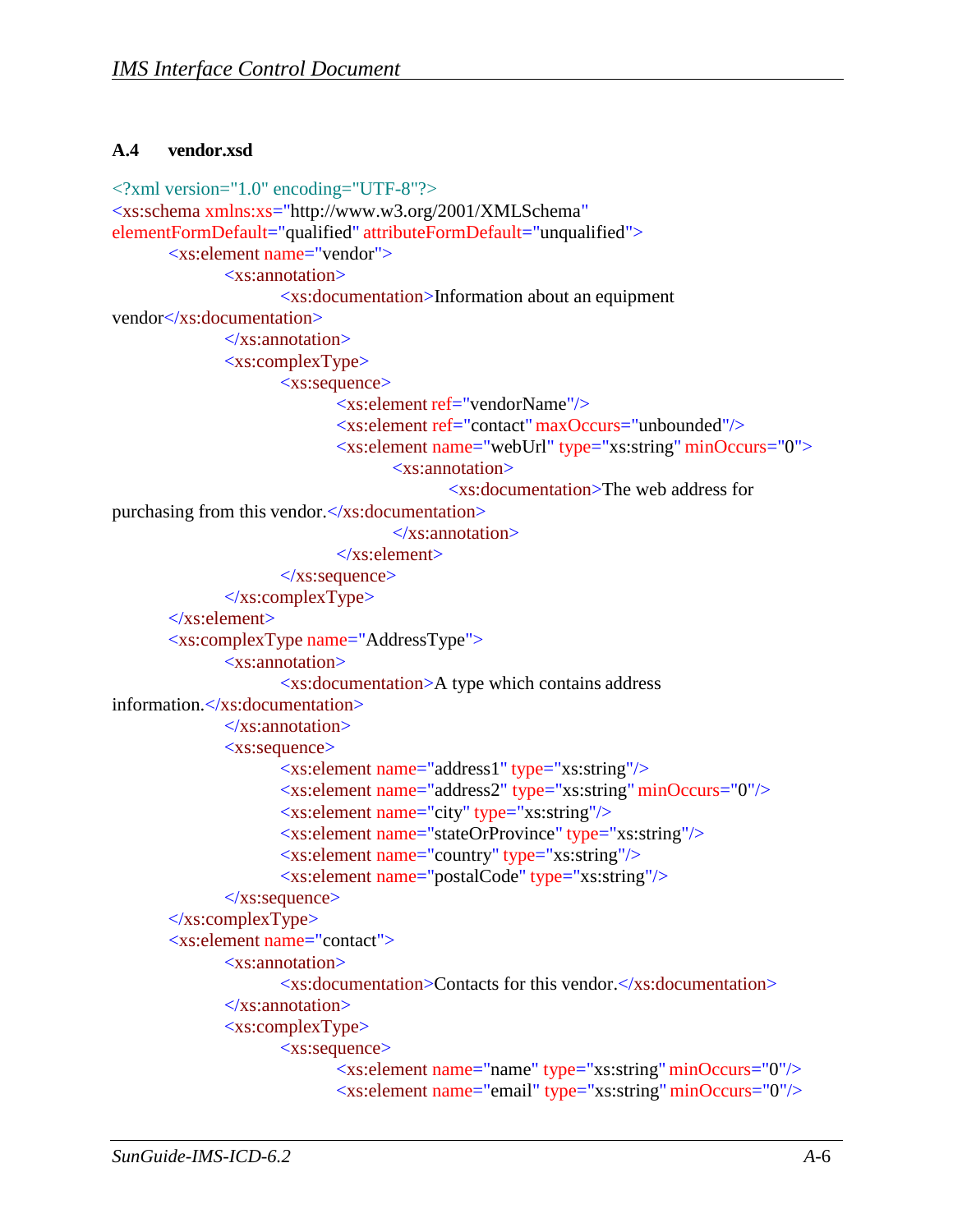```
minOccurs="0"> 
contact.</xs:documentation>
maxOccurs="unbounded">
                             <xs:element name="telephone" type="xs:string" minOccurs="0"/>
                             <xs:element name="fax" type="xs:string" minOccurs="0"/>
                             <xs:element name="address" type="AddressType"
                                     <xs:annotation>
                                            <xs:documentation>The address for this
                                     </xs:annotation>
                             </xs:element>
                             <xs:element name="equipType" type="xs:string" minOccurs="0"
                                     <xs:annotation>
                                            <xs:documentation>Type of equipment for which
this contact may be reached.</xs:documentation>
                                     \langle x \ranglexs: annotation
                             \langlexs:element\rangle\langle x \ranglexs:sequence
              </xs:complexType>
       \langle x \rangles: element
       <xs:element name="vendorName" type="xs:string"/>
</xs:schema>
```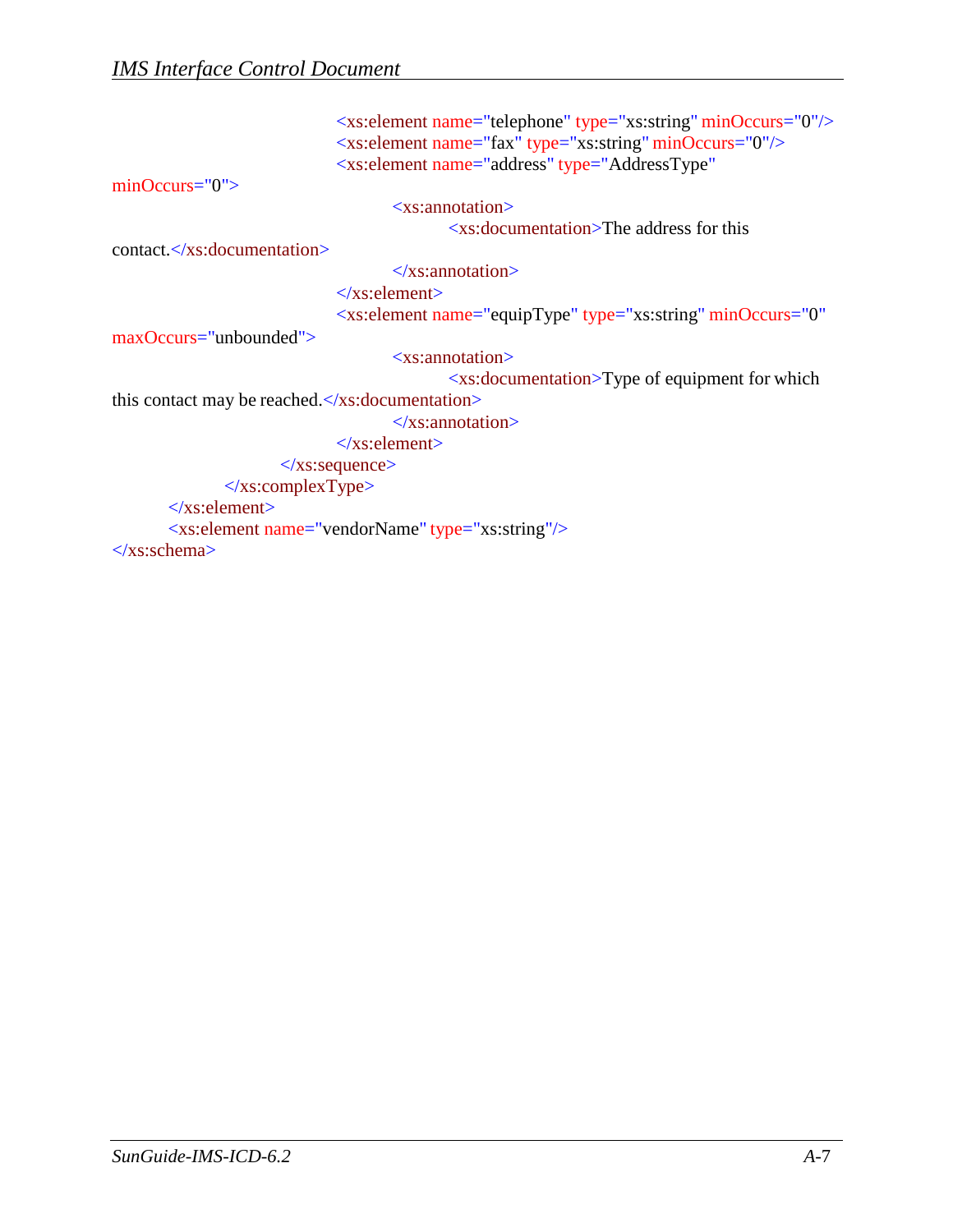#### <span id="page-24-0"></span>**A.5 addEquipReq.xsd**

```
<?xml version="1.0" encoding="UTF-8"?>
<xs:schema xmlns:xs="http://www.w3.org/2001/XMLSchema" 
elementFormDefault="qualified" attributeFormDefault="unqualified">
       <xs:includeschemaLocation="../../common/objects/transaction.xsd"/>
       <xs:include schemaLocation="../objects/equip.xsd"/>
       <xs:element name="addEquipReq">
              <xs:annotation>
                      <xs:documentation>A request sent by client to add a new inventory 
item.</xs:documentation>
              </xs:annotation>
              <xs:complexType>
                      <xs:complexContent>
                             \overline{\text{X}}s: extension base="RequestType">
                                    <xs:sequence>
                                           <xs:element ref="equip"/>
                                    </xs:sequence>
                             \langle xs: extension\rangle</xs:complexContent>
              \langle xs:complexType\rangle</xs:element>
</xs:schema>
```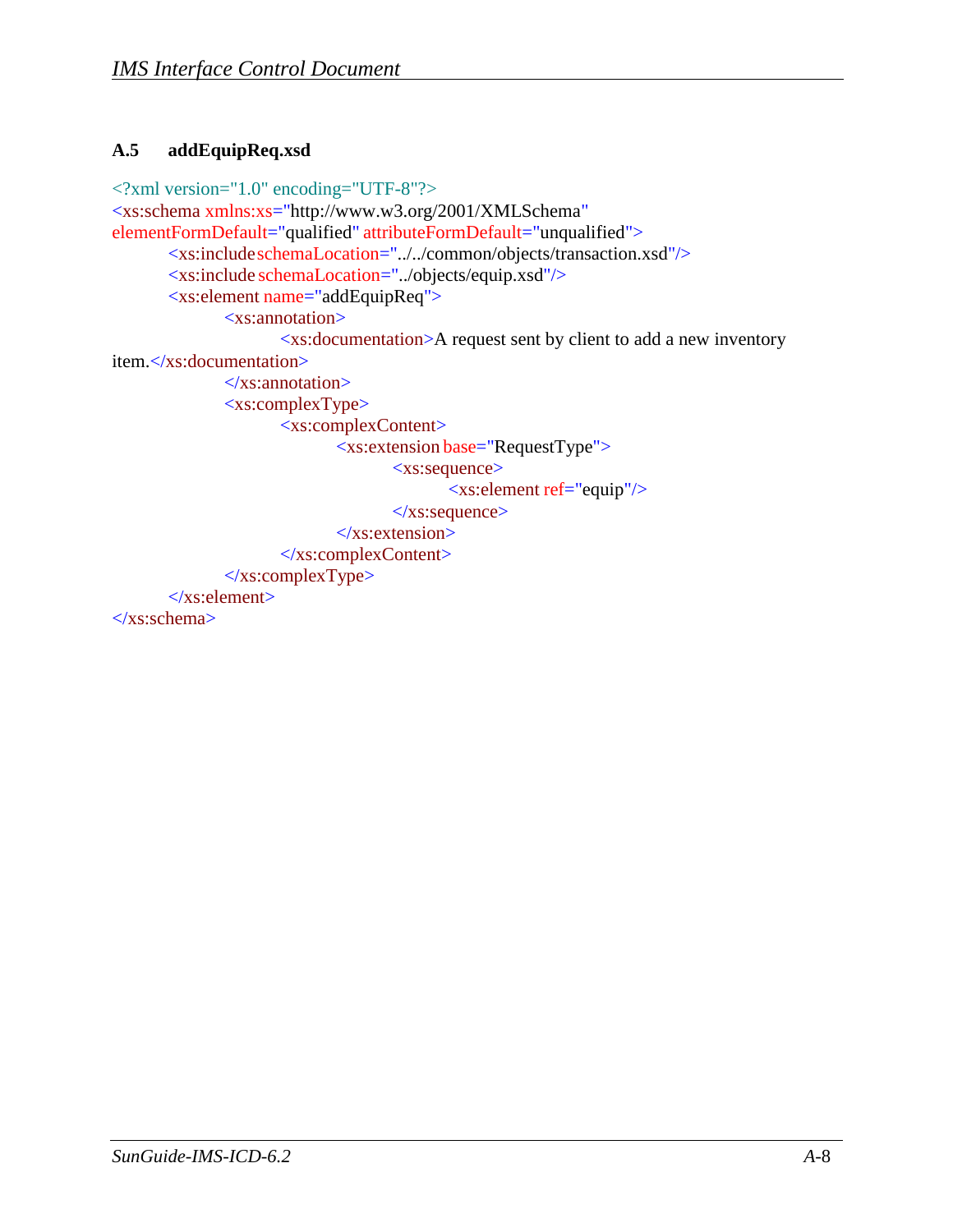#### <span id="page-25-0"></span>**A.6 addHistoryLogEntryReq.xsd**

```
<?xml version="1.0" encoding="UTF-8"?>
<xs:schema xmlns:xs="http://www.w3.org/2001/XMLSchema" 
elementFormDefault="qualified" attributeFormDefault="unqualified">
       <xs:includeschemaLocation="../../common/objects/transaction.xsd"/>
       <xs:include schemaLocation="../objects/imsStatusEntry.xsd"/>
       <xs:element name="addHistoryLogEntryReq">
              <xs:annotation>
                     <xs:documentation>A request sent by client to get the history of a 
particular equipment item.</xs:documentation>
              </xs:annotation>
              <xs:complexType>
                     <xs:complexContent>
                             <xs:extension base="RequestType">
                                    <xs:sequence>
                                           <xs:element ref="imsStatusEntry"/>
                                    \langle x \ranglexs:sequence
                             \langle xs: extension\rangle</xs:complexContent>
              \langle xs:complexType\rangle</xs:element>
</xs:schema>
```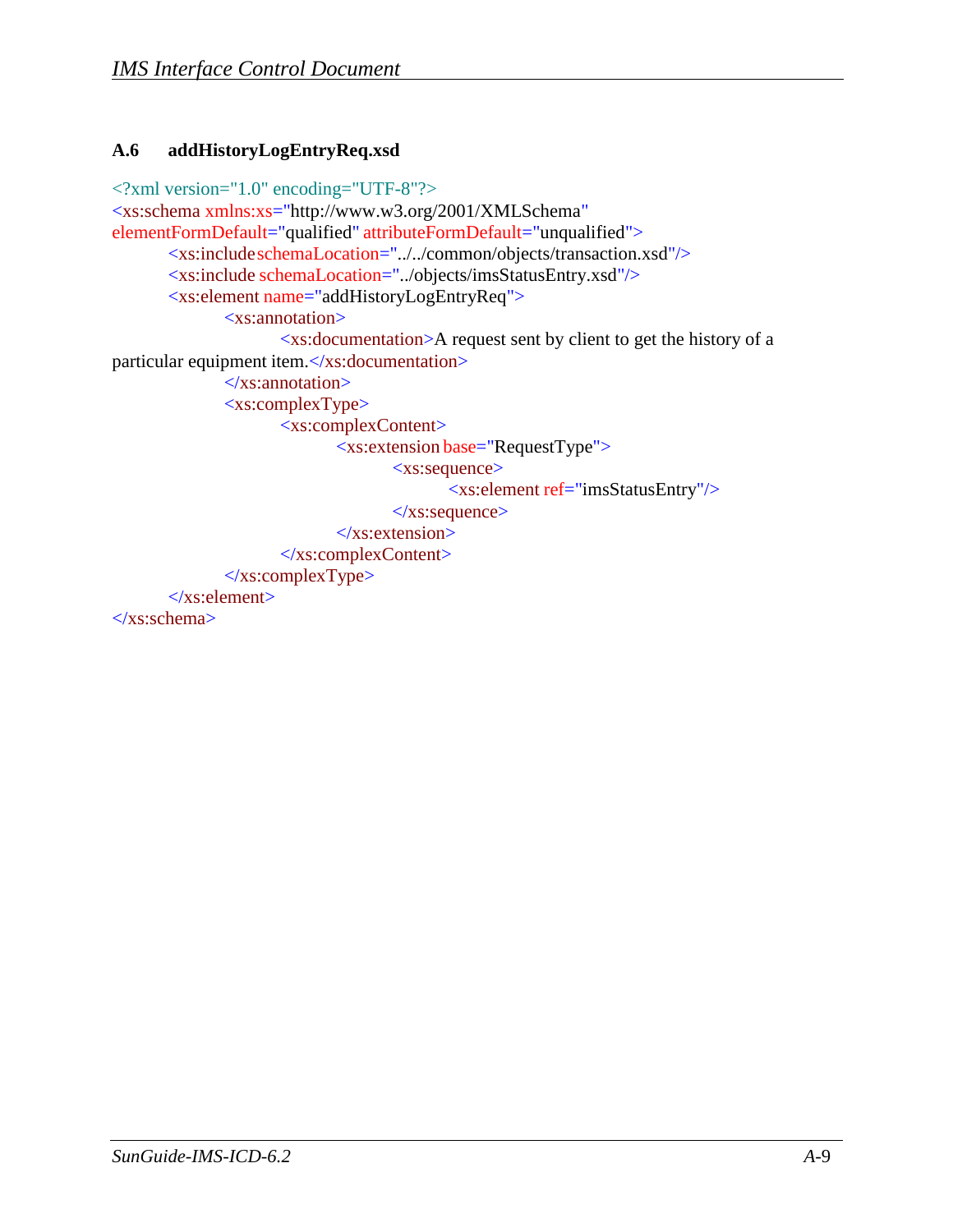#### <span id="page-26-0"></span>**A.7 addLocationReq.xsd**

```
<?xml version="1.0" encoding="UTF-8"?>
<xs:schema xmlns:xs="http://www.w3.org/2001/XMLSchema" 
elementFormDefault="qualified" attributeFormDefault="unqualified">
       <xs:includeschemaLocation="../../common/objects/transaction.xsd"/>
       <xs:include schemaLocation="../objects/imsLocation.xsd"/>
       <xs:element name="addLocationReq">
              <xs:annotation>
                      <xs:documentation>A request sent by client to add a new 
location.</xs:documentation>
              \langle x \ranglexs: annotation
              <xs:complexType>
                      <xs:complexContent>
                             <xs:extension base="RequestType">
                                     <xs:sequence>
                                            <xs:element ref="imsLocation"/>
                                     \langle x \ranglexs:sequence
                             \langle xs: extension\rangle</xs:complexContent>
              \langle xs:complexType\rangle</xs:element>
</xs:schema>
```
*SunGuide-IMS-ICD-6.2 A-*10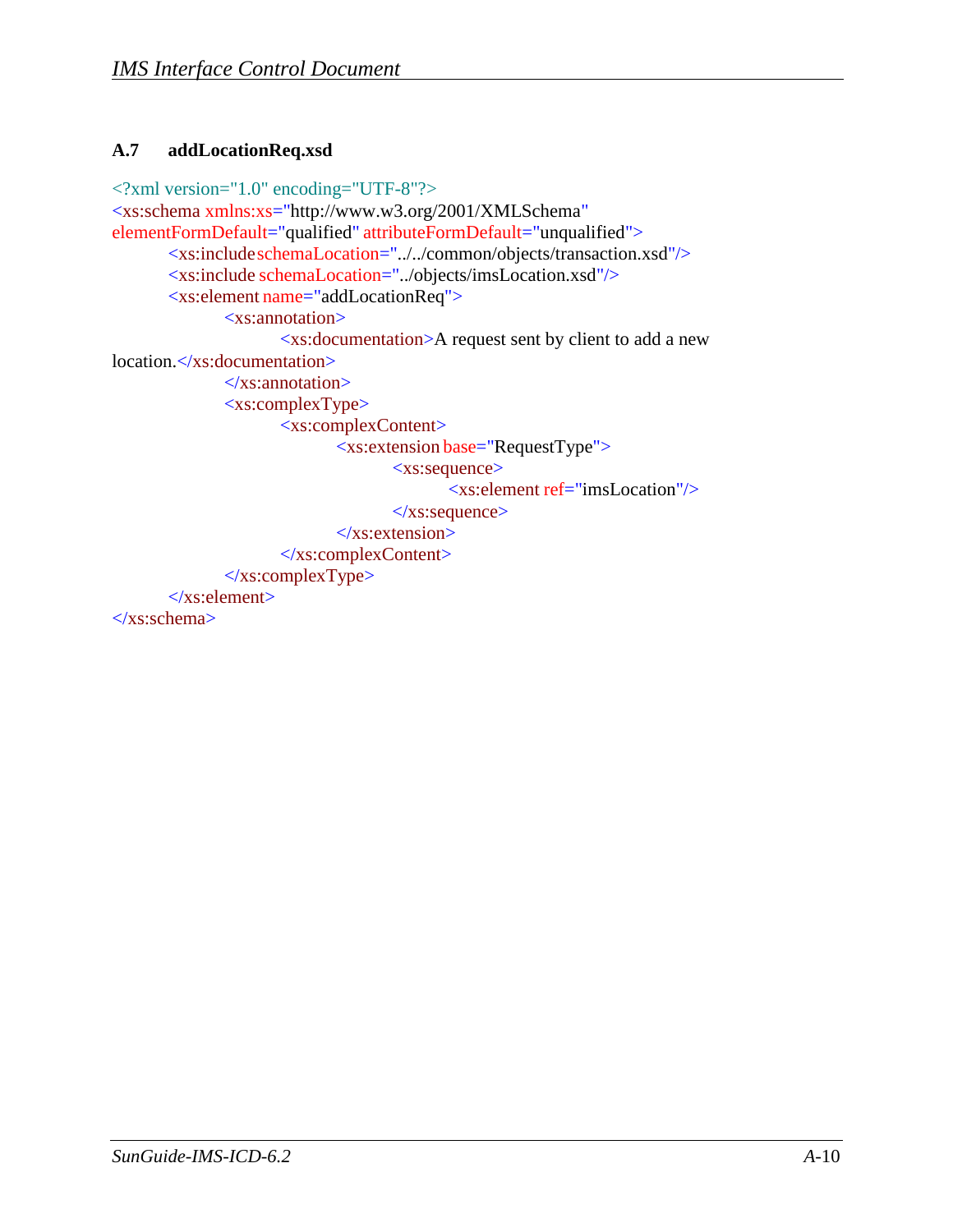#### <span id="page-27-0"></span>**A.8 addVendorReq.xsd**

```
<?xml version="1.0" encoding="UTF-8"?>
<xs:schema xmlns:xs="http://www.w3.org/2001/XMLSchema" 
elementFormDefault="qualified" attributeFormDefault="unqualified">
       <xs:includeschemaLocation="../../common/objects/transaction.xsd"/>
       <xs:include schemaLocation="../objects/vendor.xsd"/>
       <xs:element name="addVendorReq">
              <xs:annotation>
                      <xs:documentation>A request sent by client to add a new 
vendor.</xs:documentation>
              \langle xs: annotation
              <xs:complexType>
                      <xs:complexContent>
                             <xs:extension base="RequestType">
                                    <xs:sequence>
                                           <xs:element ref="vendor"/>
                                    \langle x \ranglexs:sequence
                             \langle xs: extension\rangle</xs:complexContent>
              \langle xs:complexType\rangle</xs:element>
</xs:schema>
```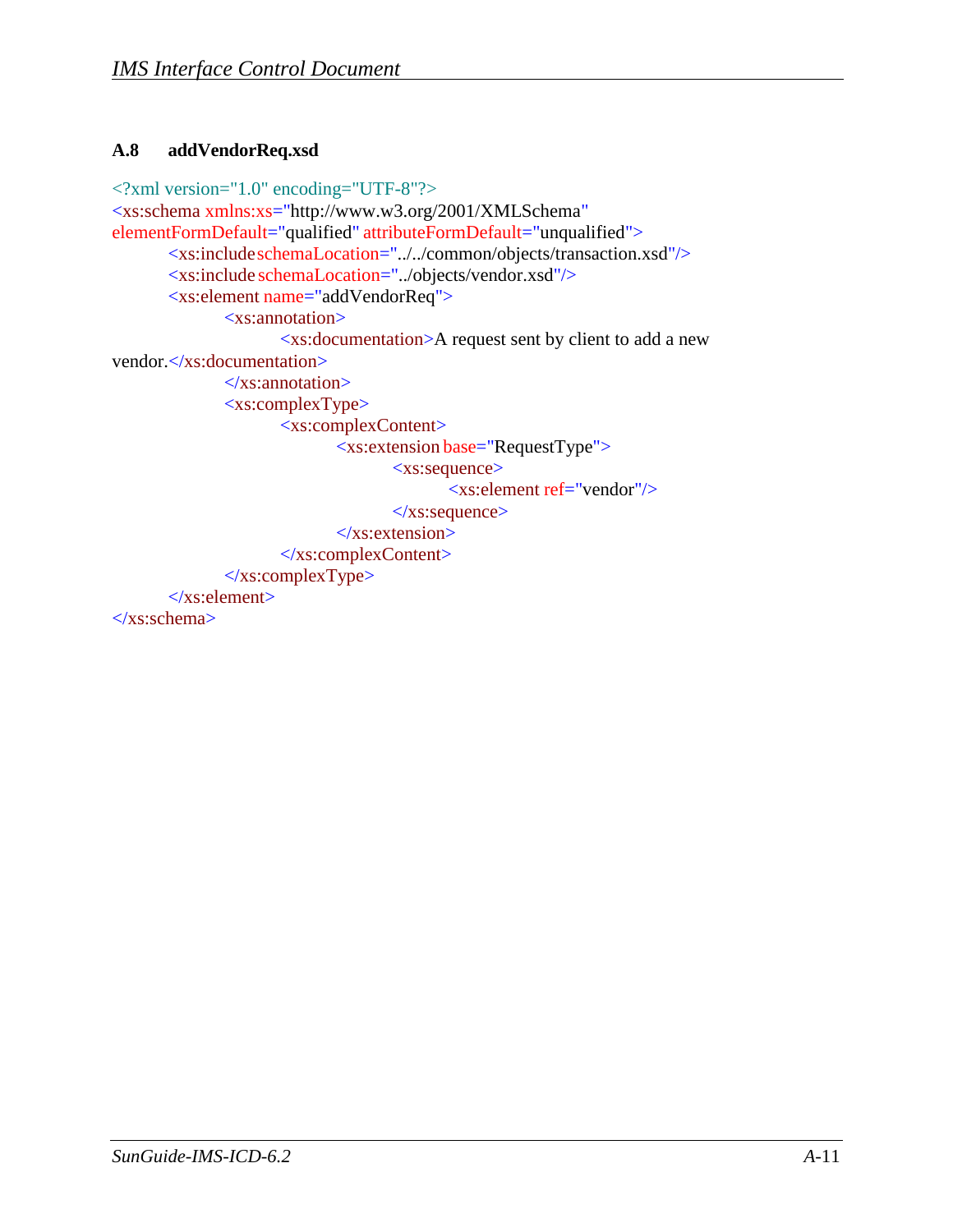#### <span id="page-28-0"></span>**A.9 associateEquipReq.xsd**

```
<?xml version="1.0" encoding="UTF-8"?>
<xs:schema xmlns:xs="http://www.w3.org/2001/XMLSchema" 
elementFormDefault="qualified" attributeFormDefault="unqualified">
       <xs:includeschemaLocation="../../common/objects/transaction.xsd"/>
       <xs:include schemaLocation="../objects/imsStatusEntry.xsd"/>
       <xs:element name="associateEquipReq">
              <xs:annotation>
                      <xs:documentation>A request sent by client to associate a particular 
equipment to an inventory item.</xs:documentation>
              </xs:annotation>
              <xs:complexType>
                      <xs:complexContent>
                             <xs:extension base="RequestType">
                                    <xs:sequence>
                                            <xs:element ref="equipId"/>
                                            <xs:element name="resourceTable"
type="xs:string">
the resource item is located.\langle x \rangles: documentation\rangle<xs:annotation>
                                                          <xs:documentation>The table where
                                                   </xs:annotation>
type="xs:string">
                                            </xs:element>
                                            <xs:element name="resourceTblRefCol"
                                                   <xs:annotation>
                                                          <xs:documentation>The name of the
reference column for the resource table.\langle x \rangles:documentation></xs:annotation>
                                            </xs:element>
                                            <xs:element name="resourceTblRefId"
type="xs:string">
                                                   <xs:annotation>
                                                          <xs:documentation>The resource id
of the item in the resource table.\langle x \rangles: documentation
                                                   </xs:annotation>
                                            </xs:element>
                                    \langle x \ranglexs:sequence
                             </xs:extension>
                      </xs:complexContent>
              </xs:complexType>
       </xs:element>
</xs:schema>
```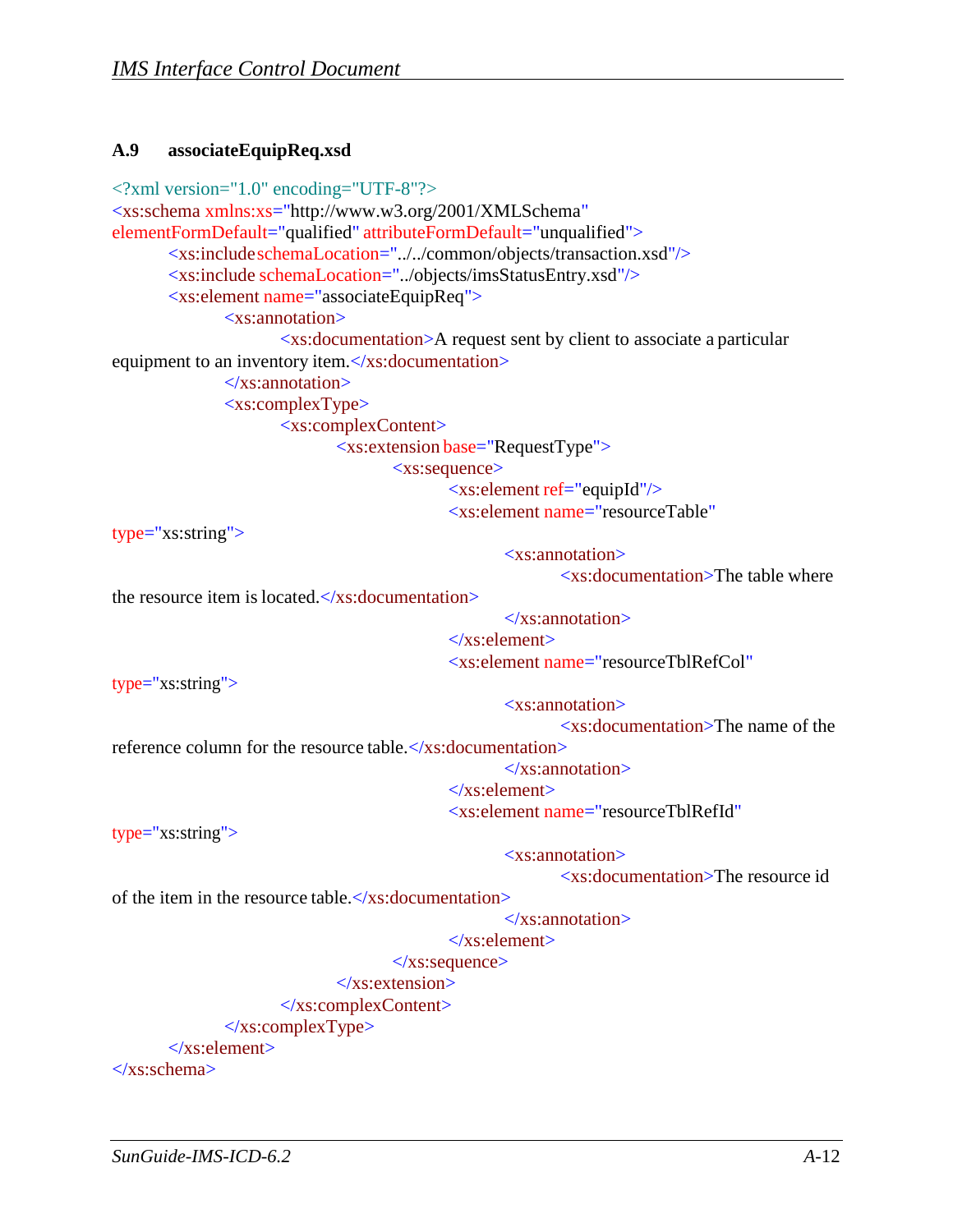#### <span id="page-29-0"></span>**A.10 deleteEquipReq.xsd**

```
<?xml version="1.0" encoding="UTF-8"?>
<xs:schema xmlns:xs="http://www.w3.org/2001/XMLSchema" 
elementFormDefault="qualified" attributeFormDefault="unqualified">
       <xs:includeschemaLocation="../../common/objects/transaction.xsd"/>
       <xs:include schemaLocation="../objects/equip.xsd"/>
       <xs:element name="deleteEquipReq">
              <xs:annotation>
                      <xs:documentation>A request sent by client to delete an inventory 
item.</xs:documentation>
              \langle xs: annotation
              <xs:complexType>
                      <xs:complexContent>
                             <xs:extension base="RequestType">
                                    <xs:sequence>
                                            <xs:element ref="equipId" minOccurs="0"/>
                                    \langle x \ranglexs:sequence
                             \langle xs: extension\rangle</xs:complexContent>
              \langle xs:complexType\rangle</xs:element>
```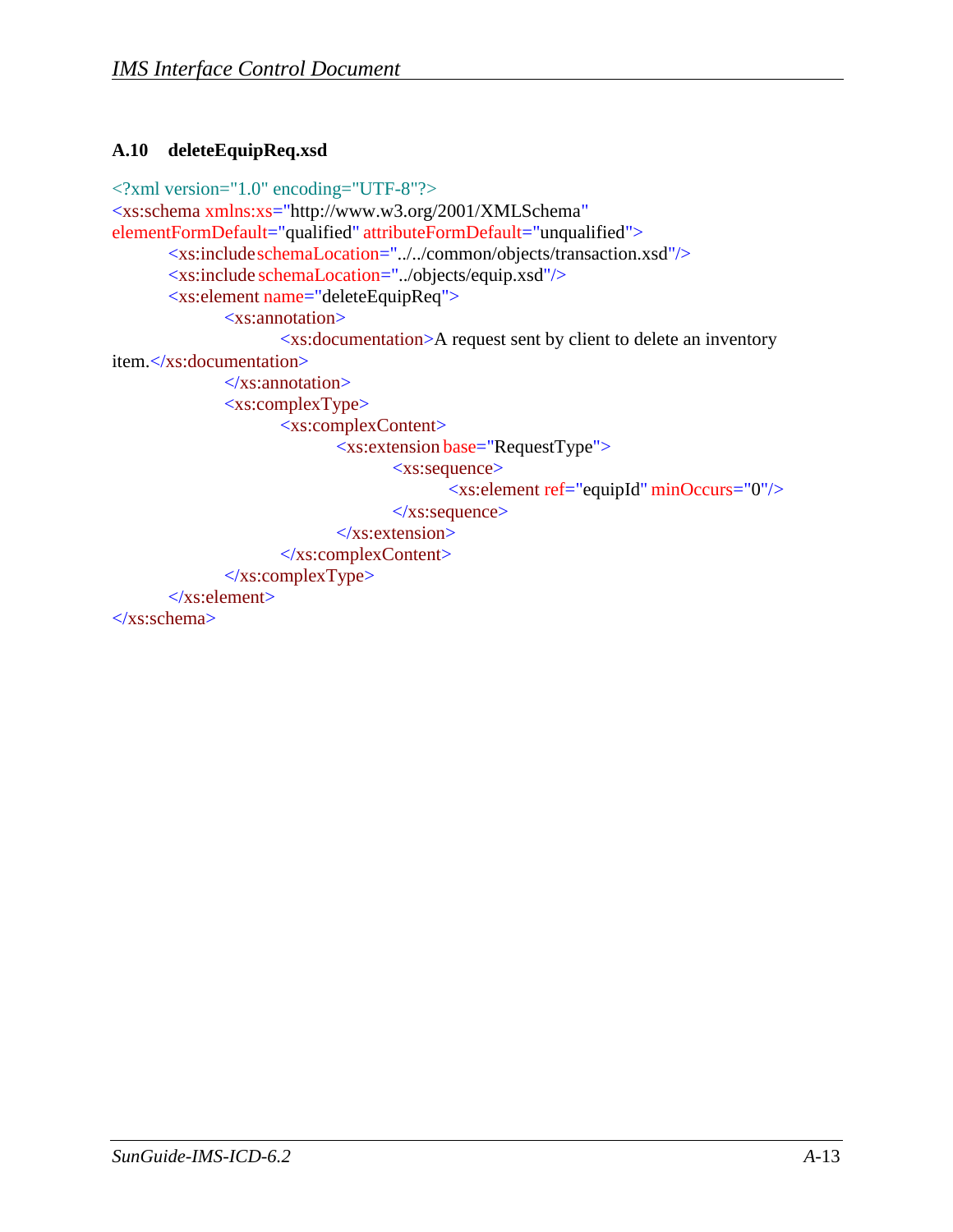#### <span id="page-30-0"></span>**A.11 deleteLocationReq.xsd**

```
<?xml version="1.0" encoding="UTF-8"?>
<xs:schema xmlns:xs="http://www.w3.org/2001/XMLSchema" 
elementFormDefault="qualified" attributeFormDefault="unqualified">
       <xs:includeschemaLocation="../../common/objects/transaction.xsd"/>
       <xs:include schemaLocation="../objects/imsLocation.xsd"/>
       <xs:element name="deleteLocationReq">
              <xs:annotation>
                      <xs:documentation>A request sent by client to delete a 
location.</xs:documentation>
              \langle x \ranglexs: annotation
               <xs:complexType>
                      <xs:complexContent>
                             <xs:extension base="RequestType">
                                     <xs:sequence>
                                            <xs:element ref="locationName" minOccurs="0"/>
                                     \langle x \ranglexs:sequence
                             \langle xs: extension\rangle</xs:complexContent>
               \langle xs:complexType\rangle</xs:element>
```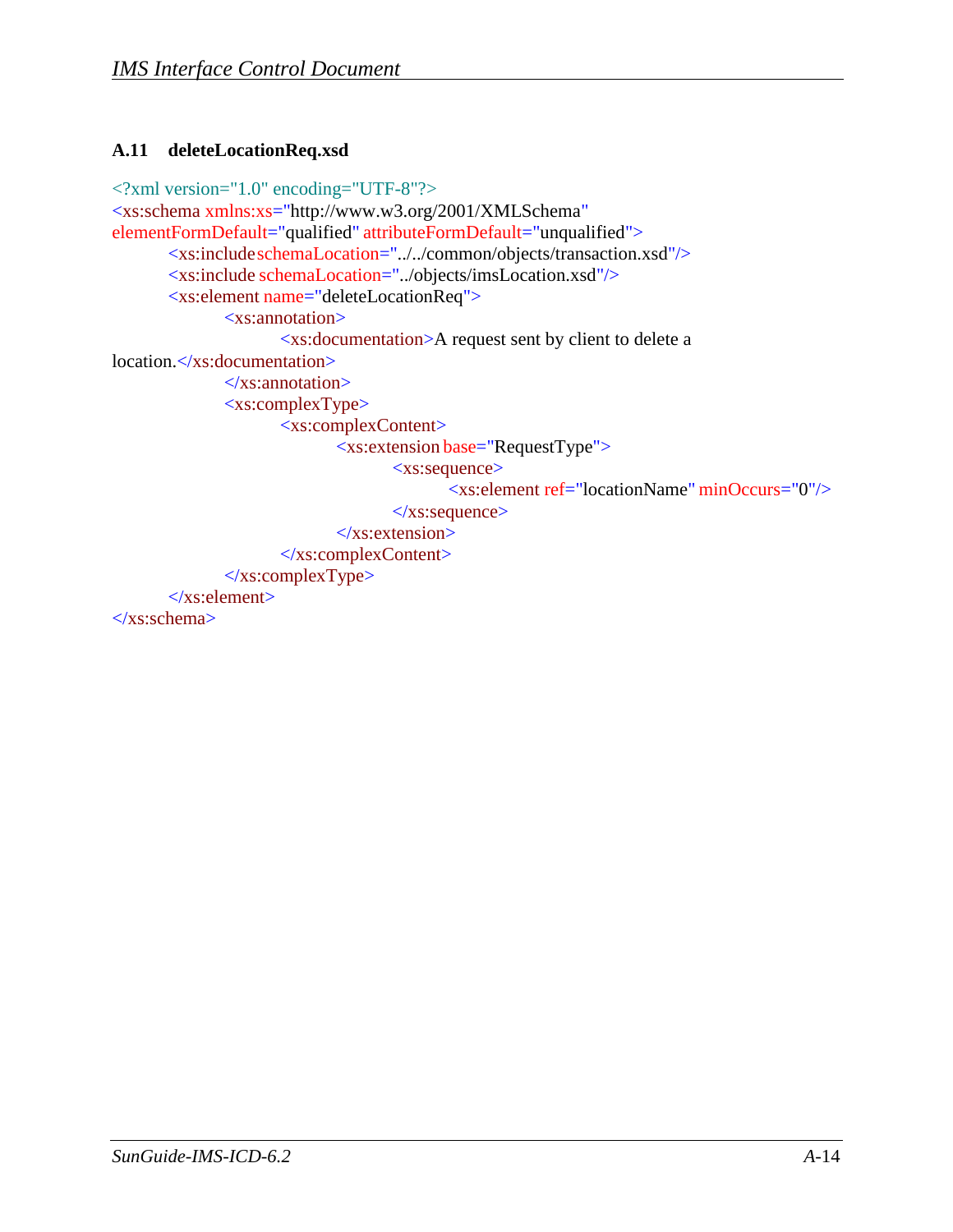#### <span id="page-31-0"></span>**A.12 deleteVendorReq.xsd**

```
<?xml version="1.0" encoding="UTF-8"?>
<xs:schema xmlns:xs="http://www.w3.org/2001/XMLSchema" 
elementFormDefault="qualified" attributeFormDefault="unqualified">
       <xs:includeschemaLocation="../../common/objects/transaction.xsd"/>
       <xs:include schemaLocation="../objects/vendor.xsd"/>
       <xs:element name="deleteVendorReq">
              <xs:annotation>
                      <xs:documentation>A request sent by client to delete a 
vendor.</xs:documentation>
              \langle xs: annotation
              <xs:complexType>
                      <xs:complexContent>
                             <xs:extension base="RequestType">
                                    <xs:sequence>
                                            <xs:element ref="vendorName"/>
                                    \langle x \ranglexs:sequence
                             \langle xs: extension\rangle</xs:complexContent>
              \langle xs:complexType\rangle</xs:element>
```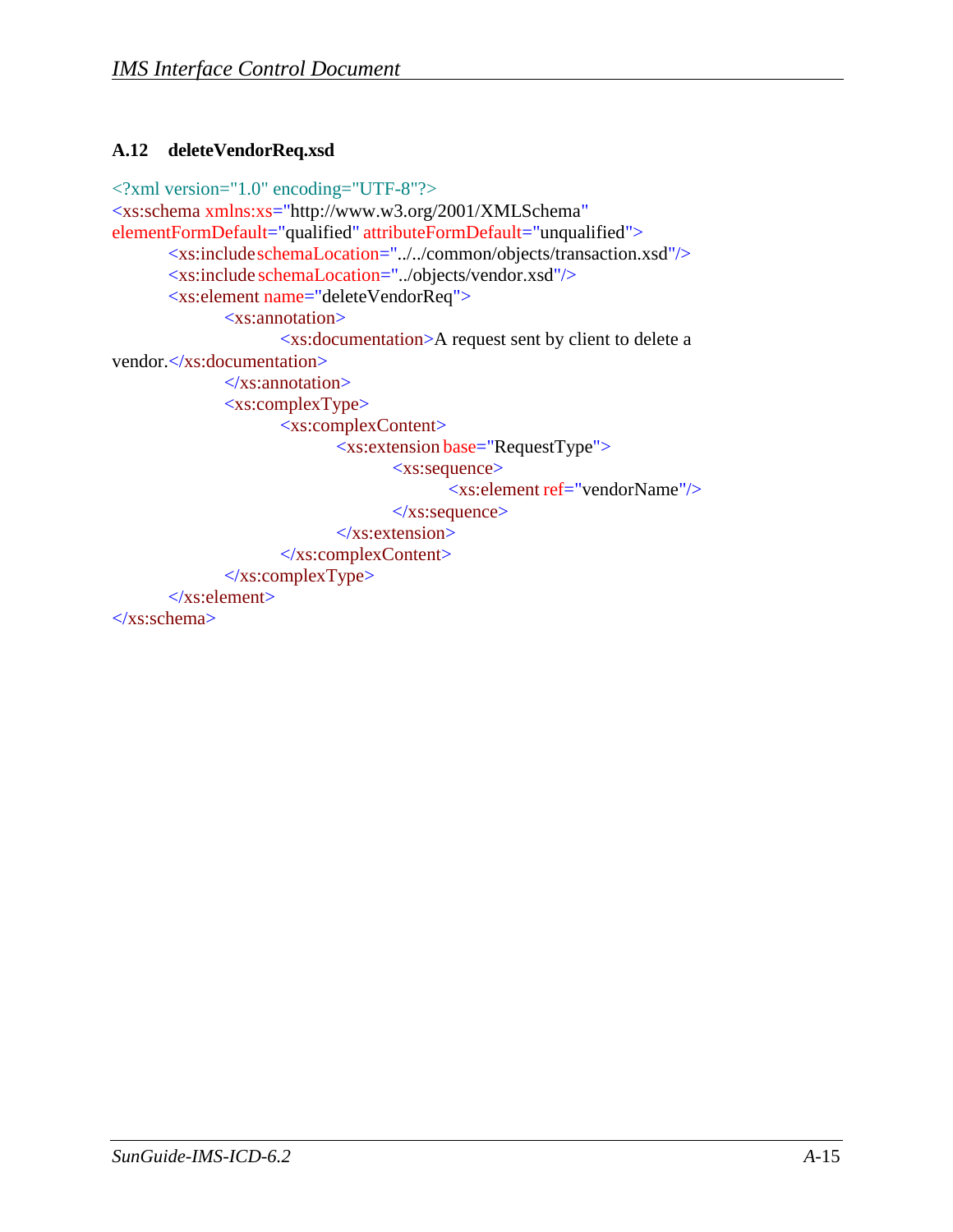#### <span id="page-32-0"></span>**A.13 getEquipHistoryReq.xsd**

```
<?xml version="1.0" encoding="UTF-8"?>
<xs:schema xmlns:xs="http://www.w3.org/2001/XMLSchema" 
elementFormDefault="qualified" attributeFormDefault="unqualified">
      <xs:includeschemaLocation="../../common/objects/transaction.xsd"/>
      <xs:include schemaLocation="../objects/equip.xsd"/>
       <xs:element name="getEquipHistoryReq">
             <xs:annotation>
                    <xs:documentation>A request sent by client to get the history of a 
particular equipment item.</xs:documentation>
             </xs:annotation>
             <xs:complexType>
                    <xs:complexContent>
                           <xs:extension base="RequestType">
                                  <xs:sequence>
                                         <xs:element ref="equipId"/>
                                         <xs:element name="workOrder" type="xs:string"
minOccurs="0">
```
<xs:annotation>

<xs:documentation>The work order for which to retrieve the history. If no work order is specified, all history for this item is retrieved.</xs:documentation>

> </xs:annotation> </xs:element> <xs:element name="fromDate" type="xs:date"

minOccurs="0">

<xs:annotation>

<xs:documentation>The date from which informaiton is desired. If not specified, will retrieve information from as early as exists </xs:documentation>

> $\langle x \rangle$ xs: annotation  $\langle x$ s: element $\rangle$ <xs:element name="toDate" type="xs:date"

minOccurs="0">

#### <xs:annotation>

<xs:documentation>The date until

which the finformation is desired. If not specified, today's date will be used </xs:documentation>

</xs:annotation>

</xs:element> </xs:sequence> </xs:extension> </xs:complexContent>  $\langle xs:complexType\rangle$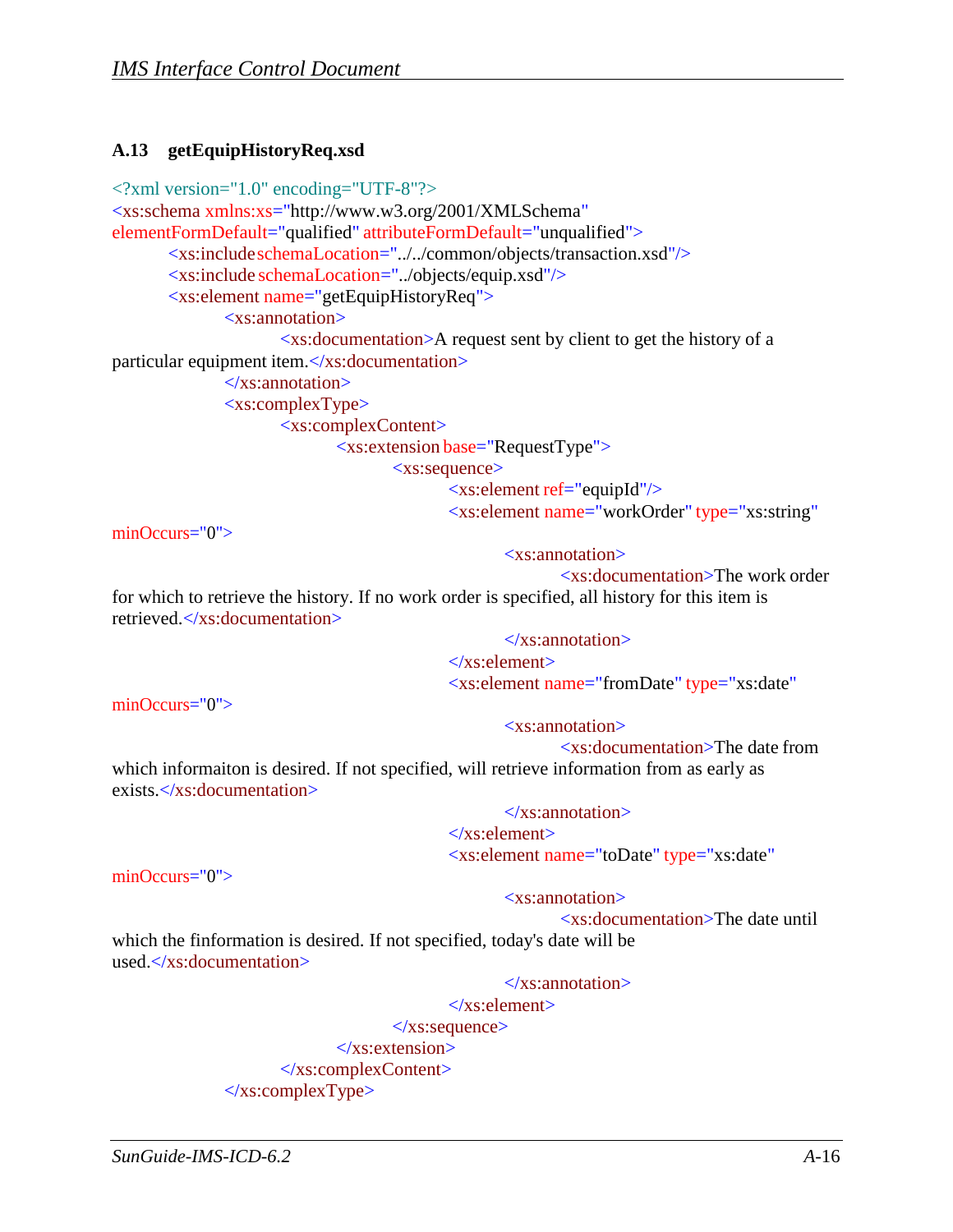$\langle x \rangle$ s: element </xs:schema>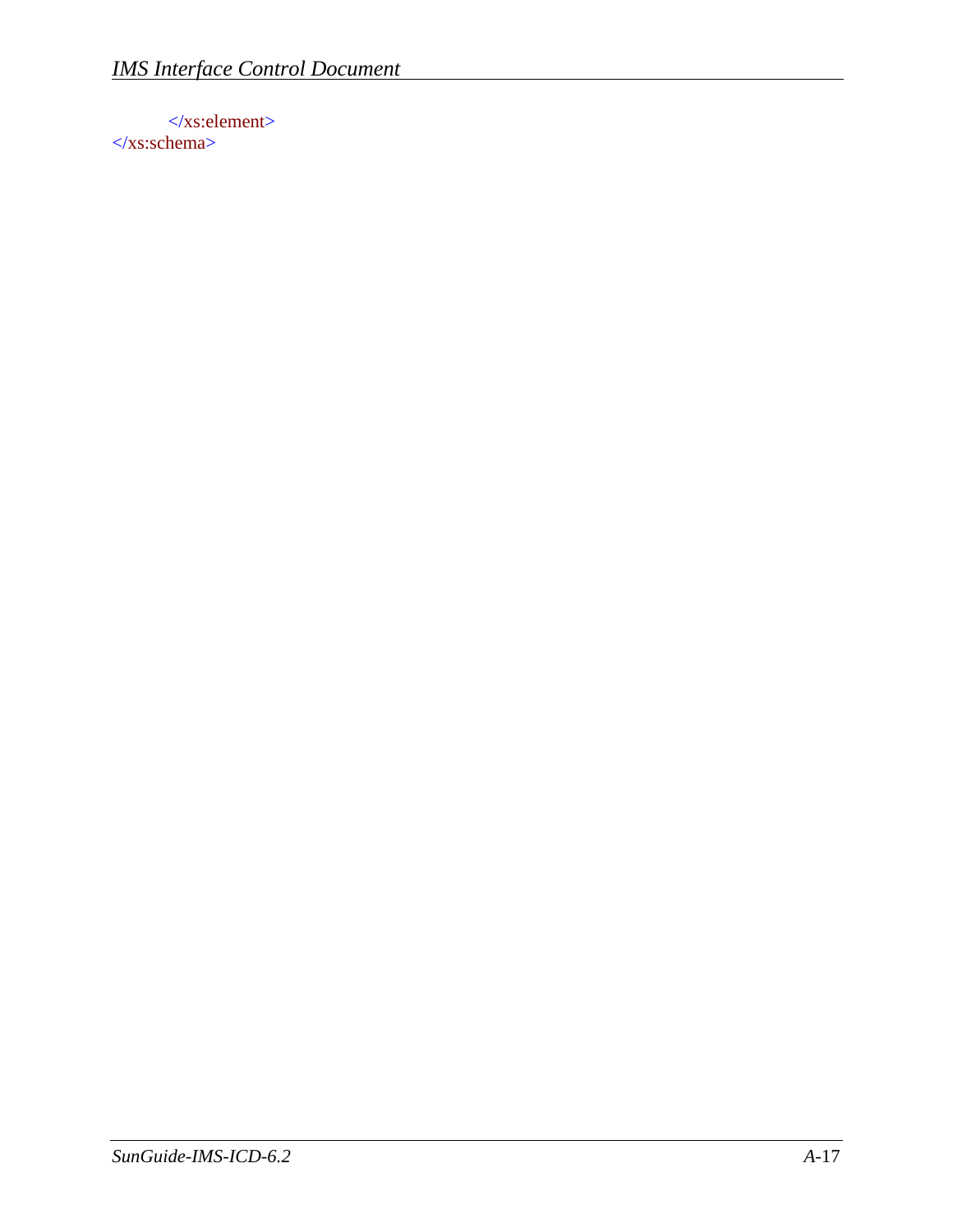#### <span id="page-34-0"></span>**A.14 modifyEquipReq.xsd**

```
<?xml version="1.0" encoding="UTF-8"?>
<xs:schema xmlns:xs="http://www.w3.org/2001/XMLSchema" 
elementFormDefault="qualified" attributeFormDefault="unqualified">
       <xs:includeschemaLocation="../../common/objects/transaction.xsd"/>
       <xs:include schemaLocation="../objects/equip.xsd"/>
       <xs:element name="modifyEquipReq">
              <xs:annotation>
                     <xs:documentation>A request sent by client to modify an inventory 
item.</xs:documentation>
              \langle xs: annotation
              <xs:complexType>
                     <xs:complexContent>
                            <xs:extension base="RequestType">
                                   <xs:sequence>
                                           <xs:element ref="equip"/>
                                   </xs:sequence>
                            \langle xs: extension\rangle</xs:complexContent>
              \langle xs:complexType\rangle</xs:element>
</xs:schema>
```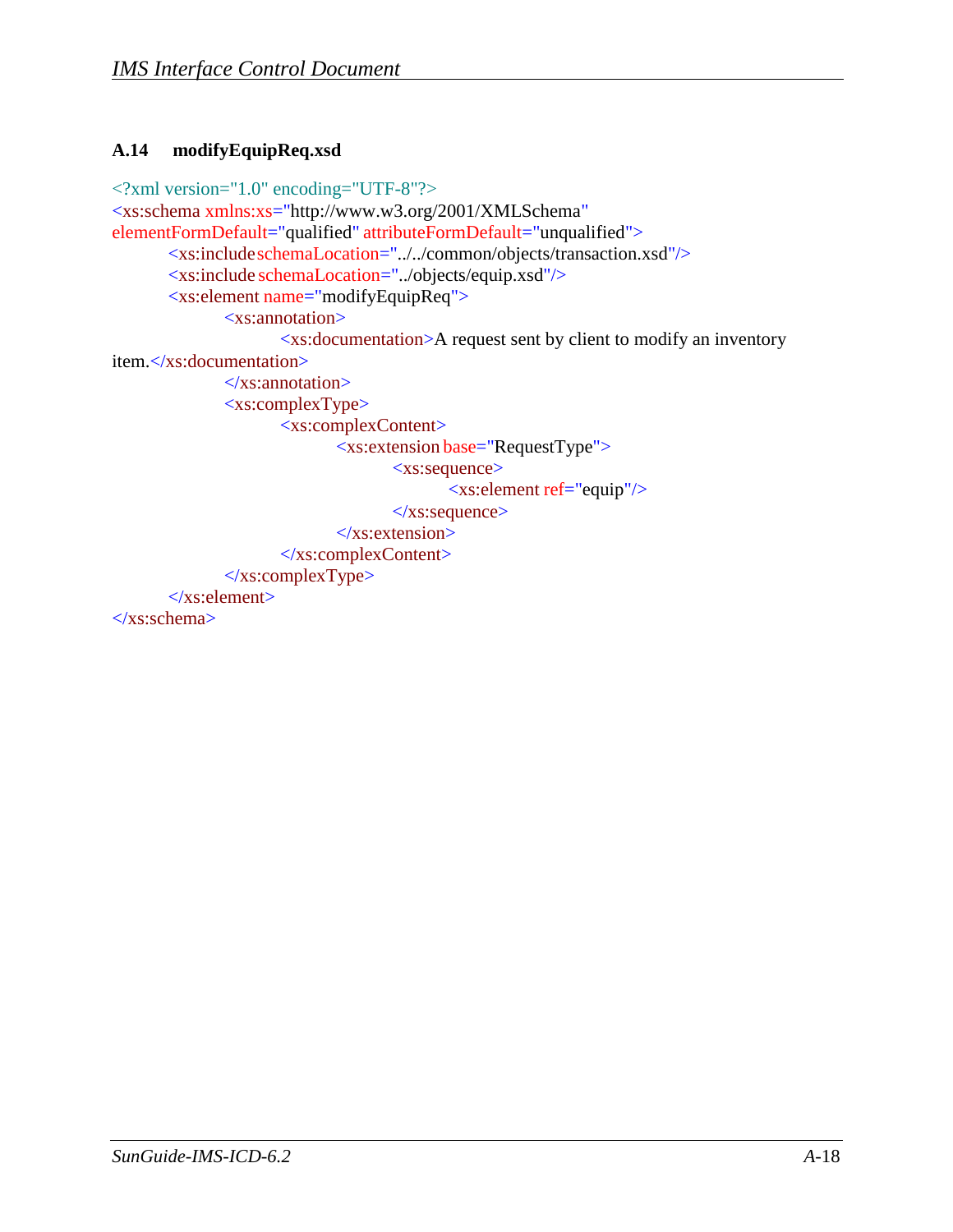#### <span id="page-35-0"></span>**A.15 modifyLocationReq.xsd**

```
<?xml version="1.0" encoding="UTF-8"?>
<xs:schema xmlns:xs="http://www.w3.org/2001/XMLSchema" 
elementFormDefault="qualified" attributeFormDefault="unqualified">
       <xs:includeschemaLocation="../../common/objects/transaction.xsd"/>
       <xs:include schemaLocation="../objects/imsLocation.xsd"/>
       <xs:element name="modifyLocationReq">
              <xs:annotation>
                      <xs:documentation>A request sent by client to modify a 
location.</xs:documentation>
              \langle x \ranglexs: annotation
              <xs:complexType>
                      <xs:complexContent>
                             <xs:extension base="RequestType">
                                     <xs:sequence>
                                            <xs:element ref="imsLocation"/>
                                     \langle x \ranglexs:sequence
                             \langle xs: extension\rangle</xs:complexContent>
              \langle xs:complexType\rangle</xs:element>
</xs:schema>
```
*SunGuide-IMS-ICD-6.2 A-*19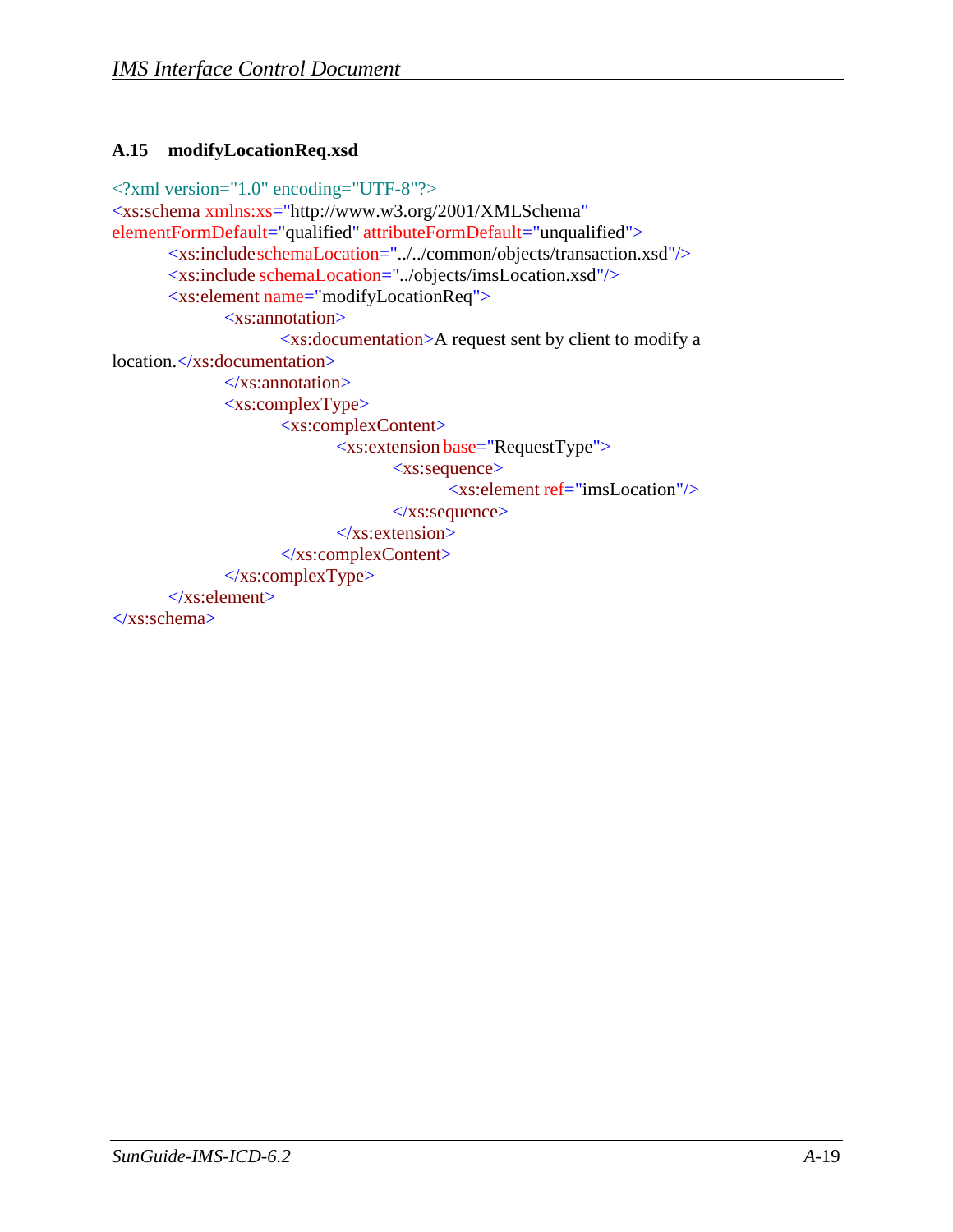#### <span id="page-36-0"></span>**A.16 modifyVendorReq.xsd**

```
<?xml version="1.0" encoding="UTF-8"?>
<xs:schema xmlns:xs="http://www.w3.org/2001/XMLSchema" 
elementFormDefault="qualified" attributeFormDefault="unqualified">
       <xs:includeschemaLocation="../../common/objects/transaction.xsd"/>
       <xs:include schemaLocation="../objects/vendor.xsd"/>
       <xs:element name="modifyVendorReq">
              <xs:annotation>
                      <xs:documentation>A request sent by client to modify a 
vendor.</xs:documentation>
              \langle xs: annotation
              <xs:complexType>
                      <xs:complexContent>
                             <xs:extension base="RequestType">
                                    <xs:sequence>
                                           <xs:element ref="vendor"/>
                                    \langle x \ranglexs:sequence
                             \langle xs: extension\rangle</xs:complexContent>
              \langle xs:complexType\rangle</xs:element>
</xs:schema>
```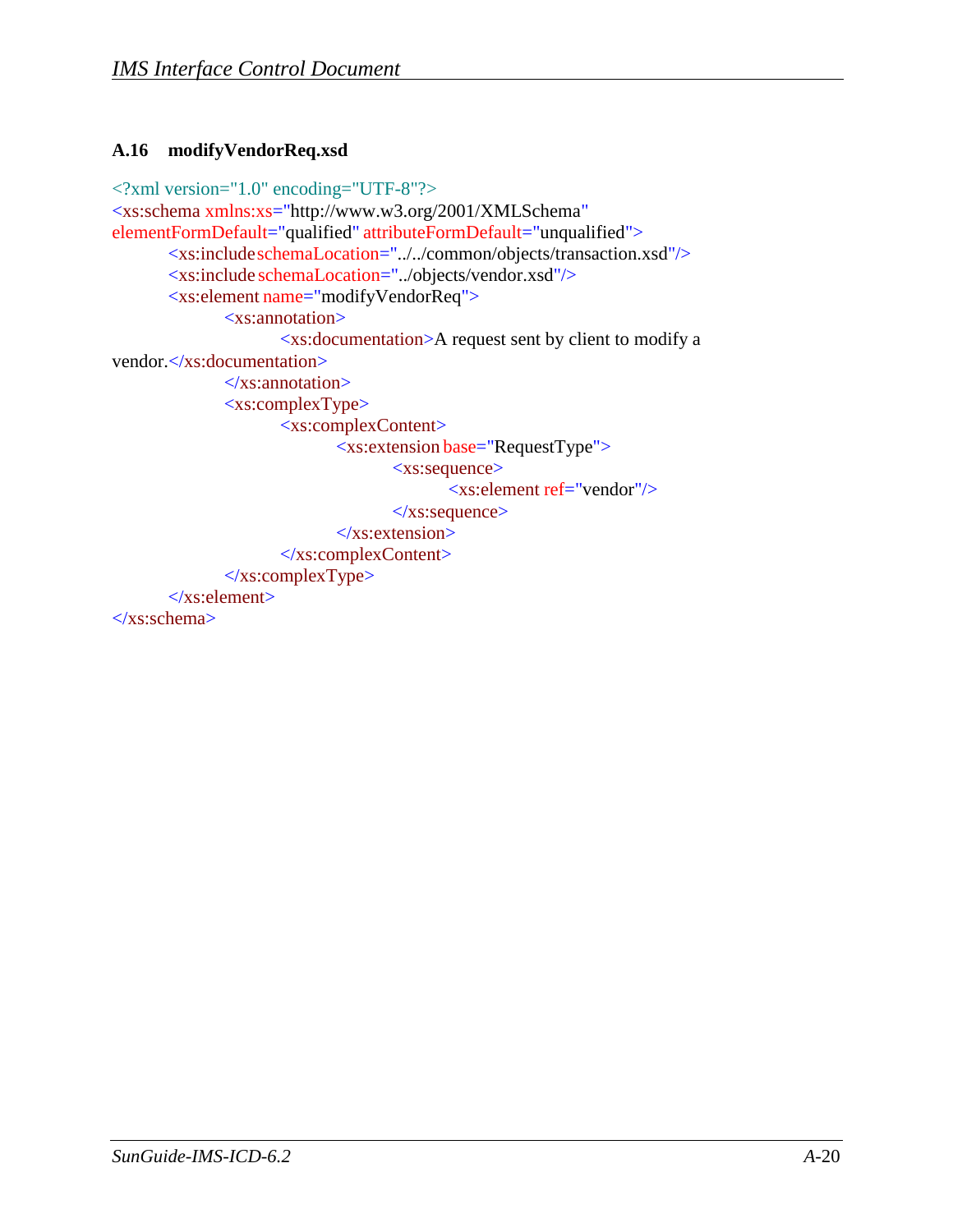#### <span id="page-37-0"></span>**A.17 retrieveDataReq.xsd**

```
<?xml version="1.0" encoding="UTF-8"?>
<xs:schema xmlns:xs="http://www.w3.org/2001/XMLSchema" 
elementFormDefault="qualified" attributeFormDefault="unqualified">
       <xs:includeschemaLocation="../../common/objects/transaction.xsd"/>
       <xs:element name="retrieveDataReq">
              <xs:annotation>
                     <xs:documentation>A request sent by client to retrieve data from the 
system</xs:documentation>
              \langle x \ranglexs: annotation
              <xs:complexType>
                     <xs:complexContent>
                            <xs:extension base="RequestType">
                                   <xs:sequence>
                                          <xs:element name="equipData" type="xs:boolean"
minOccurs="0">
                                                 <xs:annotation>
                                                        <xs:documentation>Retrieve a list of
inventory equipment from the system</xs:documentation>
                                                 </xs:annotation>
                                          </xs:element>
                                          <xs:element name="vendorData"
type="xs:boolean" minOccurs="0">
vendors from the system.</xs:documentation>
                                                 <xs:annotation>
                                                        <xs:documentation>Retrieve a list of
                                                 </xs:annotation>
type="xs:boolean" minOccurs="0">
                                          </xs:element>
                                          <xs:element name="locationData"
                                                 <xs:annotation>
                                                        <xs:documentation>Retrieve a list of
locations from the system.</xs:documentation>
                                                 </xs:annotation>
minOccurs="0">
                                          </xs:element>
                                          <xs:element name="userData" type="xs:boolean"
                                                 <xs:annotation>
                                                        <xs:documentation>List of users in
the system. If requestor does not have permission for retrieving users, the user's own data will be 
returned.</xs:documentation>
                                                 </xs:annotation>
                                          </xs:element>
```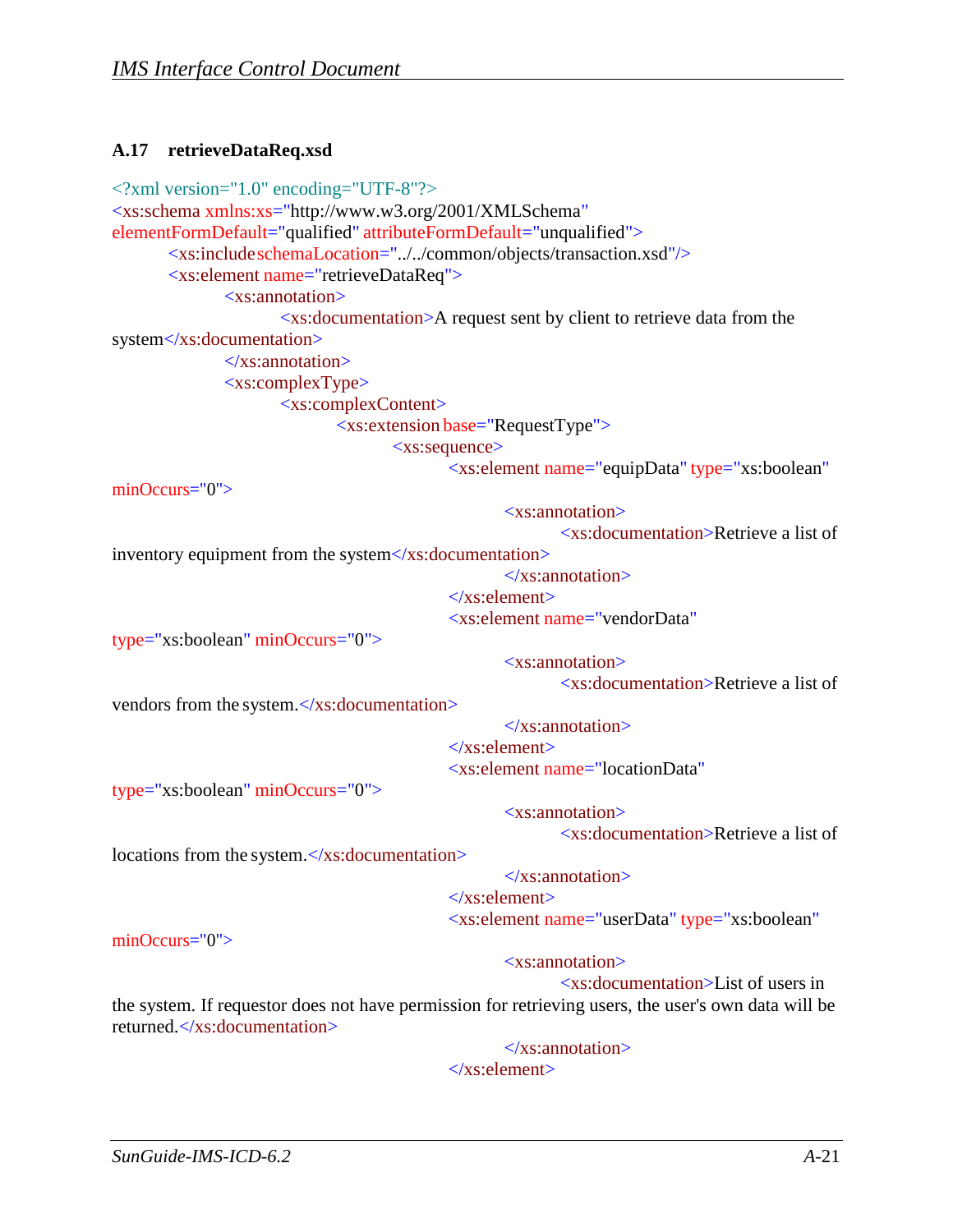minOccurs="0"> <xs:element name="statusList" type="xs:boolean" <xs:annotation> <xs:documentation>Retrieve status data for the system consisting of an id and a status object. </xs:documentation> </xs:annotation>  $\langle$ xs:element $\rangle$ </xs:sequence> </xs:extension> </xs:complexContent>  $\langle xs:complexType \rangle$ </xs:element>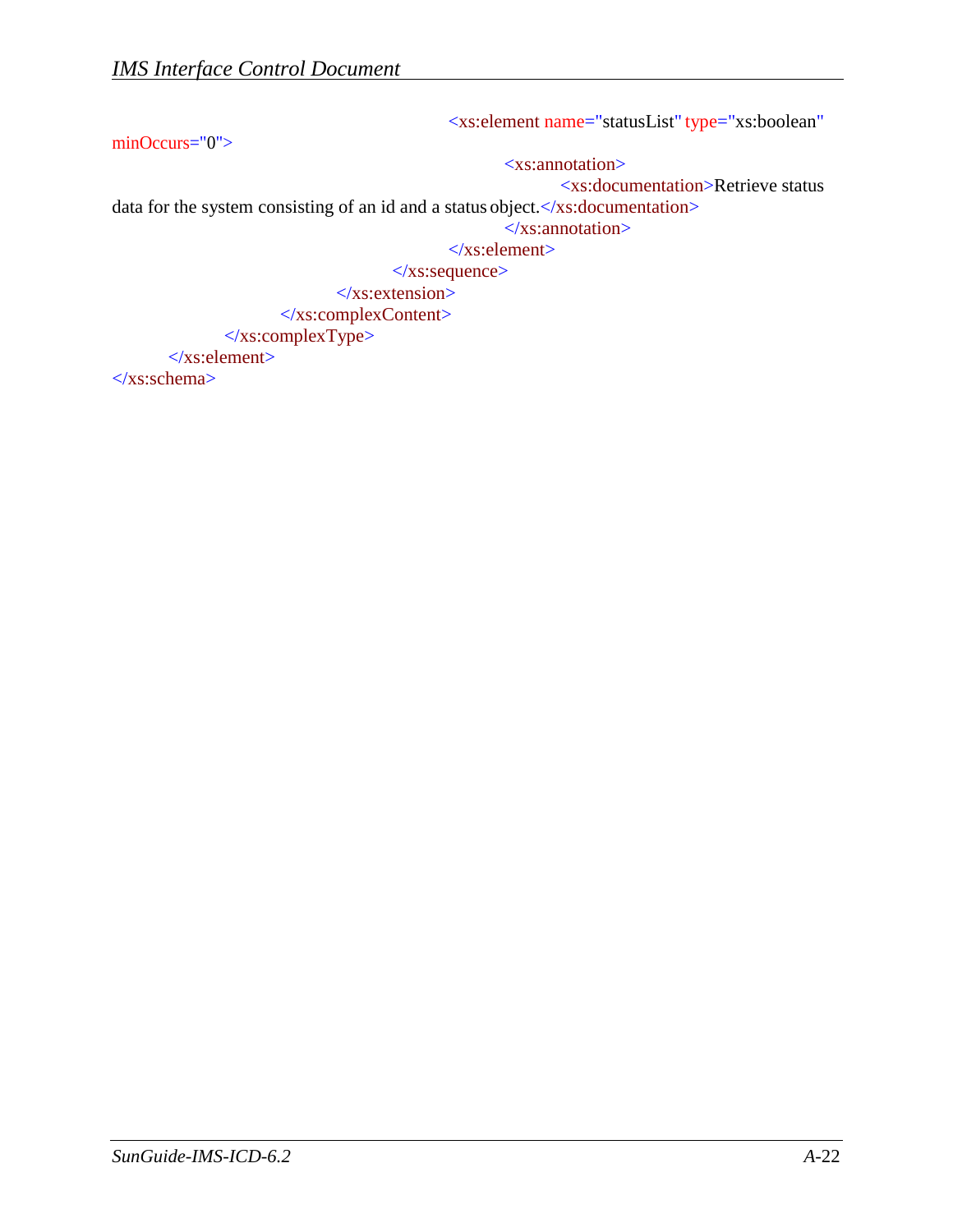#### <span id="page-39-0"></span>**A.18 setLocationReq.xsd**

```
<?xml version="1.0" encoding="UTF-8"?>
<xs:schema xmlns:xs="http://www.w3.org/2001/XMLSchema" 
elementFormDefault="qualified" attributeFormDefault="unqualified">
      <xs:includeschemaLocation="../../common/objects/transaction.xsd"/>
      <xs:include schemaLocation="../objects/imsStatusEntry.xsd"/>
       <xs:include schemaLocation="../objects/imsLocation.xsd"/>
       <xs:element name="setLocationReq">
             <xs:annotation>
                    <xs:documentation>A request sent by client to set the location of a piece 
of inventory equipment.</xs:documentation>
             </xs:annotation>
             <xs:complexType>
                    <xs:complexContent>
                           <xs:extension base="RequestType">
                                  <xs:sequence>
                                         <xs:element name="eventDate" type="xs:date">
                                                <xs:annotation>
                                                       <xs:documentation>The date for this
entry.</xs:documentation>
minOccurs="0">
                                                 </xs:annotation>
                                         </xs:element>
                                         <xs:element ref="equipId"/>
                                         <xs:choice>
                                                <xs:element ref="locationName"/>
                                                <xs:element ref="imsLocation"/>
                                         </xs:choice>
                                         <xs:element name="workOrder" type="xs:string"
                                                <xs:annotation>
                                                       <xs:documentation>The work order
```
associated with this  $log$  entry. $\langle x \rangle$ xs:documentation $>$ 

```
</xs:annotation>
```

```
</xs:element>
```

```
\langle x \ranglexs:sequence
```

```
</xs:extension>
</xs:complexContent>
```

```
</xs:complexType>
```

```
</xs:element>
```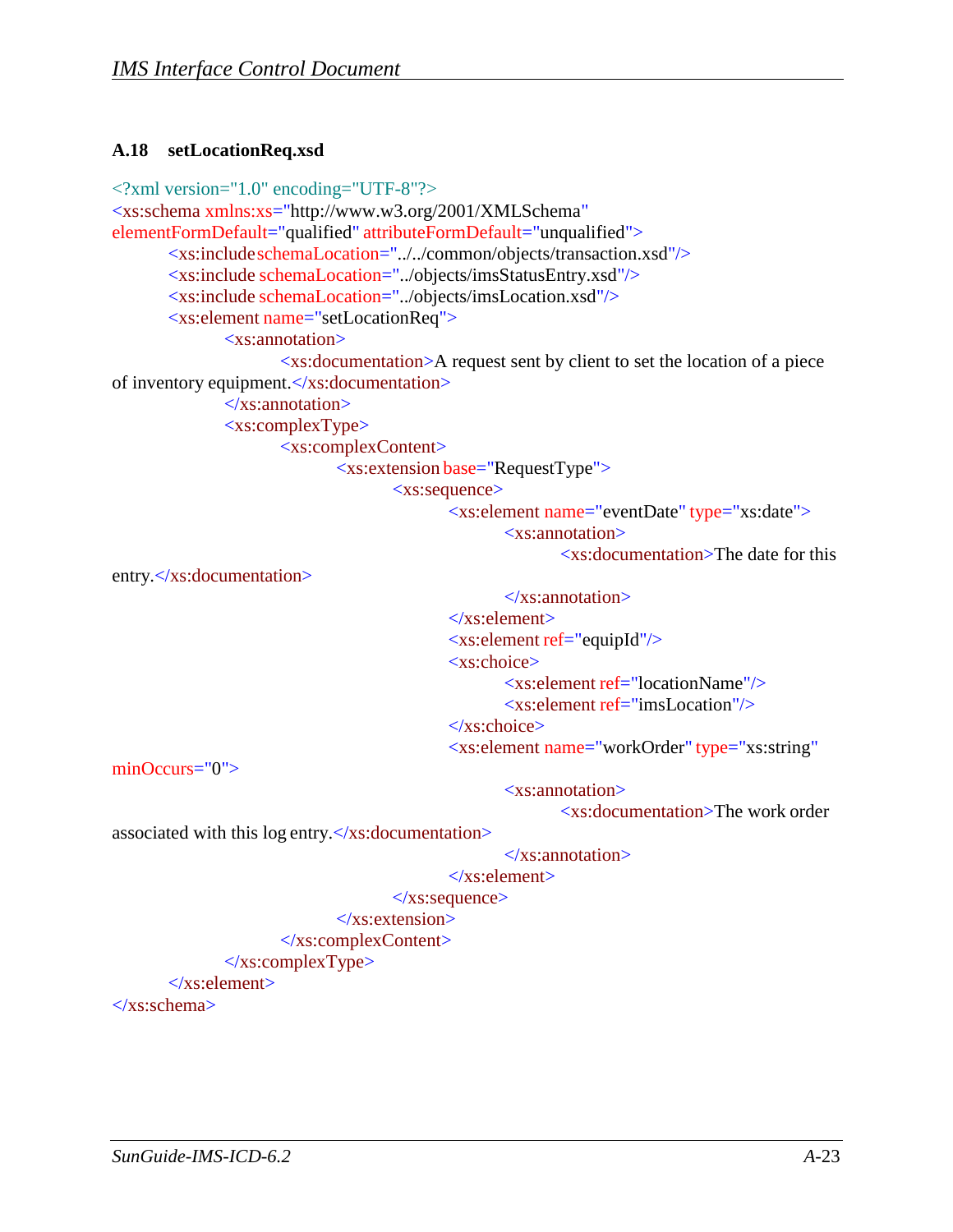#### <span id="page-40-0"></span>**A.19 setRepairStatusReq.xsd**

```
<?xml version="1.0" encoding="UTF-8"?>
<xs:schema xmlns:xs="http://www.w3.org/2001/XMLSchema" 
elementFormDefault="qualified" attributeFormDefault="unqualified">
       <xs:includeschemaLocation="../../common/objects/transaction.xsd"/>
       <xs:include schemaLocation="../objects/imsStatusEntry.xsd"/>
       <xs:include schemaLocation="../objects/imsLocation.xsd"/>
       <xs:element name="setRepairStatusReq">
              <xs:annotation>
                     <xs:documentation>A request sent by client to set the repair status of a 
piece of inventory equipment. </xs:documentation>
              </xs:annotation>
              <xs:complexType>
                     <xs:complexContent>
                            <xs:extension base="RequestType">
                                    <xs:sequence>
                                           <xs:element ref="imsStatusEntry"/>
                                           <xs:element ref="locationName" minOccurs="0"/>
                                    \langle x \ranglexs:sequence
                            \langle xs: extension\rangle</xs:complexContent>
              </xs:complexType>
       </xs:element>
</xs:schema>
```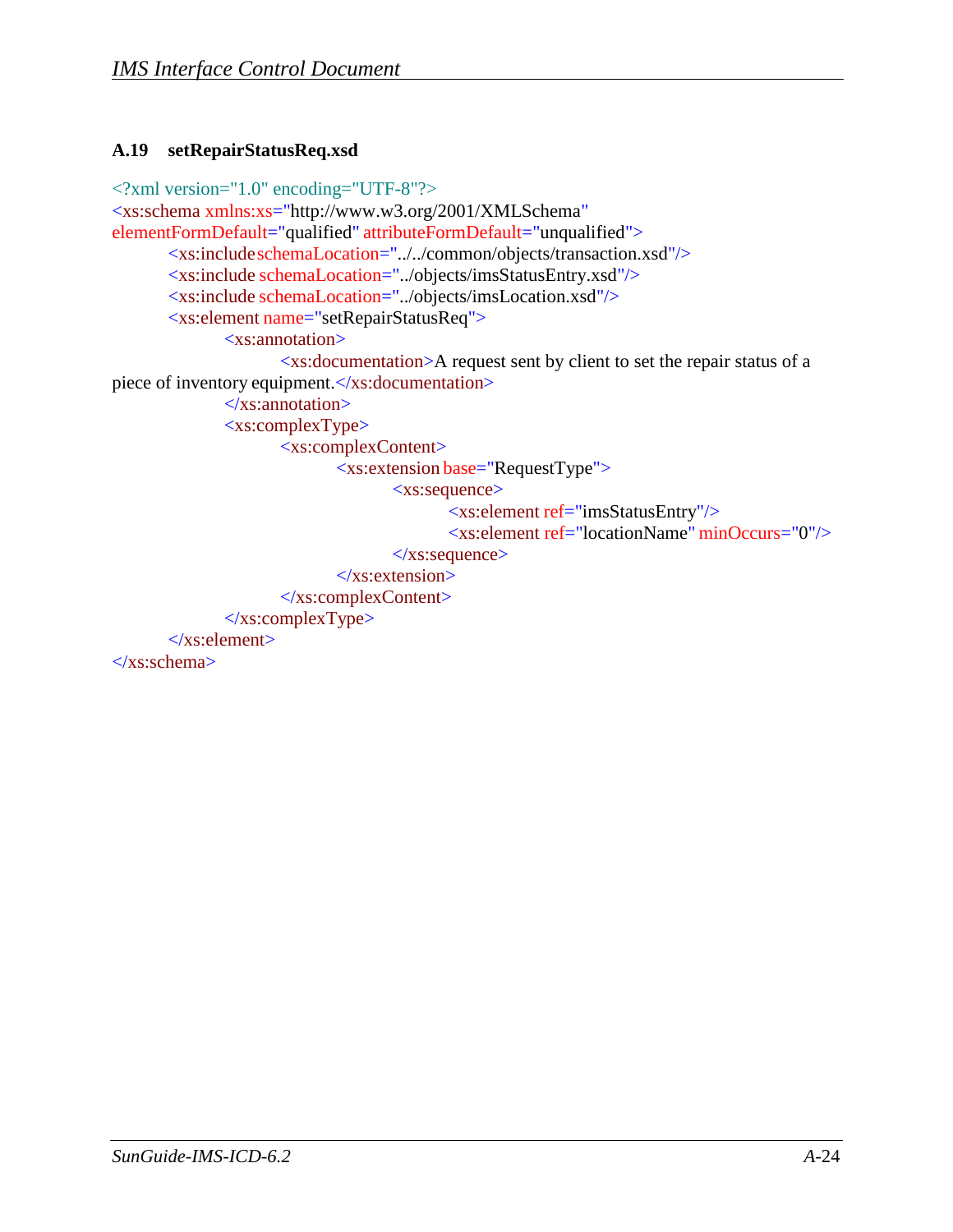#### <span id="page-41-0"></span>**A.20 subscribeReq.xsd**

```
<?xml version="1.0" encoding="UTF-8"?>
<xs:schema xmlns:xs="http://www.w3.org/2001/XMLSchema" 
elementFormDefault="qualified" attributeFormDefault="unqualified">
       <xs:includeschemaLocation="../../common/objects/transaction.xsd"/>
       <xs:element name="subscribeReq">
              <xs:annotation>
                     <xs:documentation>A request sent by client to subscribe to data updates 
from the system</xs:documentation>
              \langle x \ranglexs: annotation
              <xs:complexType>
                     <xs:complexContent>
                             <xs:extension base="RequestType">
                                    <xs:sequence>
                                           <xs:element name="equipData" type="xs:boolean"
default="false" minOccurs="0">
                                                  <xs:annotation>
                                                          <xs:documentation>Data updates for
configuring inventory items (add, modify, delete). \langle x \rangle xs: documentation
                                                   </xs:annotation>
                                           </xs:element>
                                           <xs:element name="vendorData" 
type="xs:boolean" default="false" minOccurs="0">
vendor modifications.</xs:documentation>
                                                  <xs:annotation>
                                                          <xs:documentation>Data updates for
                                                   \langle xs: annotation\rangle</xs:element>
                                           <xs:element name="locationData"
type="xs:boolean" default="false" minOccurs="0">
locaiton modifications.</xs:documentation>
                                                   <xs:annotation>
                                                          <xs:documentation>Data updates for
                                                   </xs:annotation>
default="false" minOccurs="0">
                                           </xs:element>
                                           <xs:element name="userData" type="xs:boolean"
                                                  <xs:annotation>
                                                          <xs:documentation>Data updates
when user permissions are modified.\langle x \ranglexs:documentation>
                                                   </xs:annotation>
                                           </xs:element>
                                           <xs:element name="changeStatus" 
type="xs:boolean" default="false" minOccurs="0">
```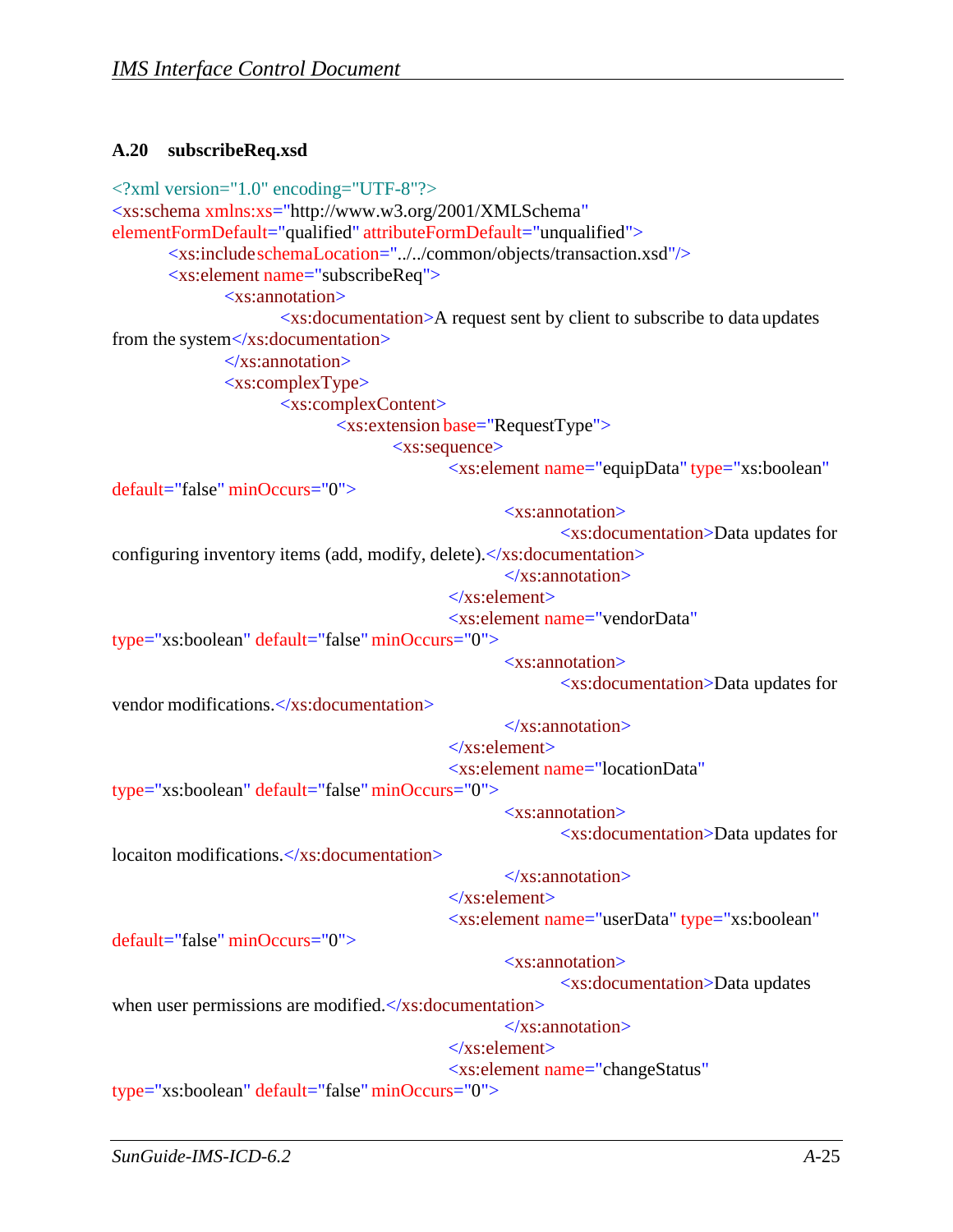<xs:annotation> <xs:documentation>Data updates when equipment status is modified</xs:documentation> </xs:annotation>  $\langle x \rangle$ s: element </xs:sequence>  $\langle$ xs:extension> </xs:complexContent>  $\langle x$ s:complexType> </xs:element> </xs:schema>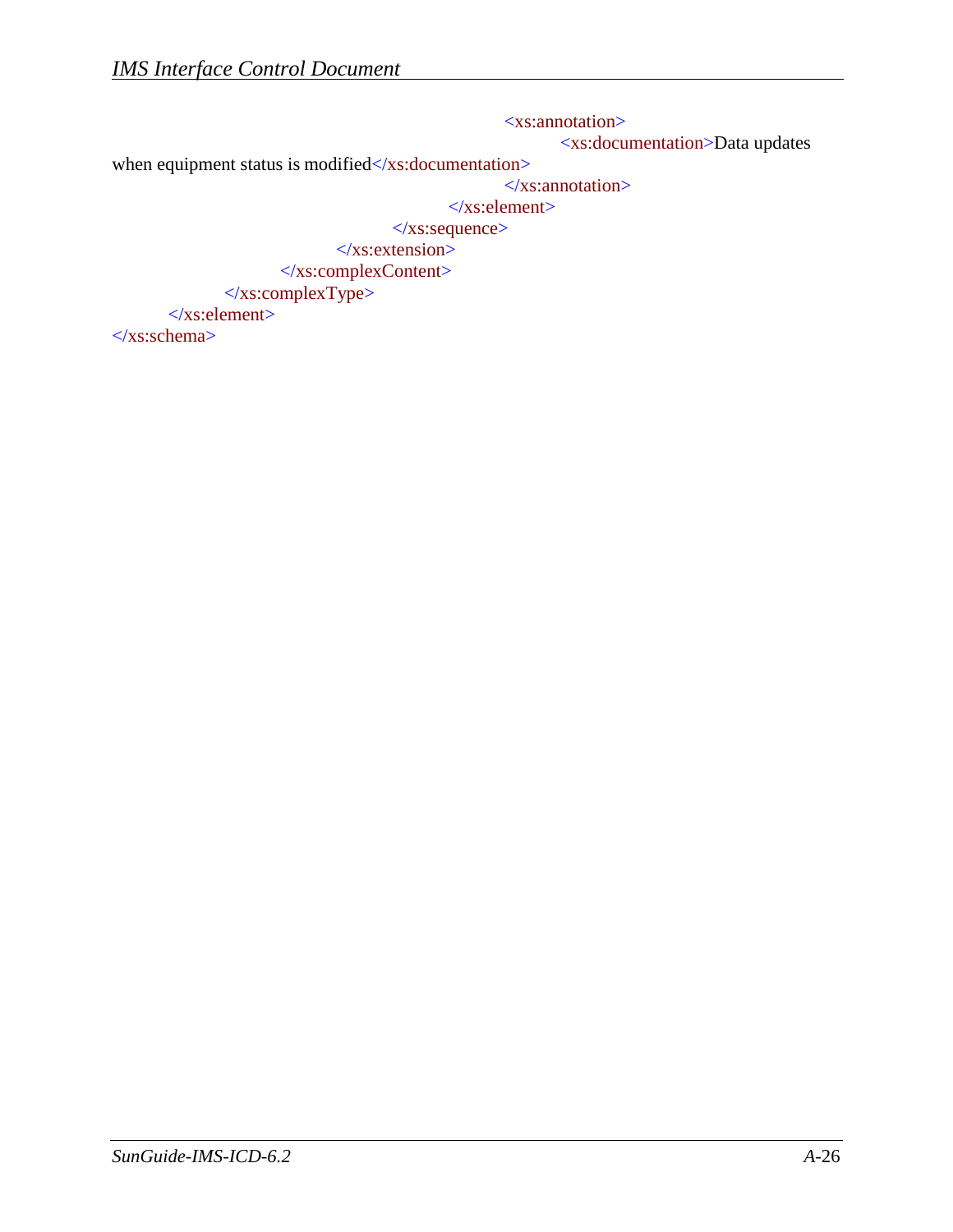#### <span id="page-43-0"></span>**A.21 addEquipResp.xsd**

```
<?xml version="1.0" encoding="UTF-8"?>
<xs:schema xmlns:xs="http://www.w3.org/2001/XMLSchema" 
elementFormDefault="qualified" attributeFormDefault="unqualified">
       <xs:includeschemaLocation="../../common/objects/transaction.xsd"/>
       <xs:includeschemaLocation="../../common/objects/common.xsd"/>
       <xs:include schemaLocation="../objects/equip.xsd"/>
       <xs:element name="addEquipResp">
              <xs:annotation>
                     <xs:documentation>Response received for an add equipment 
request</xs:documentation>
              \langle xs: annotation
              <xs:complexType>
                     <xs:complexContent>
                            <xs:extension base="ResponseType"/>
                     </xs:complexContent>
              </xs:complexType>
       \langlexs:element\rangle<xs:complexType name="equipData" abstract="0">
              <xs:annotation>
                     <xs:documentation>The response data for an add equipment 
request</xs:documentation>
              </xs:annotation>
              <xs:complexContent>
                     <xs:extension base="responseData">
                            <xs:sequence>
                                   <xs:element ref="equip"/>
                            \langle x \ranglexs:sequence
                     </xs:extension>
              </xs:complexContent>
       \langle xs:complexType\rangle</xs:schema>
```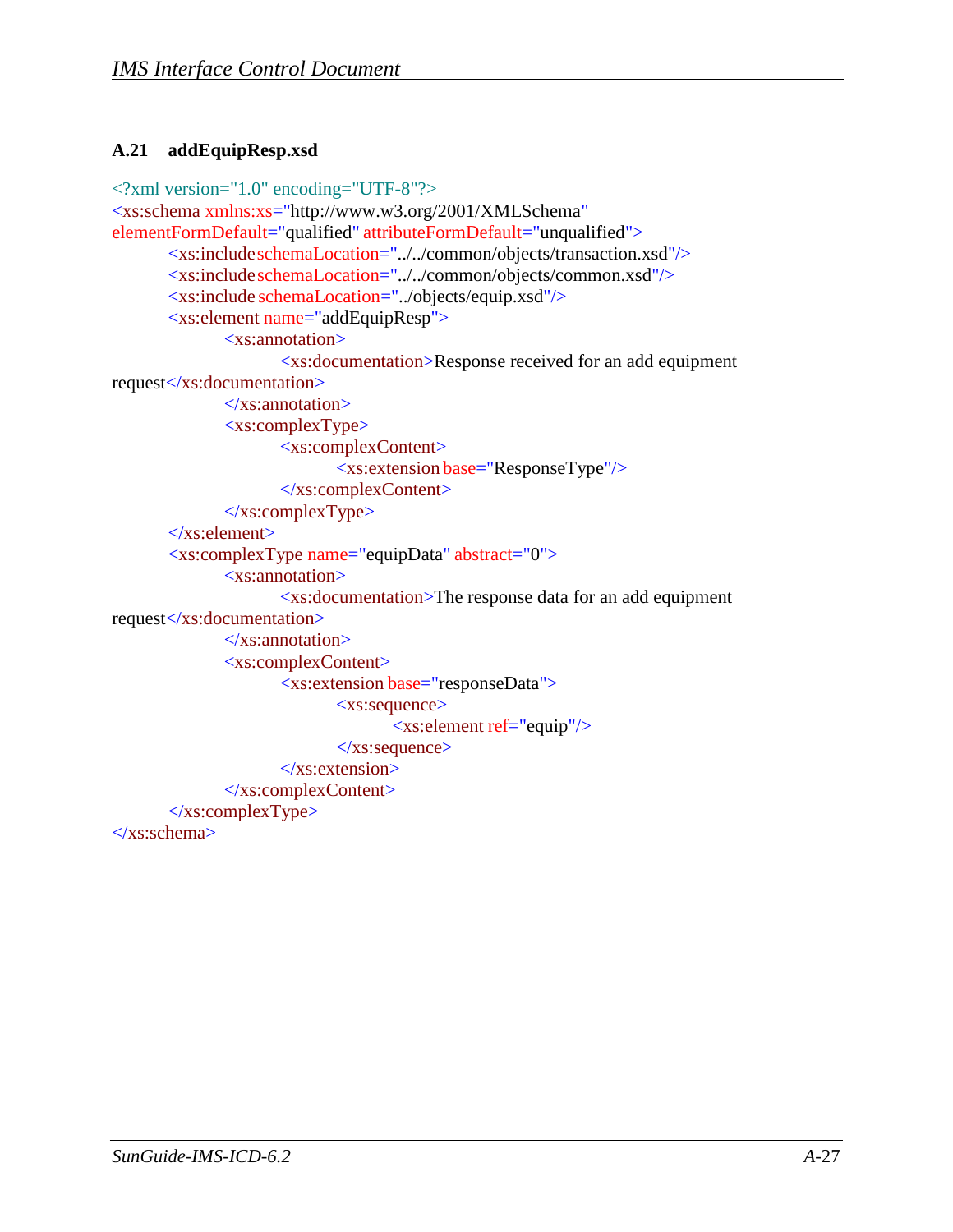#### <span id="page-44-0"></span>**A.22 addHistoryLogEntryResp.xsd**

```
<?xml version="1.0" encoding="UTF-8"?>
<xs:schema xmlns:xs="http://www.w3.org/2001/XMLSchema" 
elementFormDefault="qualified" attributeFormDefault="unqualified">
       <xs:includeschemaLocation="../../common/objects/transaction.xsd"/>
       <xs:include schemaLocation="../objects/imsStatusEntry.xsd"/>
       <xs:element name="addHistoryLogEntryResp">
              <xs:annotation>
                     <xs:documentation>Response received for a get equipment history 
request</xs:documentation>
              \langle x \ranglexs: annotation
              <xs:complexType>
                     <xs:complexContent>
                             <xs:extension base="ResponseType"/>
                     </xs:complexContent>
              </xs:complexType>
       </xs:element>
       <xs:complexType name="historyData" abstract="0">
              <xs:annotation>
                     <xs:documentation>The response data for a get equipment history 
request</xs:documentation>
              \langle x \ranglexs: annotation
              <xs:complexContent>
                     <xs:extension base="responseData">
                             <xs:sequence>
                                    <xs:element ref="imsStatusEntry" minOccurs="0"
maxOccurs="unbounded"/>
                             \langle x \ranglexs:sequence
                     </xs:extension>
              </xs:complexContent>
       \langle xs:complexType\rangle</xs:schema>
```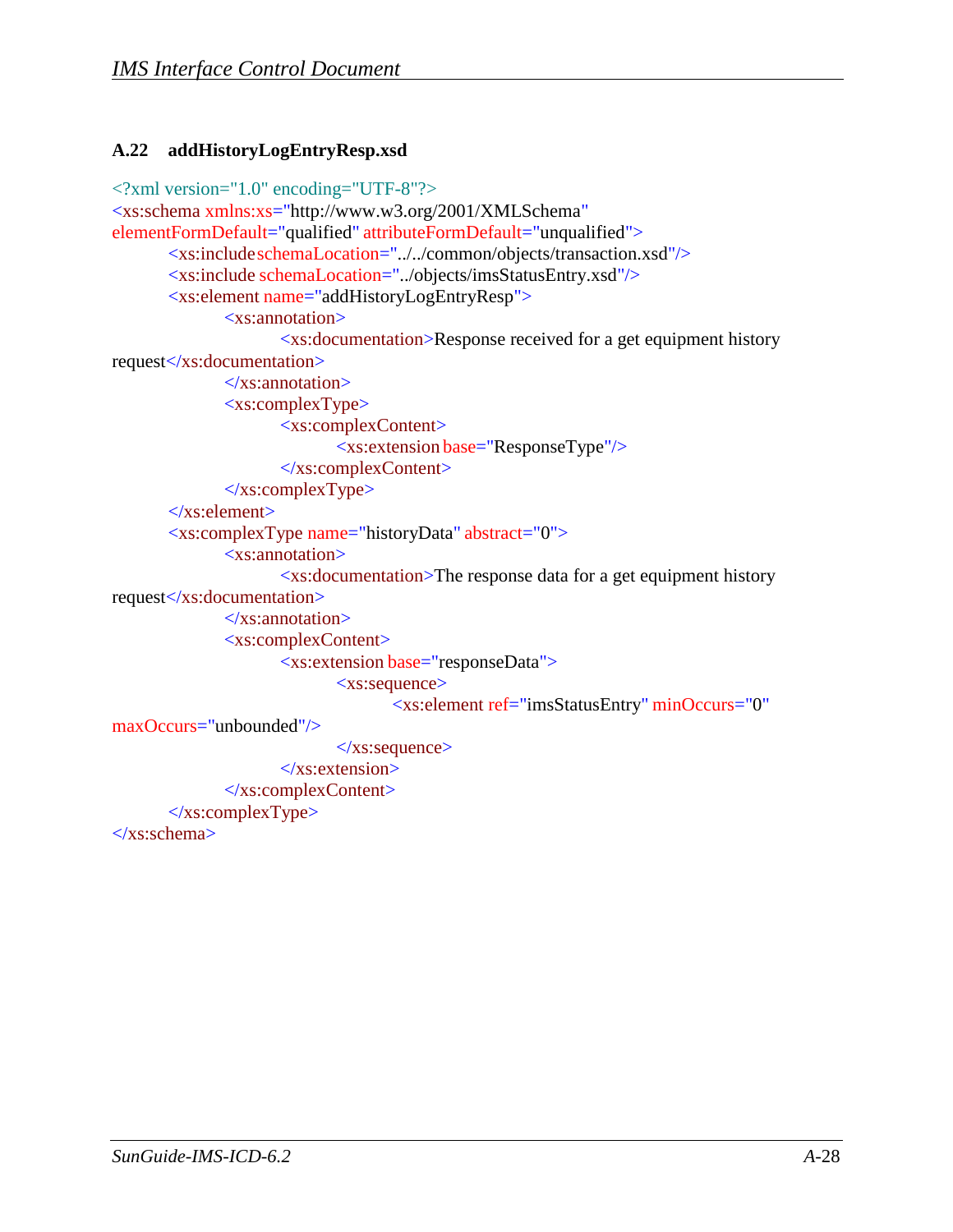#### <span id="page-45-0"></span>**A.23 addLocationResp.xsd**

```
<?xml version="1.0" encoding="UTF-8"?>
<xs:schema xmlns:xs="http://www.w3.org/2001/XMLSchema" 
elementFormDefault="qualified" attributeFormDefault="unqualified">
       <xs:includeschemaLocation="../../common/objects/transaction.xsd"/>
       <xs:include schemaLocation="../objects/imsLocation.xsd"/>
       <xs:element name="addLocationResp">
             <xs:annotation>
                     <xs:documentation>Response received for an add 
locationrequest</xs:documentation>
              </xs:annotation>
              <xs:complexType>
                     <xs:complexContent>
                           <xs:extension base="ResponseType"/>
                     </xs:complexContent>
              </xs:complexType>
       </xs:element>
       <xs:complexType name="locationData" abstract="0">
              <xs:annotation>
                     <xs:documentation>The response data for an add location 
request</xs:documentation>
             \langle xs: annotation
              <xs:complexContent>
                     <xs:extension base="responseData">
                            <xs:sequence>
                                  <xs:element ref="imsLocation"/>
                            \langle x \ranglexs:sequence
                     </xs:extension>
              </xs:complexContent>
       </xs:complexType>
</xs:schema>
```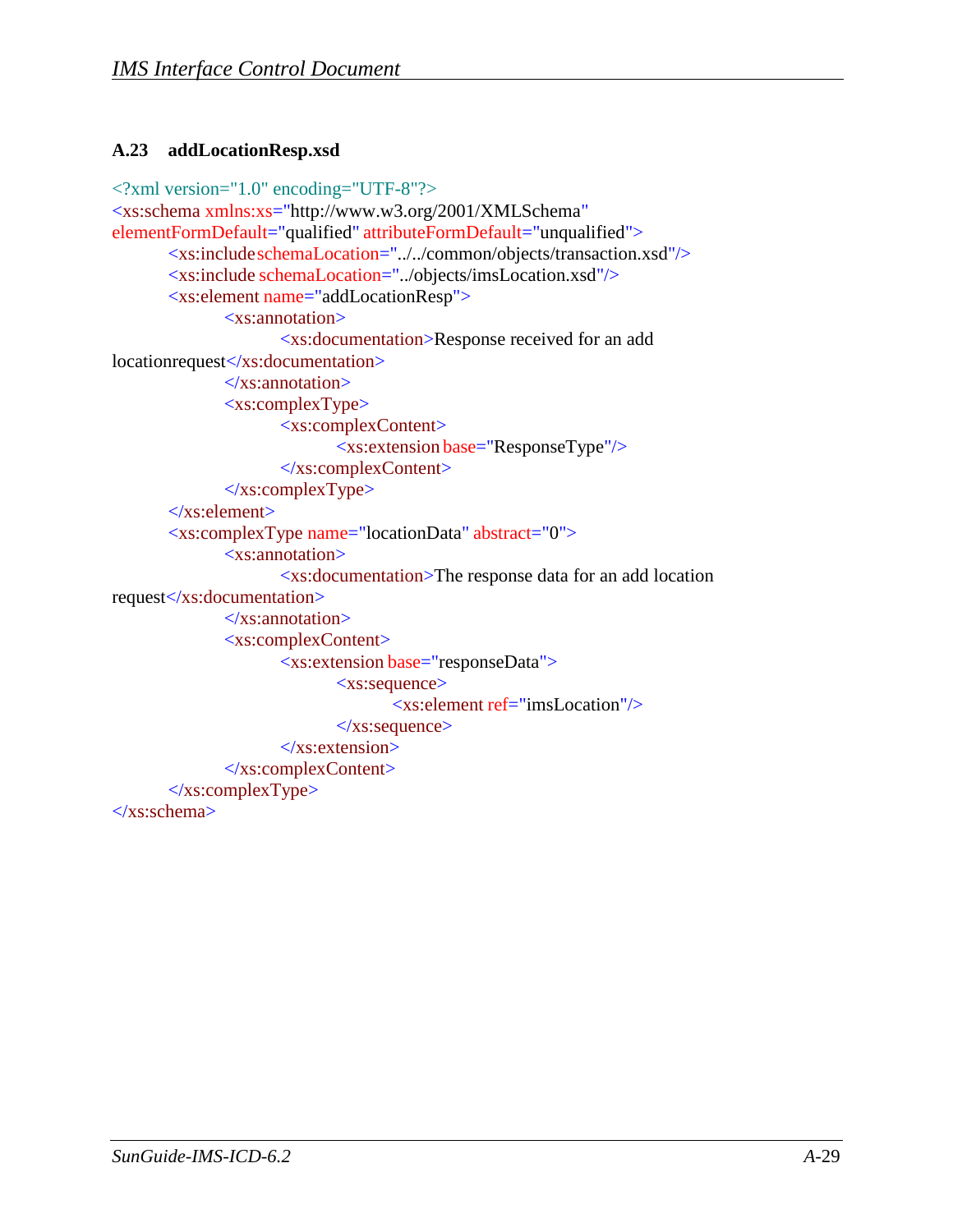#### <span id="page-46-0"></span>**A.24 addVendorResp.xsd**

```
<?xml version="1.0" encoding="UTF-8"?>
<xs:schema xmlns:xs="http://www.w3.org/2001/XMLSchema" 
elementFormDefault="qualified" attributeFormDefault="unqualified">
       <xs:includeschemaLocation="../../common/objects/transaction.xsd"/>
       <xs:include schemaLocation="../objects/vendor.xsd"/>
       <xs:element name="addVendorResp">
              <xs:annotation>
                     <xs:documentation>Response received for an add vendor 
request</xs:documentation>
              \langle x \ranglexs: annotation
              <xs:complexType>
                     <xs:complexContent>
                            <xs:extension base="ResponseType"/>
                     </xs:complexContent>
              </xs:complexType>
       </xs:element>
       <xs:complexType name="vendorData" abstract="0">
              <xs:annotation>
                     <xs:documentation>The response data for an add vendor 
request</xs:documentation>
              \langle xs: annotation
              <xs:complexContent>
                     <xs:extension base="responseData">
                            <xs:sequence>
                                   <xs:element ref="vendor"/>
                            \langle x \ranglexs:sequence
                     </xs:extension>
              </xs:complexContent>
       </xs:complexType>
</xs:schema>
```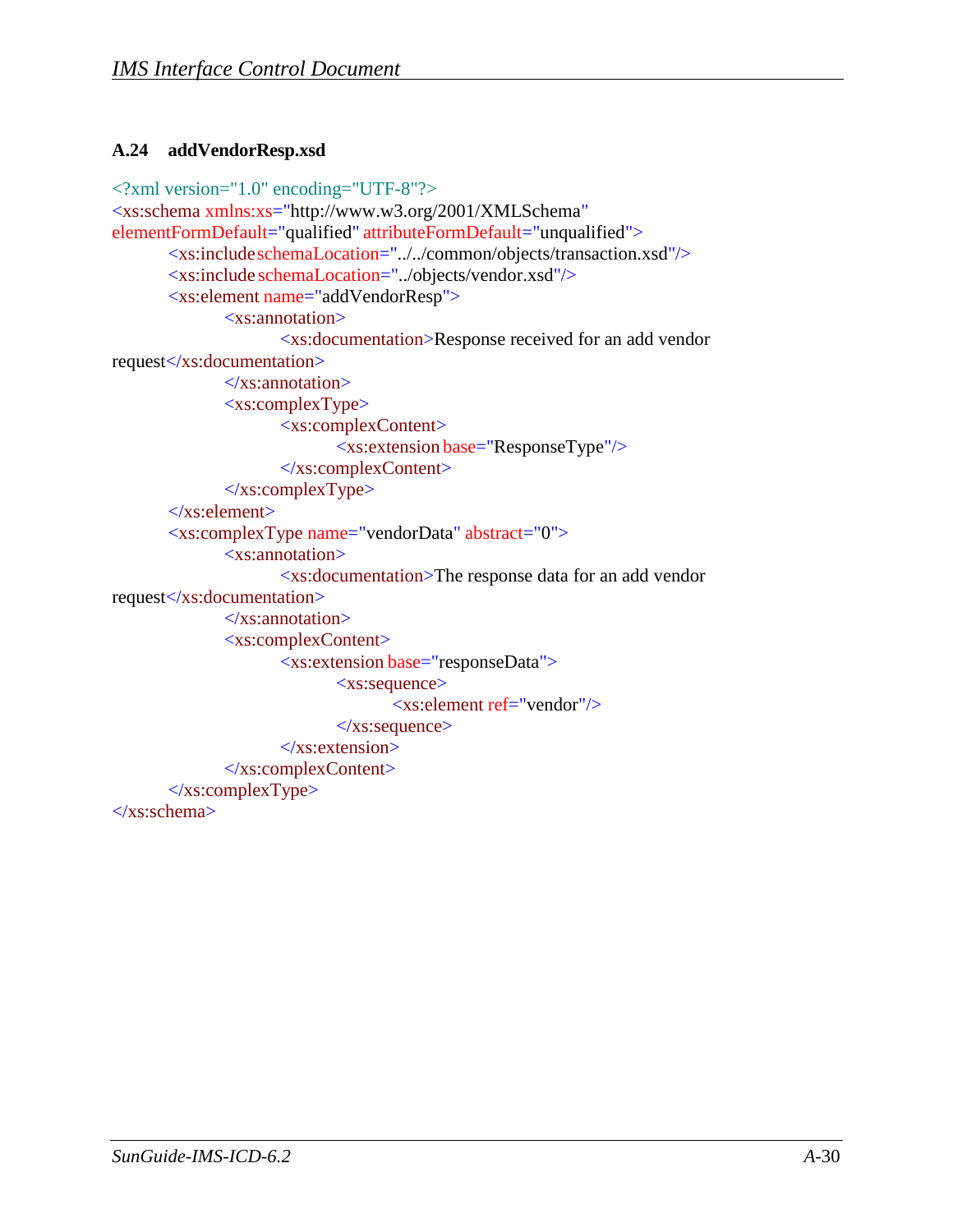#### <span id="page-47-0"></span>**A.25 associateEquipResp.xsd**

```
<?xml version="1.0" encoding="UTF-8"?>
<xs:schema xmlns:xs="http://www.w3.org/2001/XMLSchema" 
elementFormDefault="qualified" attributeFormDefault="unqualified">
       <xs:includeschemaLocation="../../common/objects/transaction.xsd"/>
       <xs:include schemaLocation="../objects/equip.xsd"/>
       <xs:element name="associateEquipResp">
              <xs:annotation>
                     <xs:documentation>Response received for an add equipment 
request</xs:documentation>
              \langle x \ranglexs: annotation
              <xs:complexType>
                     <xs:complexContent>
                             <xs:extension base="ResponseType"/>
                     </xs:complexContent>
              </xs:complexType>
       </xs:element>
       <xs:complexType name="equipData" abstract="0">
              <xs:annotation>
                     <xs:documentation>The response data for an add equipment 
request</xs:documentation>
              \langle x \ranglexs: annotation
              <xs:complexContent>
                     <xs:extension base="responseData">
                             <xs:sequence>
                                    <xs:element ref="equipId"/>
                                    <xs:element name="resourceTable" type="xs:string">
                                           <xs:annotation>
                                                   <xs:documentation>The table where the
resource item is located.</xs:documentation>
                                           </xs:annotation>
                                    </xs:element>
                                    <xs:element name="resourceTblRefCol" type="xs:string">
                                           <xs:annotation>
                                                   <xs:documentation>The name of the 
reference column for the resource table.\langle x \rangles: documentation
                                           </xs:annotation>
                                    </xs:element>
                                    <xs:element name="resourceTblRefId" type="xs:string">
                                           <xs:annotation>
                                                   <xs:documentation>The resource id of the
item in the resource table.\langle x \cdot \rangle documentations
                                           </xs:annotation>
                                    </xs:element>
```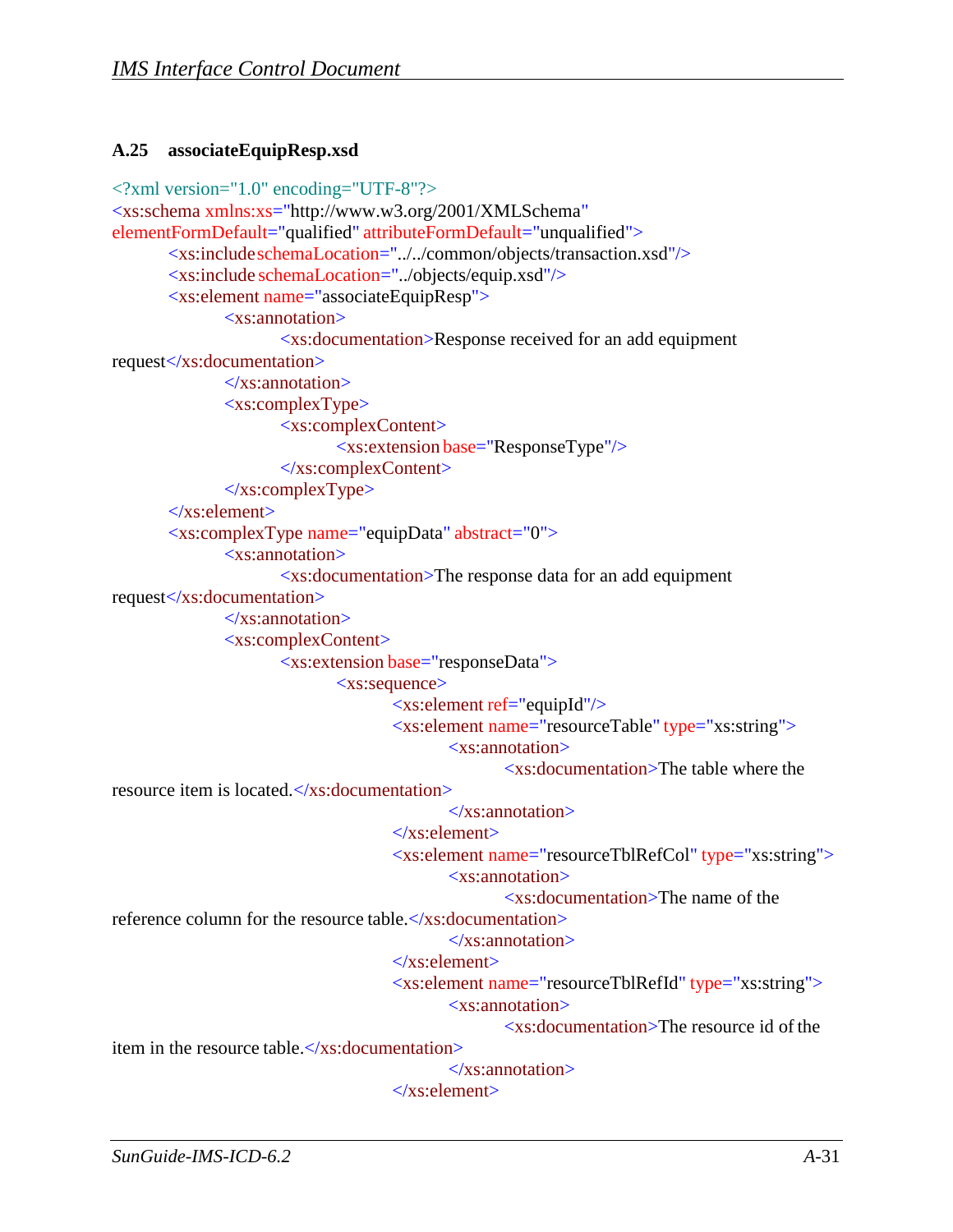</xs:sequence>  $\langle x$ s:extension> </xs:complexContent> </xs:complexType> </xs:schema>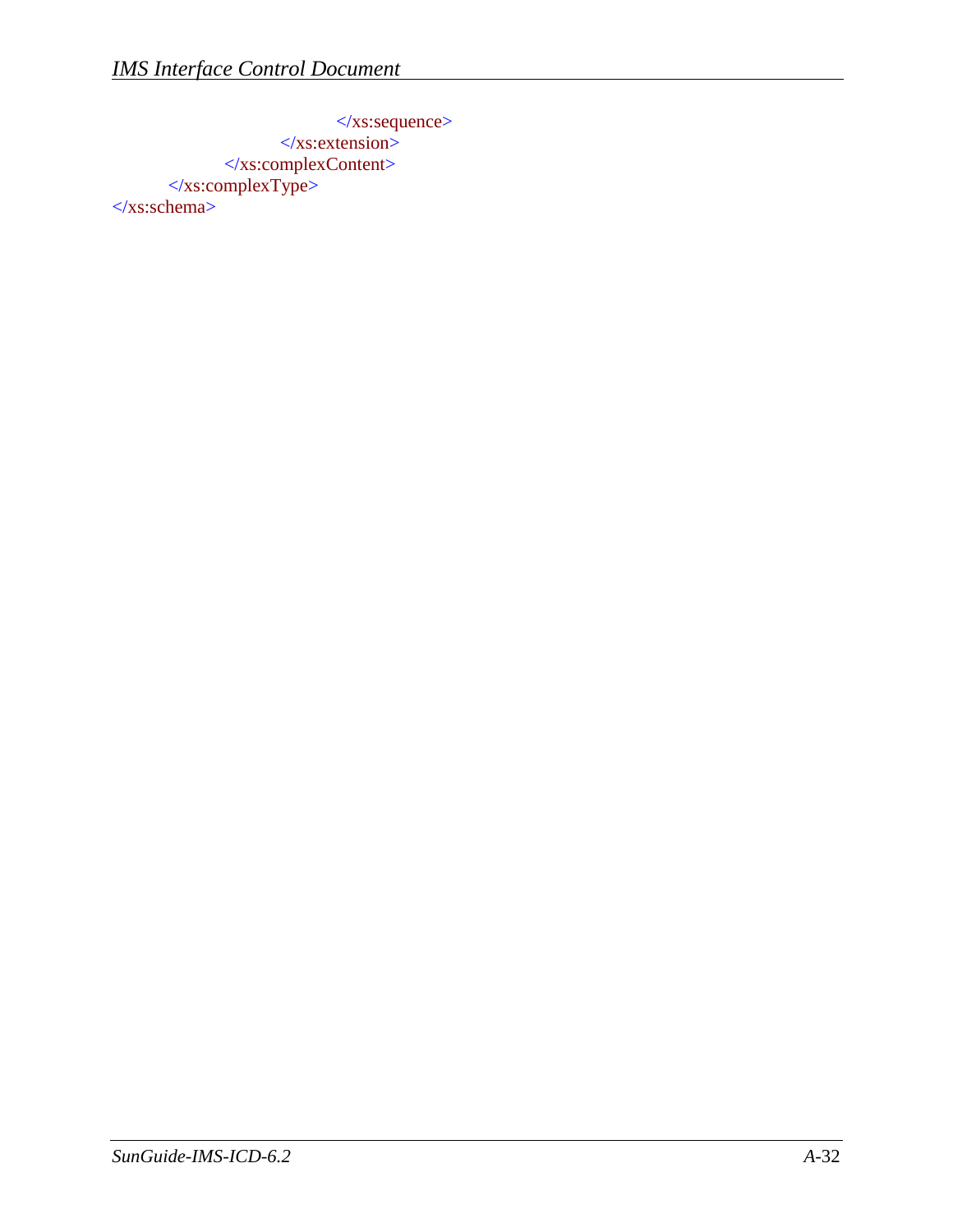#### <span id="page-49-0"></span>**A.26 deleteEquipResp.xsd**

```
<?xml version="1.0" encoding="UTF-8"?>
<xs:schema xmlns:xs="http://www.w3.org/2001/XMLSchema" 
elementFormDefault="qualified" attributeFormDefault="unqualified">
       <xs:includeschemaLocation="../../common/objects/transaction.xsd"/>
       <xs:include schemaLocation="../objects/equip.xsd"/>
       <xs:element name="deleteEquipResp">
              <xs:annotation>
                     <xs:documentation>Response received for a delete equipment 
request</xs:documentation>
              \langle x \ranglexs: annotation
              <xs:complexType>
                     <xs:complexContent>
                            <xs:extension base="ResponseType"/>
                     </xs:complexContent>
              </xs:complexType>
       </xs:element>
       <xs:complexType name="equipData" abstract="0">
              <xs:annotation>
                     <xs:documentation>The response data for a delete equipment 
request</xs:documentation>
              \langle xs: annotation
              <xs:complexContent>
                     <xs:extension base="responseData">
                            <xs:sequence>
                                   <xs:element ref="equipId"/>
                            </xs:sequence>
                     </xs:extension>
              </xs:complexContent>
       </xs:complexType>
</xs:schema>
```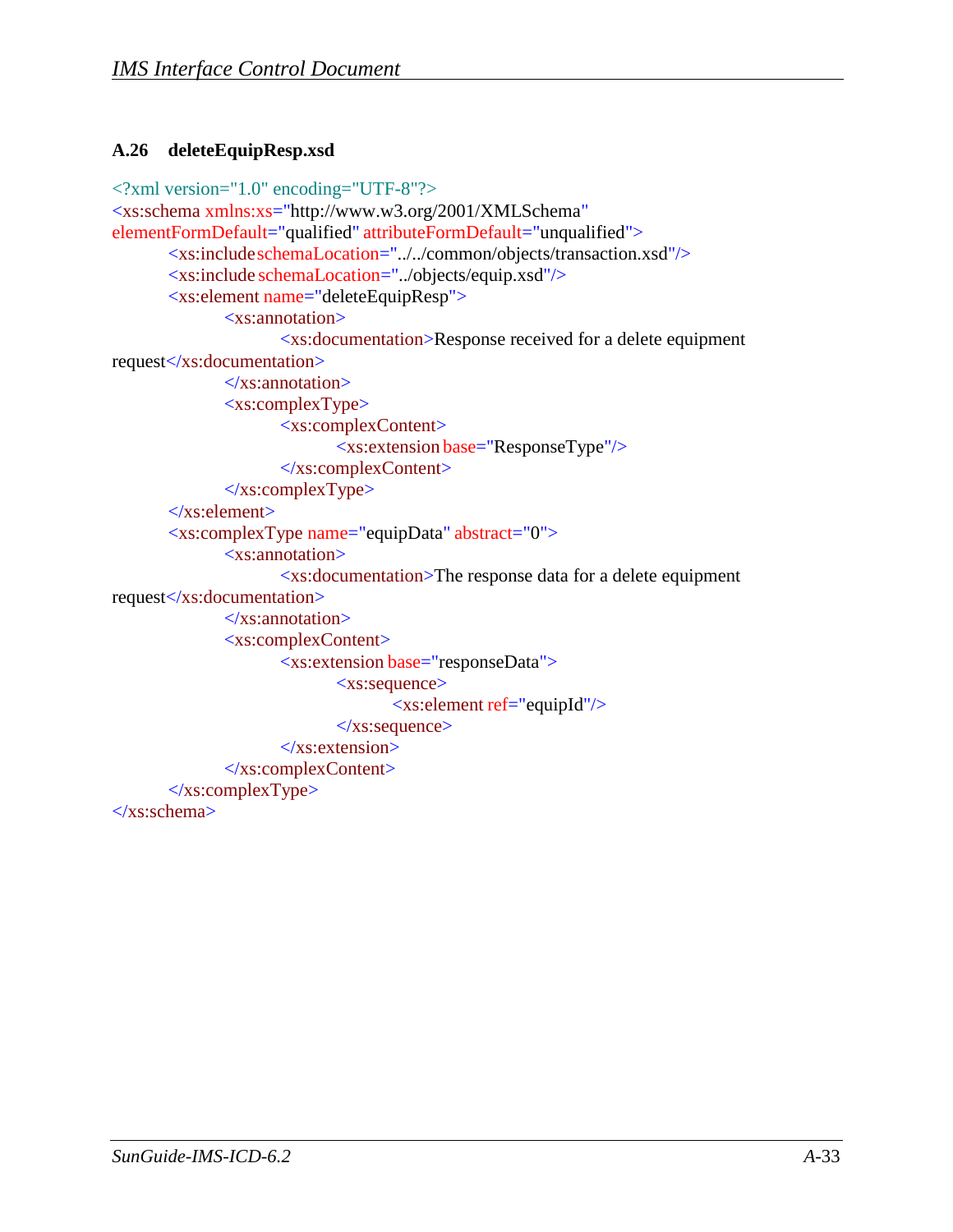#### <span id="page-50-0"></span>**A.27 deleteLocationResp.xsd**

```
<?xml version="1.0" encoding="UTF-8"?>
<xs:schema xmlns:xs="http://www.w3.org/2001/XMLSchema" 
elementFormDefault="qualified" attributeFormDefault="unqualified">
       <xs:includeschemaLocation="../../common/objects/transaction.xsd"/>
       <xs:include schemaLocation="../objects/imsLocation.xsd"/>
       <xs:element name="deleteLocationResp">
              <xs:annotation>
                     <xs:documentation>Response received for a delete location 
request</xs:documentation>
              \langle x \ranglexs: annotation
              <xs:complexType>
                     <xs:complexContent>
                            <xs:extension base="ResponseType"/>
                     </xs:complexContent>
              </xs:complexType>
       </xs:element>
       <xs:complexType name="locationData" abstract="0">
              <xs:annotation>
                     <xs:documentation>The response data for a delete location 
request</xs:documentation>
              \langle xs: annotation
              <xs:complexContent>
                     <xs:extension base="responseData">
                            <xs:sequence>
                                   <xs:element ref="locationName"/>
                            \langle x \ranglexs:sequence
                     </xs:extension>
              </xs:complexContent>
       </xs:complexType>
</xs:schema>
```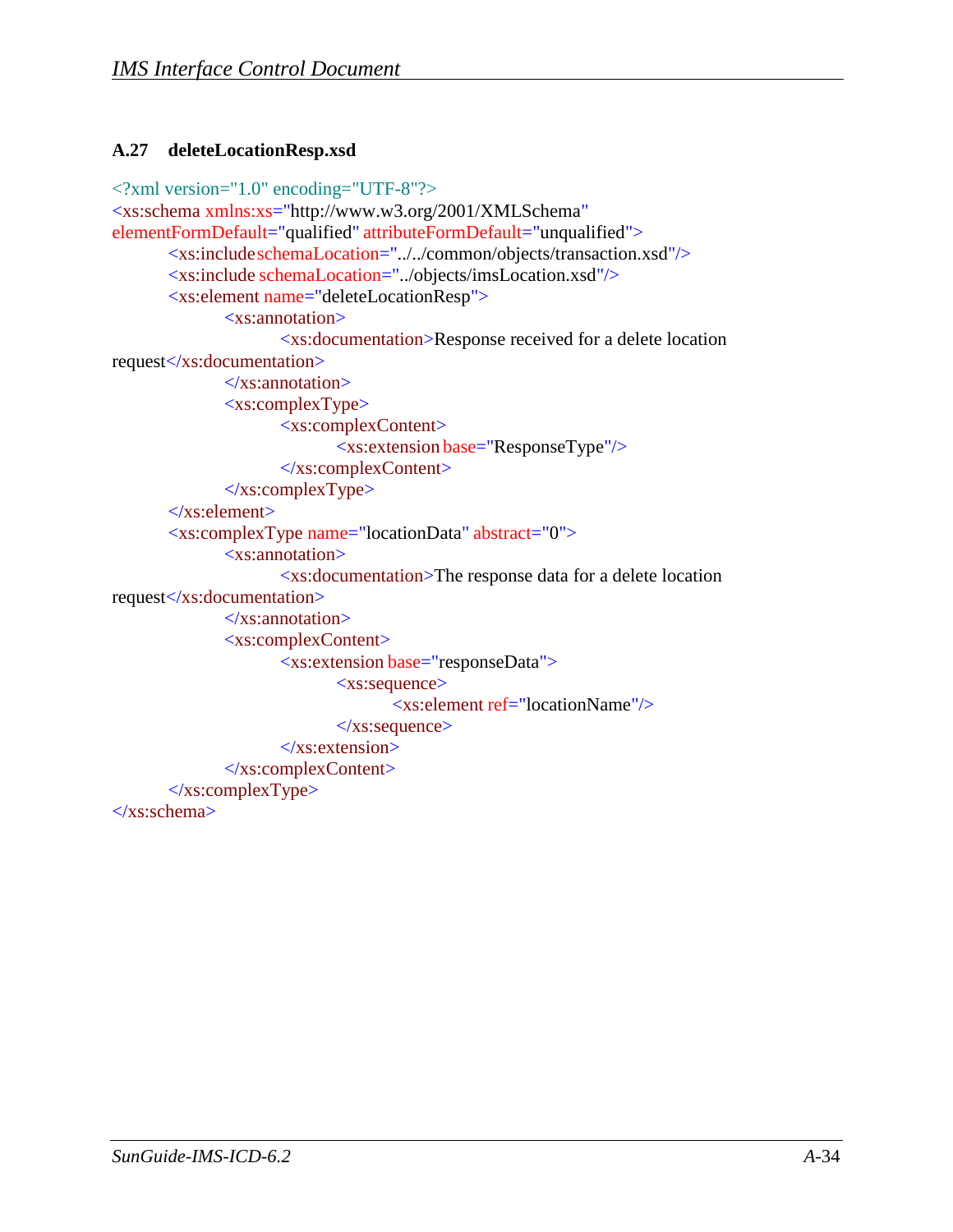#### <span id="page-51-0"></span>**A.28 deleteVendorResp.xsd**

```
<?xml version="1.0" encoding="UTF-8"?>
<xs:schema xmlns:xs="http://www.w3.org/2001/XMLSchema" 
elementFormDefault="qualified" attributeFormDefault="unqualified">
       <xs:includeschemaLocation="../../common/objects/transaction.xsd"/>
       <xs:include schemaLocation="../objects/vendor.xsd"/>
       <xs:element name="deleteVendorResp">
              <xs:annotation>
                     <xs:documentation>Response received for a delete vendor 
request</xs:documentation>
              \langle x \ranglexs: annotation
              <xs:complexType>
                     <xs:complexContent>
                            <xs:extension base="ResponseType"/>
                     </xs:complexContent>
              </xs:complexType>
       </xs:element>
       <xs:complexType name="vendorData" abstract="0">
              <xs:annotation>
                     <xs:documentation>The response data for a delete 
vendorrequest</xs:documentation>
              \langle x \ranglexs: annotation
              <xs:complexContent>
                     <xs:extension base="responseData">
                            <xs:sequence>
                                   <xs:element ref="vendorName"/>
                            \langle x \ranglexs:sequence
                     </xs:extension>
              </xs:complexContent>
       </xs:complexType>
</xs:schema>
```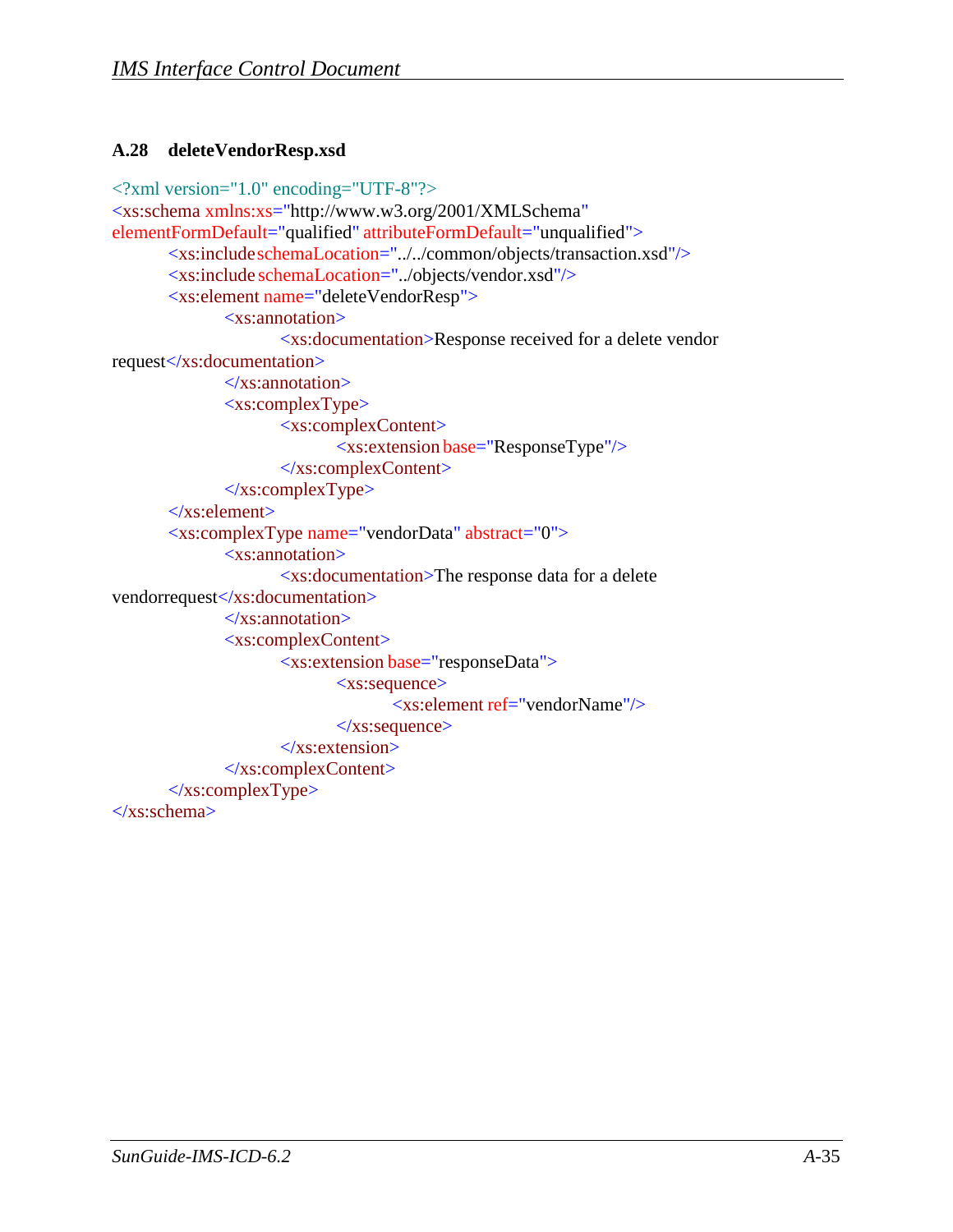#### <span id="page-52-0"></span>**A.29 getEquipHistoryResp.xsd**

```
<?xml version="1.0" encoding="UTF-8"?>
<xs:schema xmlns:xs="http://www.w3.org/2001/XMLSchema" 
elementFormDefault="qualified" attributeFormDefault="unqualified">
       <xs:includeschemaLocation="../../common/objects/transaction.xsd"/>
       <xs:includeschemaLocation="../../common/objects/common.xsd"/>
       <xs:include schemaLocation="../objects/imsStatusEntry.xsd"/>
       <xs:element name="getEquipHistoryResp">
              <xs:annotation>
                     <xs:documentation>Response received for a get equipment history 
request</xs:documentation>
              \langle xs: annotation
              <xs:complexType>
                     <xs:complexContent>
                             <xs:extension base="ResponseType"/>
                     </xs:complexContent>
              </xs:complexType>
       \langlexs:element\rangle<xs:complexType name="equipHistoryData" abstract="0">
              <xs:annotation>
                     <xs:documentation>The response data for a get equipment history 
request</xs:documentation>
              </xs:annotation>
              <xs:complexContent>
                     <xs:extension base="responseData">
                            <xs:sequence>
                                    <xs:element ref="imsStatusEntry" minOccurs="0"
maxOccurs="unbounded"/>
                            \langle x \ranglexs:sequence
                     \langle xs: extension\rangle</xs:complexContent>
       \langle xs:complexType\rangle</xs:schema>
```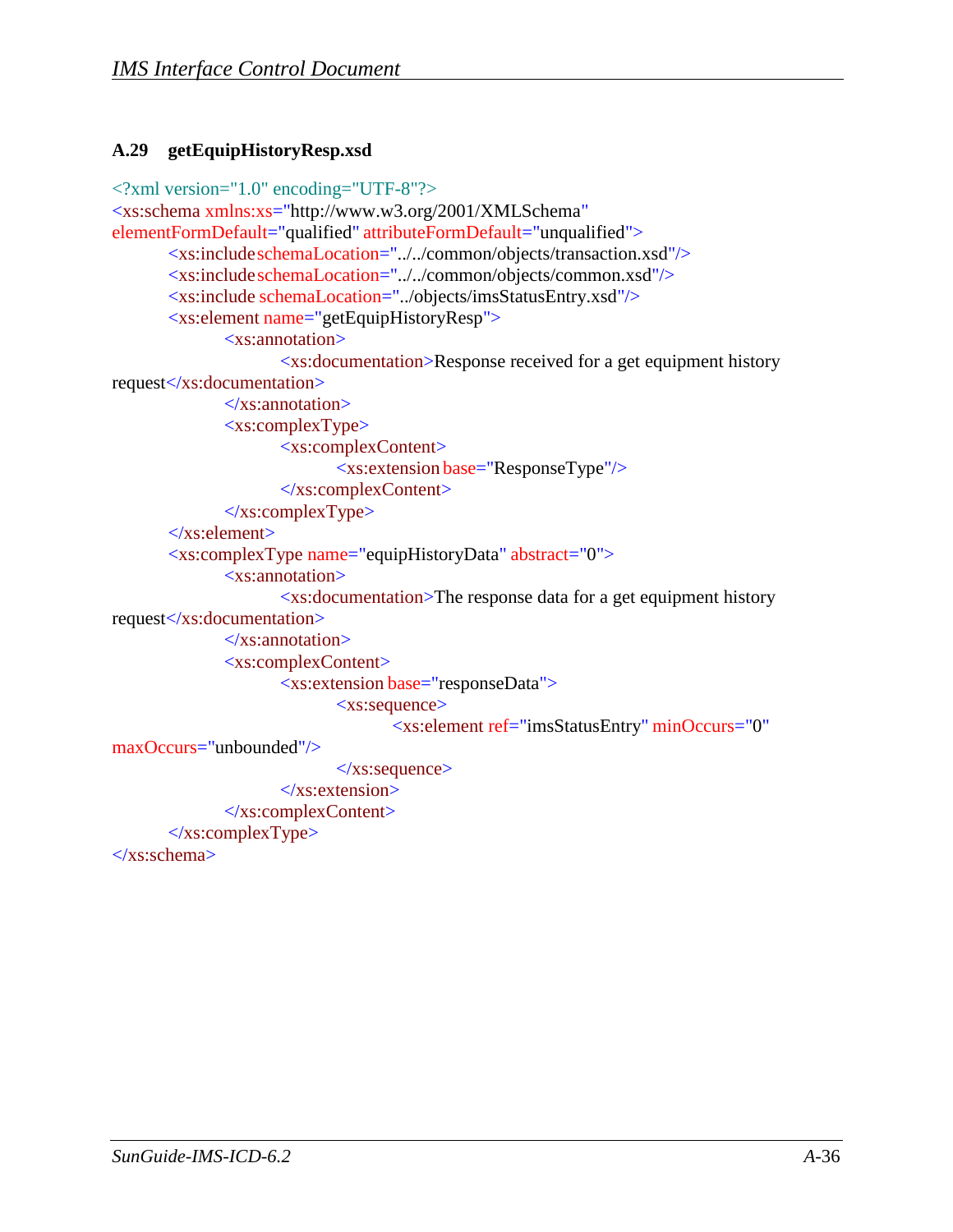#### <span id="page-53-0"></span>**A.30 modifyEquipResp.xsd**

```
<?xml version="1.0" encoding="UTF-8"?>
<xs:schema xmlns:xs="http://www.w3.org/2001/XMLSchema" 
elementFormDefault="qualified" attributeFormDefault="unqualified">
       <xs:includeschemaLocation="../../common/objects/transaction.xsd"/>
       <xs:includeschemaLocation="../../common/objects/common.xsd"/>
       <xs:include schemaLocation="../objects/equip.xsd"/>
       <xs:element name="modifyEquipResp">
              <xs:annotation>
                     <xs:documentation>Response received for a modify equipment 
request</xs:documentation>
              \langle xs: annotation
              <xs:complexType>
                     <xs:complexContent>
                            <xs:extension base="ResponseType"/>
                     </xs:complexContent>
              </xs:complexType>
       \langlexs:element\rangle<xs:complexType name="equipData" abstract="0">
              <xs:annotation>
                     <xs:documentation>The response data for a modify equipment 
request</xs:documentation>
              </xs:annotation>
              <xs:complexContent>
                     <xs:extension base="responseData">
                            <xs:sequence>
                                   <xs:element ref="equip"/>
                            \langle x \ranglexs:sequence
                     </xs:extension>
              </xs:complexContent>
       \langle xs:complexType\rangle</xs:schema>
```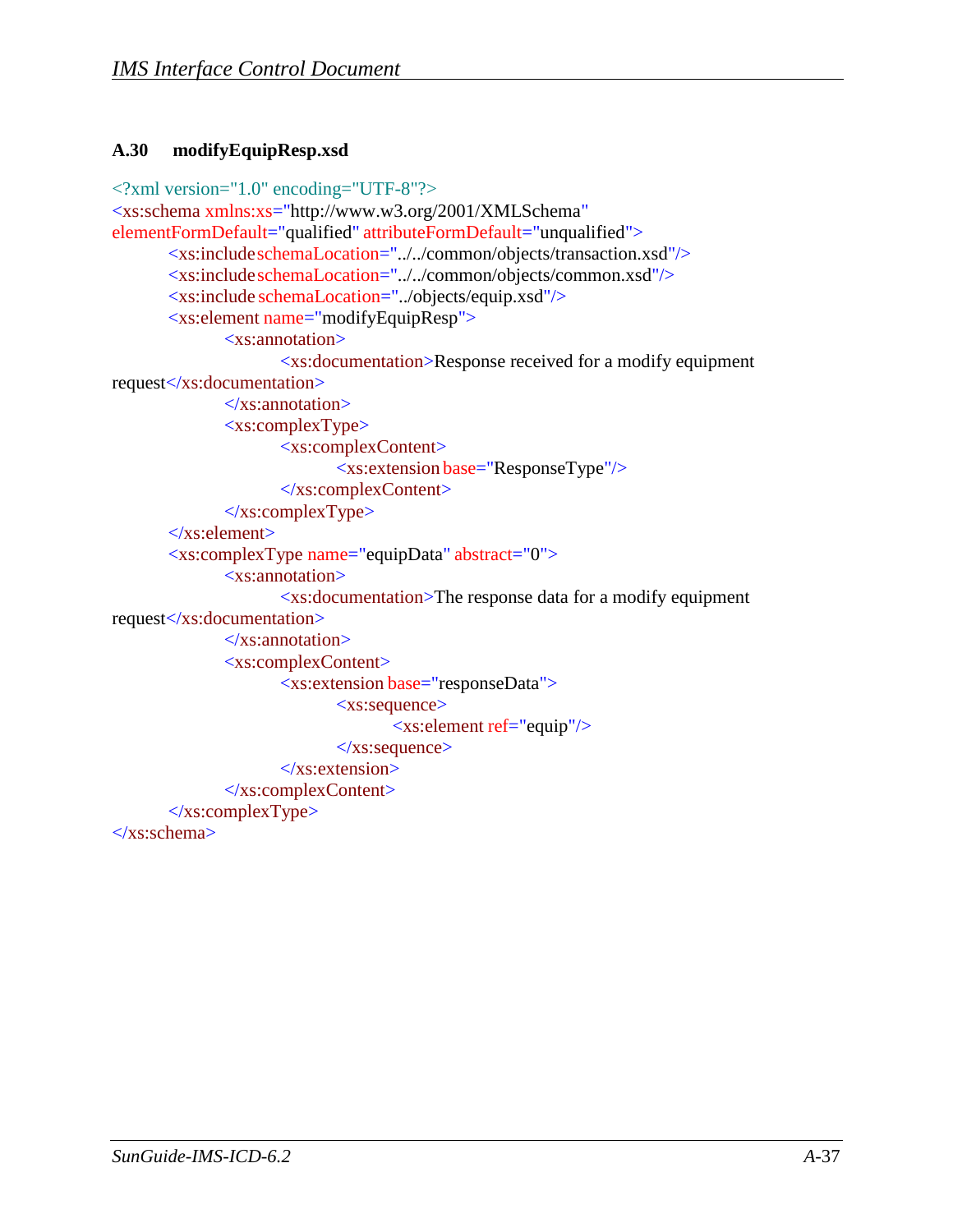#### <span id="page-54-0"></span>**A.31 modifyLocationResp.xsd**

```
<?xml version="1.0" encoding="UTF-8"?>
<xs:schema xmlns:xs="http://www.w3.org/2001/XMLSchema" 
elementFormDefault="qualified" attributeFormDefault="unqualified">
       <xs:includeschemaLocation="../../common/objects/transaction.xsd"/>
       <xs:includeschemaLocation="../../common/objects/common.xsd"/>
       <xs:include schemaLocation="../objects/imsLocation.xsd"/>
       <xs:element name="modifyLocationResp">
              <xs:annotation>
                     <xs:documentation>Response received for a modify location 
request</xs:documentation>
              \langle xs: annotation
              <xs:complexType>
                     <xs:complexContent>
                            <xs:extension base="ResponseType"/>
                     </xs:complexContent>
              </xs:complexType>
       \langlexs:element\rangle<xs:complexType name="locationData" abstract="0">
              <xs:annotation>
                     <xs:documentation>The response data for a modify location 
request</xs:documentation>
              </xs:annotation>
              <xs:complexContent>
                     <xs:extension base="responseData">
                            <xs:sequence>
                                   <xs:element ref="imsLocation"/>
                            \langle x \ranglexs:sequence
                     </xs:extension>
              </xs:complexContent>
       \langle xs:complexType\rangle</xs:schema>
```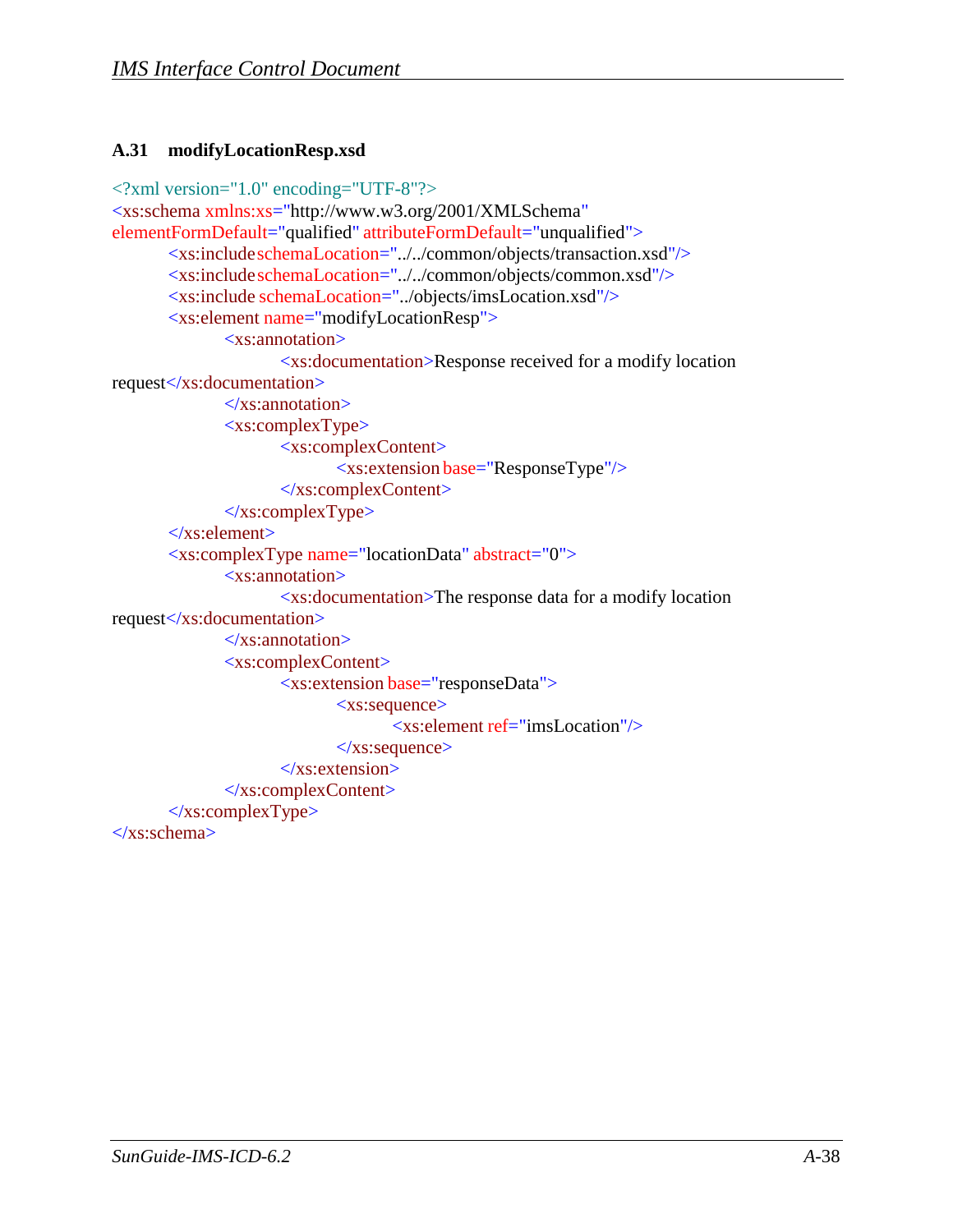#### <span id="page-55-0"></span>**A.32 modifyVendorResp.xsd**

```
<?xml version="1.0" encoding="UTF-8"?>
<xs:schema xmlns:xs="http://www.w3.org/2001/XMLSchema" 
elementFormDefault="qualified" attributeFormDefault="unqualified">
       <xs:includeschemaLocation="../../common/objects/transaction.xsd"/>
       <xs:includeschemaLocation="../../common/objects/common.xsd"/>
       <xs:include schemaLocation="../objects/vendor.xsd"/>
       <xs:element name="modifyVendorResp">
              <xs:annotation>
                     <xs:documentation>Response received for a modify vendor 
request</xs:documentation>
              \langle xs: annotation
              <xs:complexType>
                     <xs:complexContent>
                            <xs:extension base="ResponseType"/>
                     </xs:complexContent>
              </xs:complexType>
       \langlexs:element\rangle<xs:complexType name="vendorData" abstract="0">
              <xs:annotation>
                     <xs:documentation>The response data for a modify vendor 
request</xs:documentation>
              </xs:annotation>
              <xs:complexContent>
                     <xs:extension base="responseData">
                            <xs:sequence>
                                   <xs:element ref="vendor"/>
                            \langle x \ranglexs:sequence
                     </xs:extension>
              </xs:complexContent>
       \langle xs:complexType\rangle</xs:schema>
```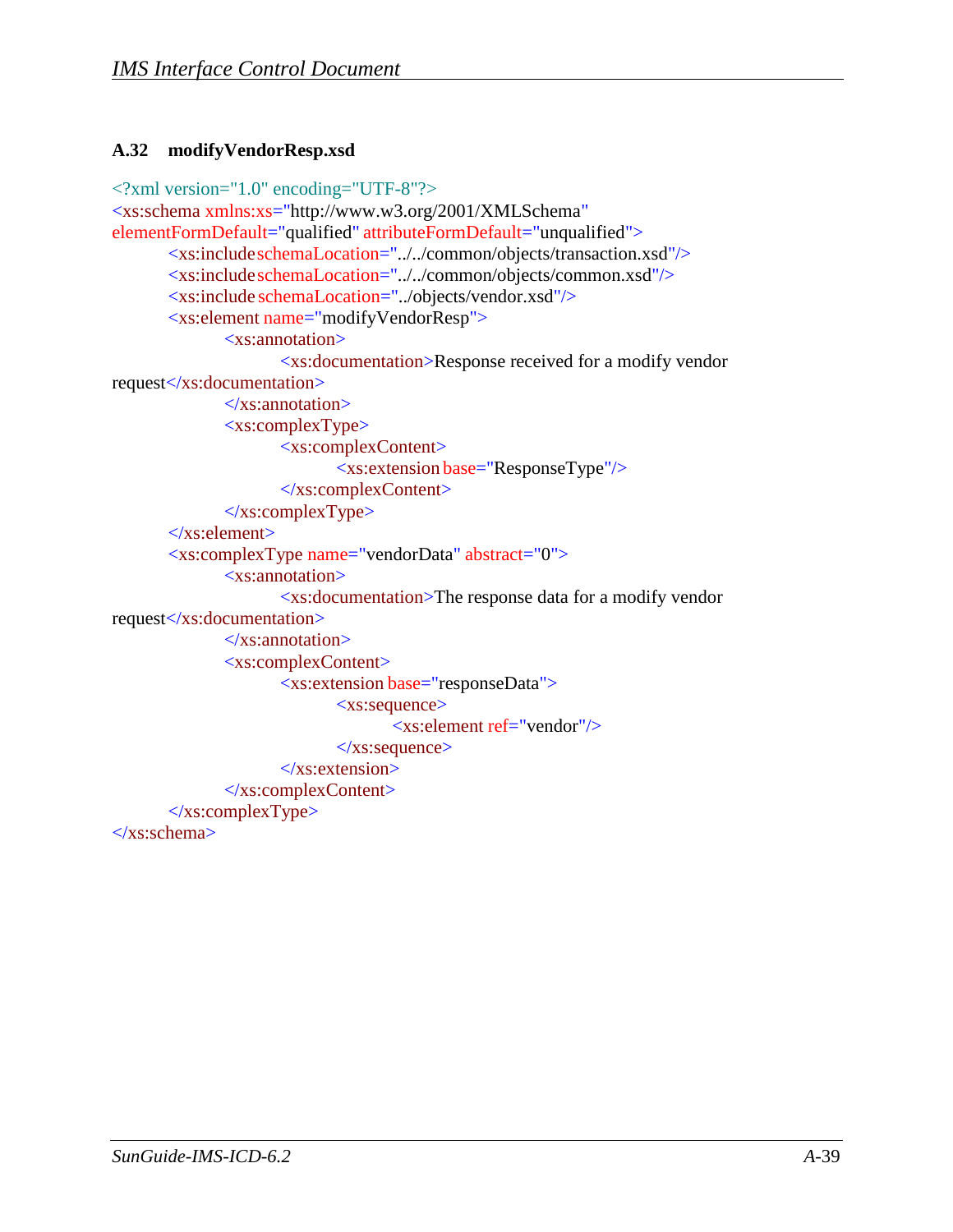#### <span id="page-56-0"></span>**A.33 retrieveDataResp.xsd**

```
<?xml version="1.0" encoding="UTF-8"?>
<xs:schema xmlns:xs="http://www.w3.org/2001/XMLSchema" 
elementFormDefault="qualified" attributeFormDefault="unqualified">
       <xs:includeschemaLocation="../../common/objects/transaction.xsd"/>
       <xs:includeschemaLocation="../../common/objects/common.xsd"/>
       <xs:include schemaLocation="../objects/equip.xsd"/>
       <xs:include schemaLocation="../objects/vendor.xsd"/>
       <xs:include schemaLocation="../objects/imsLocation.xsd"/>
       <xs:element name="retrieveDataResp">
              <xs:annotation>
                     <xs:documentation>Response received for a retrieve data 
request</xs:documentation>
              </xs:annotation>
              <xs:complexType>
                     <xs:complexContent>
                            <xs:extension base="ResponseType"/>
                     </xs:complexContent>
              \langle xs:complexType\rangle\langlexs:element\rangle<xs:complexType name="retrieveData" abstract="0">
              <xs:annotation>
                     <xs:documentation>The response data for a retrieve data 
request</xs:documentation>
              \langle xs: annotation
              <xs:complexContent>
                     <xs:extension base="responseData">
                            <xs:sequence>
                                   <xs:element name="equipData" minOccurs="0">
                                           <xs:annotation>
                                                  <xs:documentation>A list containing one or 
more inventory equipment items.</xs:documentation>
                                           \langle x \ranglexs: annotation
                                           <xs:complexType>
                                                  <xs:sequence>
                                                         <xs:element ref="equip"
minOccurs="0" maxOccurs="unbounded"/>
                                                  </xs:sequence>
                                           \langle xs:complexType\ranglemore vendors.</xs:documentation>
                                    </xs:element>
                                    <xs:element name="vendorData" minOccurs="0">
                                           <xs:annotation>
                                                  <xs:documentation>A list containing one or
```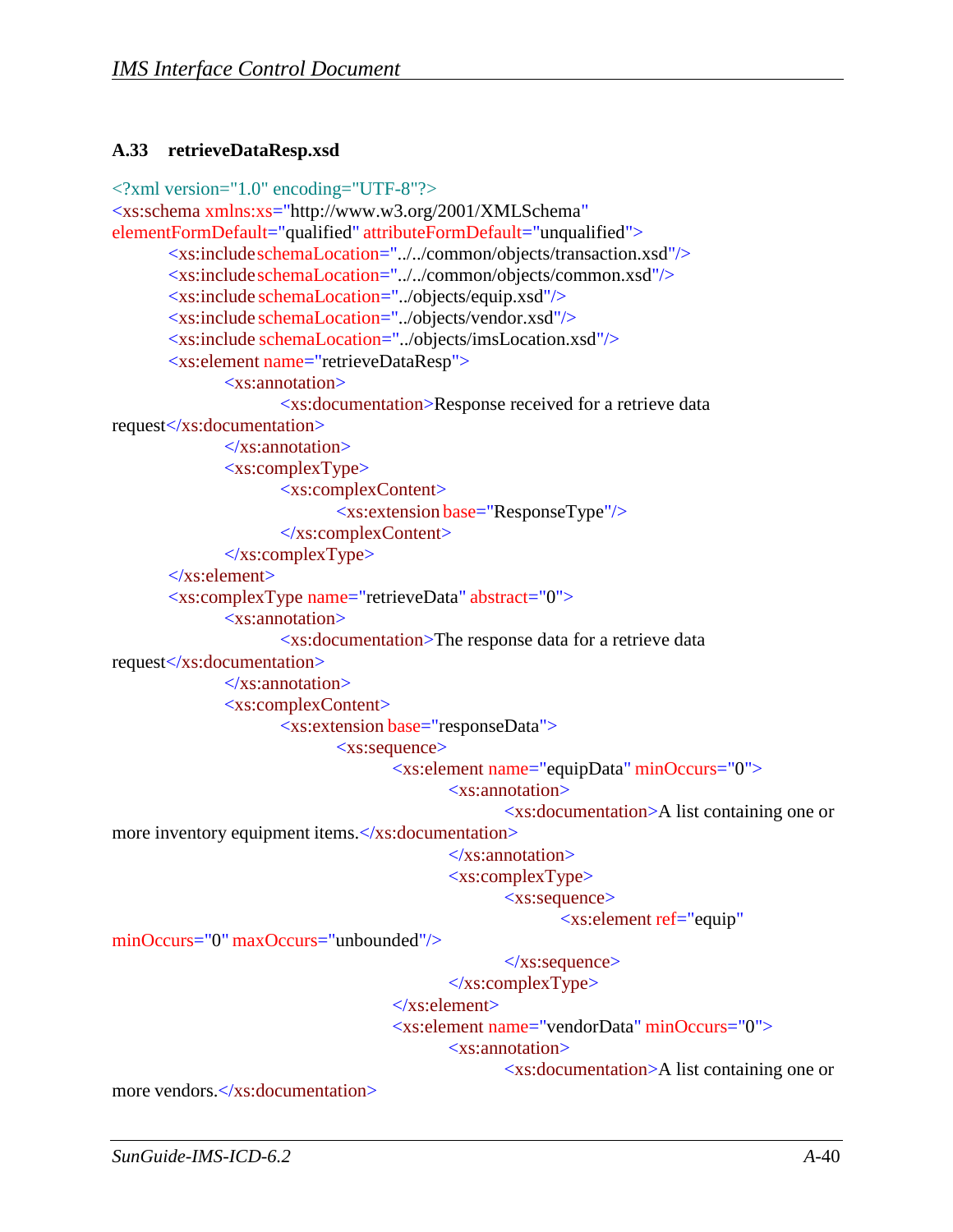</xs:annotation> <xs:complexType> <xs:sequence>

<xs:element ref="vendor"

minOccurs="0" maxOccurs="unbounded"/>

</xs:sequence>

</xs:complexType>

</xs:element>

<xs:element name="locationData" minOccurs="0">

<xs:annotation>

<xs:documentation>A list containing one or

more locations.</xs:documentation>

</xs:annotation> <xs:complexType>

<xs:sequence>

<xs:element ref="imsLocation"

minOccurs="0" maxOccurs="unbounded"/>

</xs:sequence>

</xs:complexType>

</xs:element>

<xs:element name="userList" minOccurs="0">

<xs:annotation>

<xs:documentation>List of users in the

system. If requestor does not have permission for retrieving users, the user's own data will be returned.</xs:documentation>

> </xs:annotation> <xs:complexType> <xs:sequence>

<xs:element name="user"

minOccurs="0" maxOccurs="unbounded">

<xs:annotation>

<xs:documentation>A

user within the system and their associated privileges</xs:documentation>

</xs:annotation> <xs:complexType> <xs:sequence> <xs:element

name="privileges">

<xs:annotation>

<xs:documentation>Contains attributes for the delineated system privileges</xs:documentation>

 $\langle x \rangle$ xs: annotation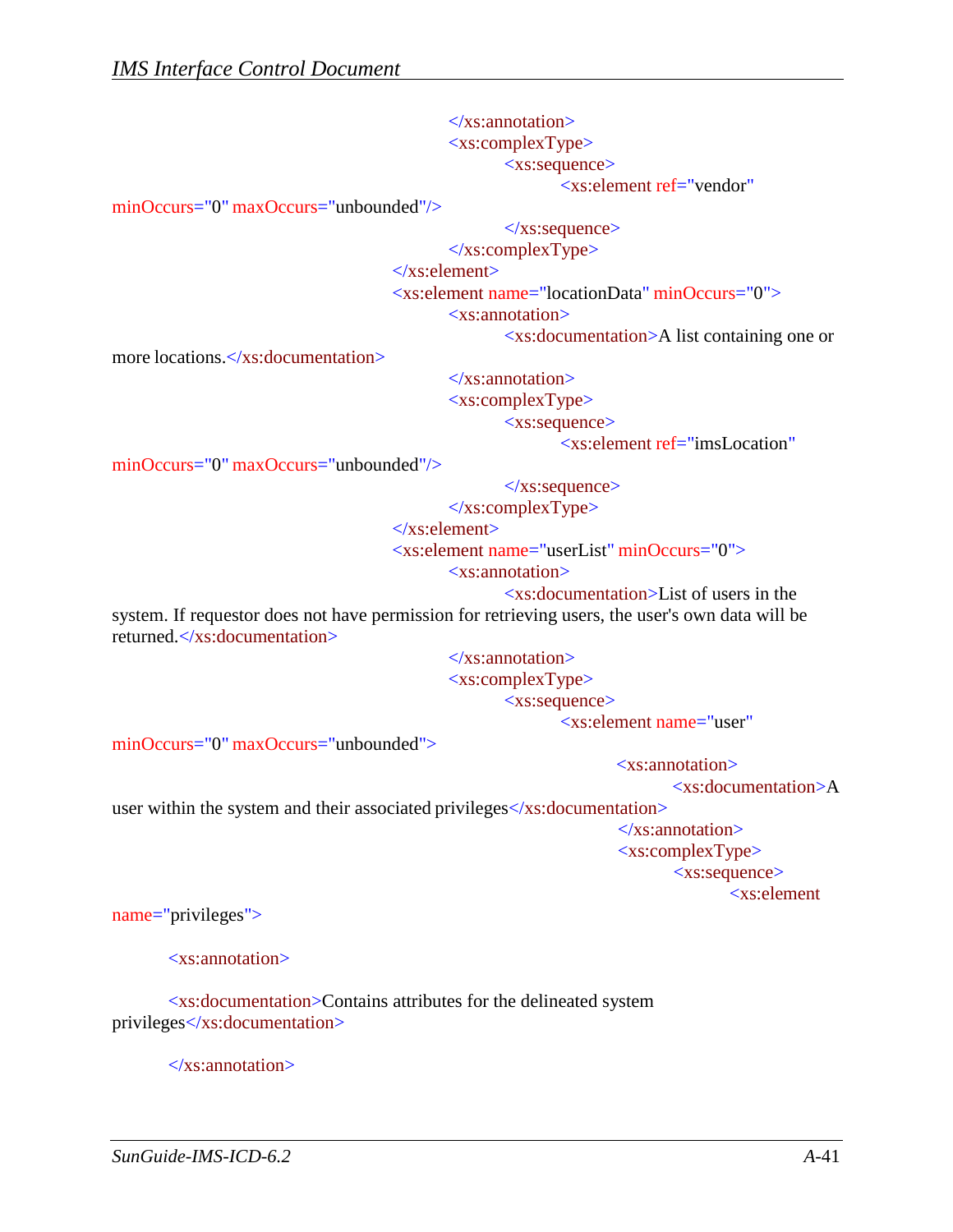#### <xs:complexType>

<xs:attribute name="equipData" type="xs:boolean" use="required"/>

<xs:attribute name="vendorData" type="xs:boolean" use="required"/>

<xs:attribute name="locationData" type="xs:boolean" use="required"/>

<xs:attribute name="userData" type="xs:boolean" use="required"/>

<xs:attribute name="changeStatus" type="xs:boolean" use="required"/>

<xs:attribute name="configEquip" type="xs:boolean" use="required"/>

<xs:attribute name="configVendor" type="xs:boolean" use="required"/>

<xs:attribute name="configLocation" type="xs:boolean" use="required"/>

<xs:attribute name="getHistory" type="xs:boolean" use="required"/>

</xs:complexType>

</xs:element> </xs:sequence> <xs:attribute

name="name" type="identifier" use="required"/>

 $\langle xs:complexType\rangle$ </xs:element> </xs:sequence> </xs:complexType> </xs:element> <xs:element name="statusList" minOccurs="0"> <xs:annotation> <xs:documentation>The empty status list is for data bus purposes only. $\langle x$ s: documentation> </xs:annotation> <xs:complexType/> </xs:element>  $\langle x \rangle$ xs:sequence </xs:extension> </xs:complexContent>  $\langle xs:complexType\rangle$ </xs:schema>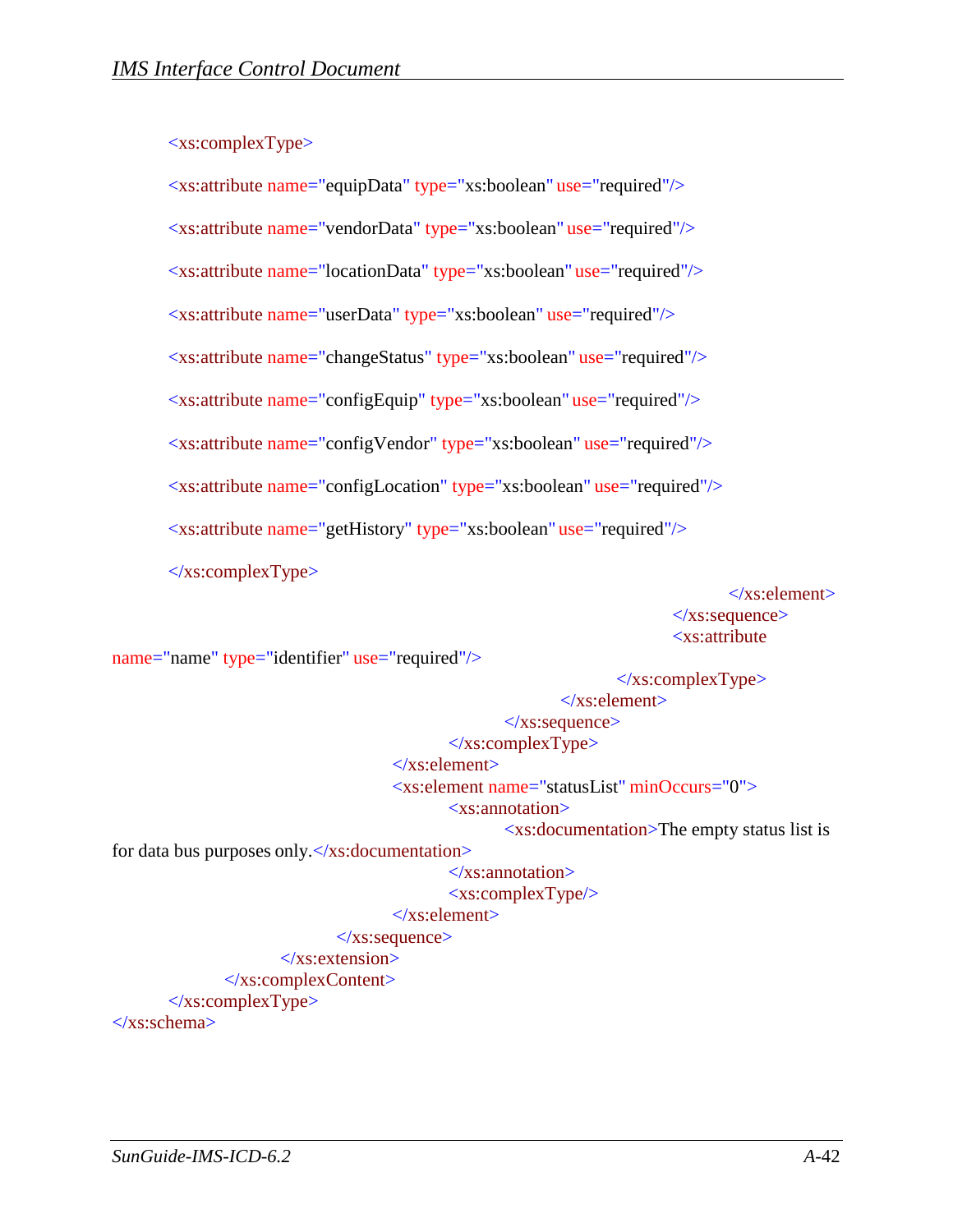#### <span id="page-59-0"></span>**A.34 setLocationResp.xsd**

```
<?xml version="1.0" encoding="UTF-8"?>
<xs:schema xmlns:xs="http://www.w3.org/2001/XMLSchema" 
elementFormDefault="qualified" attributeFormDefault="unqualified">
       <xs:includeschemaLocation="../../common/objects/transaction.xsd"/>
       <xs:include schemaLocation="../objects/imsStatusEntry.xsd"/>
       <xs:include schemaLocation="../objects/imsLocation.xsd"/>
       <xs:element name="setLocationResp">
              <xs:annotation>
                     <xs:documentation>Response received for a set repair status 
request</xs:documentation>
              \langle x \ranglexs: annotation
              <xs:complexType>
                     <xs:complexContent>
                             <xs:extension base="ResponseType"/>
                     </xs:complexContent>
              </xs:complexType>
       \langlexs:element\rangle<xs:complexType name="setLocationData" abstract="0">
              <xs:annotation>
                     <xs:documentation>The response data for a set location 
request</xs:documentation>
              </xs:annotation>
              <xs:complexContent>
                     <xs:extension base="responseData">
                            <xs:sequence>
                                    <xs:element name="eventDate" type="xs:date">
                                           <xs:annotation>
                                                  <xs:documentation>The date for this
entry.</xs:documentation>
minOccurs="0">
                                           </xs:annotation>
                                    </xs:element>
                                    <xs:element ref="equipId"/>
                                    <xs:choice>
                                           <xs:element ref="locationName"/>
                                           \langle xs: element ref="imsLocation"\rangle</xs:choice>
                                    <xs:element name="workOrder" type="xs:string"
                                           <xs:annotation>
                                                  <xs:documentation>The work order
associated with this log entry.\langle x \rangles: documentation
                                           </xs:annotation>
                                    </xs:element>
```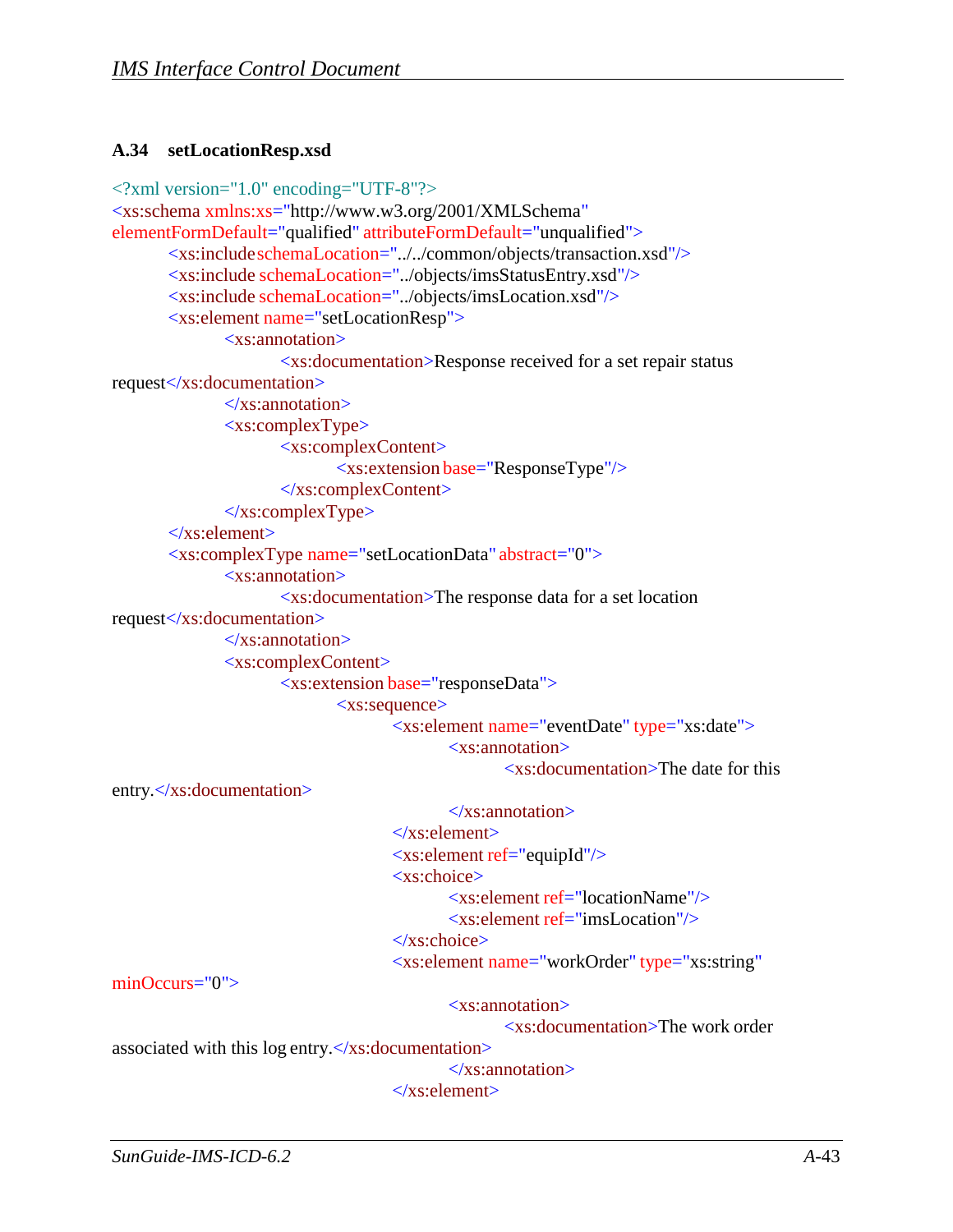</xs:sequence>  $\langle x$ s:extension> </xs:complexContent> </xs:complexType> </xs:schema>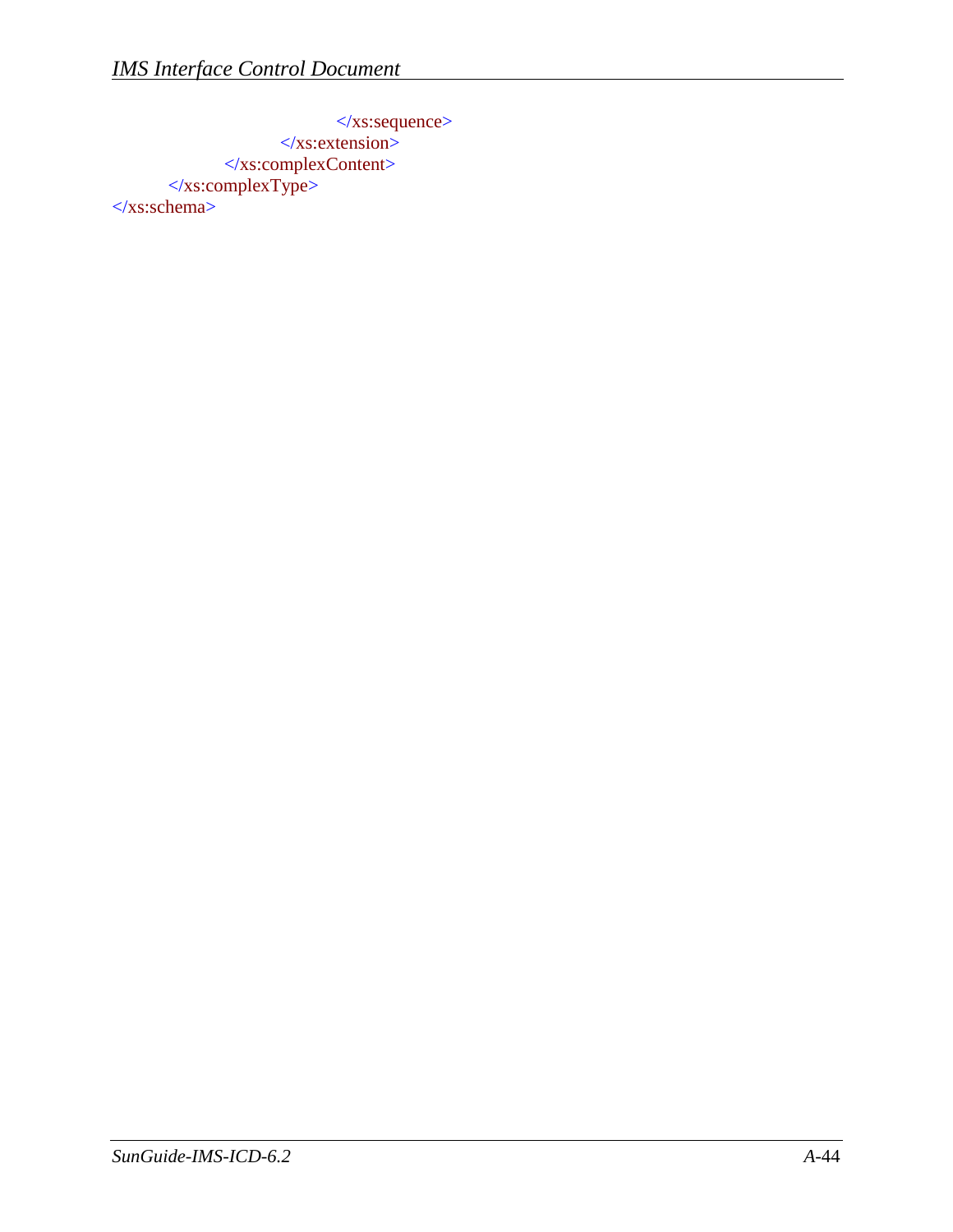#### <span id="page-61-0"></span>**A.35 setRepairStatusResp.xsd**

```
<?xml version="1.0" encoding="UTF-8"?>
<xs:schema xmlns:xs="http://www.w3.org/2001/XMLSchema" 
elementFormDefault="qualified" attributeFormDefault="unqualified">
       <xs:includeschemaLocation="../../common/objects/transaction.xsd"/>
       <xs:include schemaLocation="../objects/imsStatusEntry.xsd"/>
       <xs:include schemaLocation="../objects/imsLocation.xsd"/>
       <xs:element name="setRepairStatusResp">
              <xs:annotation>
                     <xs:documentation>Response received for a set repair status 
request</xs:documentation>
              \langle xs: annotation
              <xs:complexType>
                     <xs:complexContent>
                            <xs:extension base="ResponseType"/>
                     </xs:complexContent>
              </xs:complexType>
       \langlexs:element\rangle<xs:complexType name="repairStatusData" abstract="0">
              <xs:annotation>
                     <xs:documentation>The response data for a set repair status 
request</xs:documentation>
              </xs:annotation>
              <xs:complexContent>
                     <xs:extension base="responseData">
                            <xs:sequence>
                                   <xs:element ref="imsStatusEntry" minOccurs="0"
maxOccurs="unbounded"/>
                                   \langle x \rangle s: element ref="locationName"/></xs:sequence>
                     </xs:extension>
              </xs:complexContent>
       </xs:complexType>
</xs:schema>
```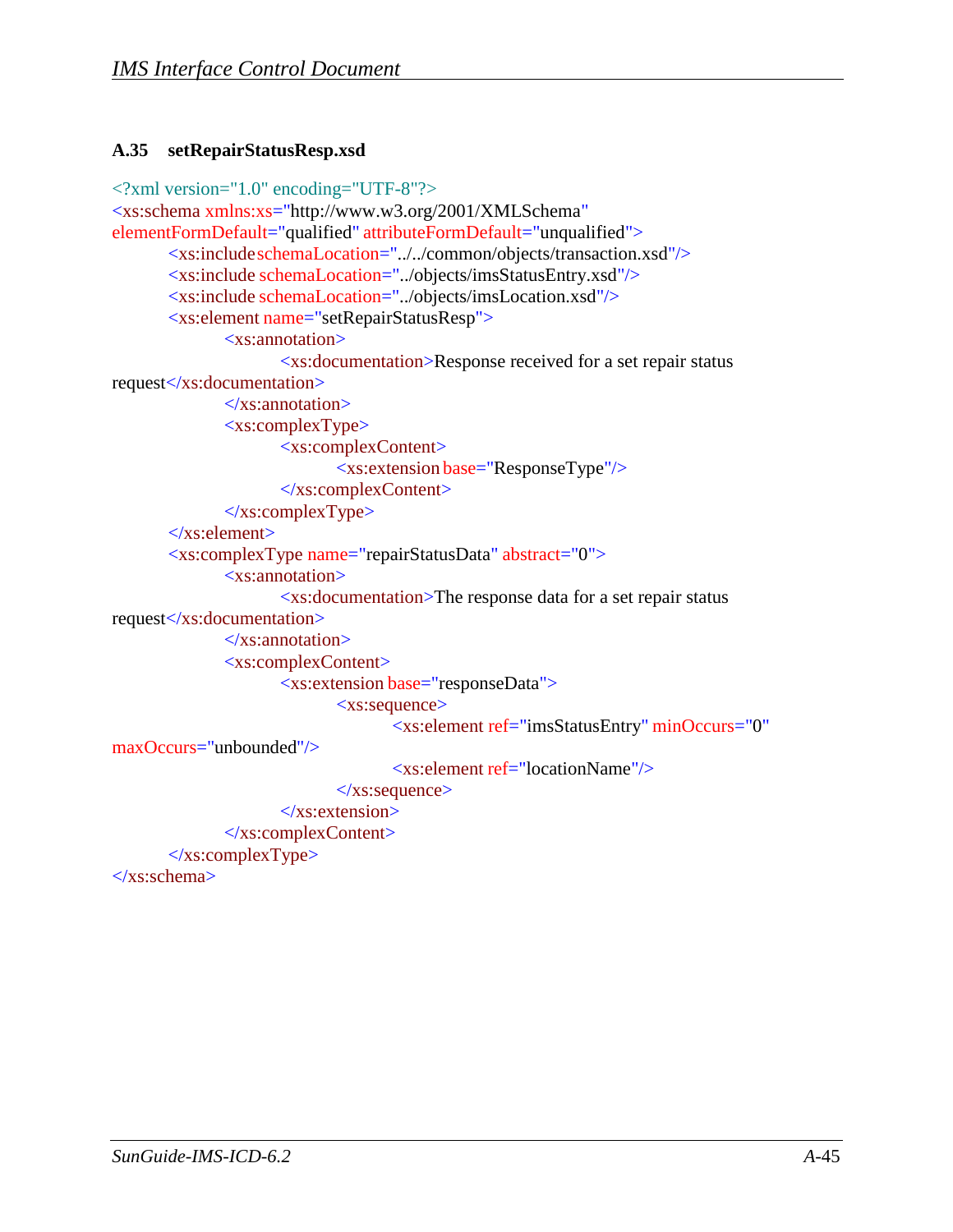#### <span id="page-62-0"></span>**A.36 subscribeResp.xsd**

```
<?xml version="1.0" encoding="UTF-8"?>
<xs:schema xmlns:xs="http://www.w3.org/2001/XMLSchema" 
elementFormDefault="qualified" attributeFormDefault="unqualified">
       <xs:includeschemaLocation="../../common/objects/transaction.xsd"/>
       <xs:includeschemaLocation="../../common/objects/common.xsd"/>
       <xs:element name="subscribeResp">
              <xs:annotation>
                     <xs:documentation>Response received for a subscribe 
request</xs:documentation>
              \langle x \ranglexs: annotation
              <xs:complexType>
                     <xs:complexContent>
                            <xs:extension base="ResponseType"/>
                     </xs:complexContent>
              </xs:complexType>
       </xs:element>
       <xs:complexType name="subscribeData">
              <xs:annotation>
                     <xs:documentation>The response data for a subscribe 
request</xs:documentation>
              \langle x \ranglexs: annotation
              <xs:complexContent>
                     <xs:extension base="responseData">
                            <xs:sequence>
                                   <xs:element name="equipData" type="xs:boolean"
default="false" minOccurs="0">
                                           <xs:annotation>
                                                  <xs:documentation>Data updates for
configuring inventory items (add, modify, delete). </xs:documentation>
                                           \langle x \ranglexs: annotation
                                   </xs:element>
                                   <xs:element name="vendorData" type="xs:boolean"
default="false" minOccurs="0"> 
modifications.</xs:documentation>
default="false" minOccurs="0">
                                           <xs:annotation>
                                                  <xs:documentation>Data updates for vendor
                                           </xs:annotation>
                                   </xs:element>
                                   <xs:element name="locationData" type="xs:boolean"
                                           <xs:annotation>
                                                  <xs:documentation>Data updates for
locaiton modifications.</xs:documentation>
```